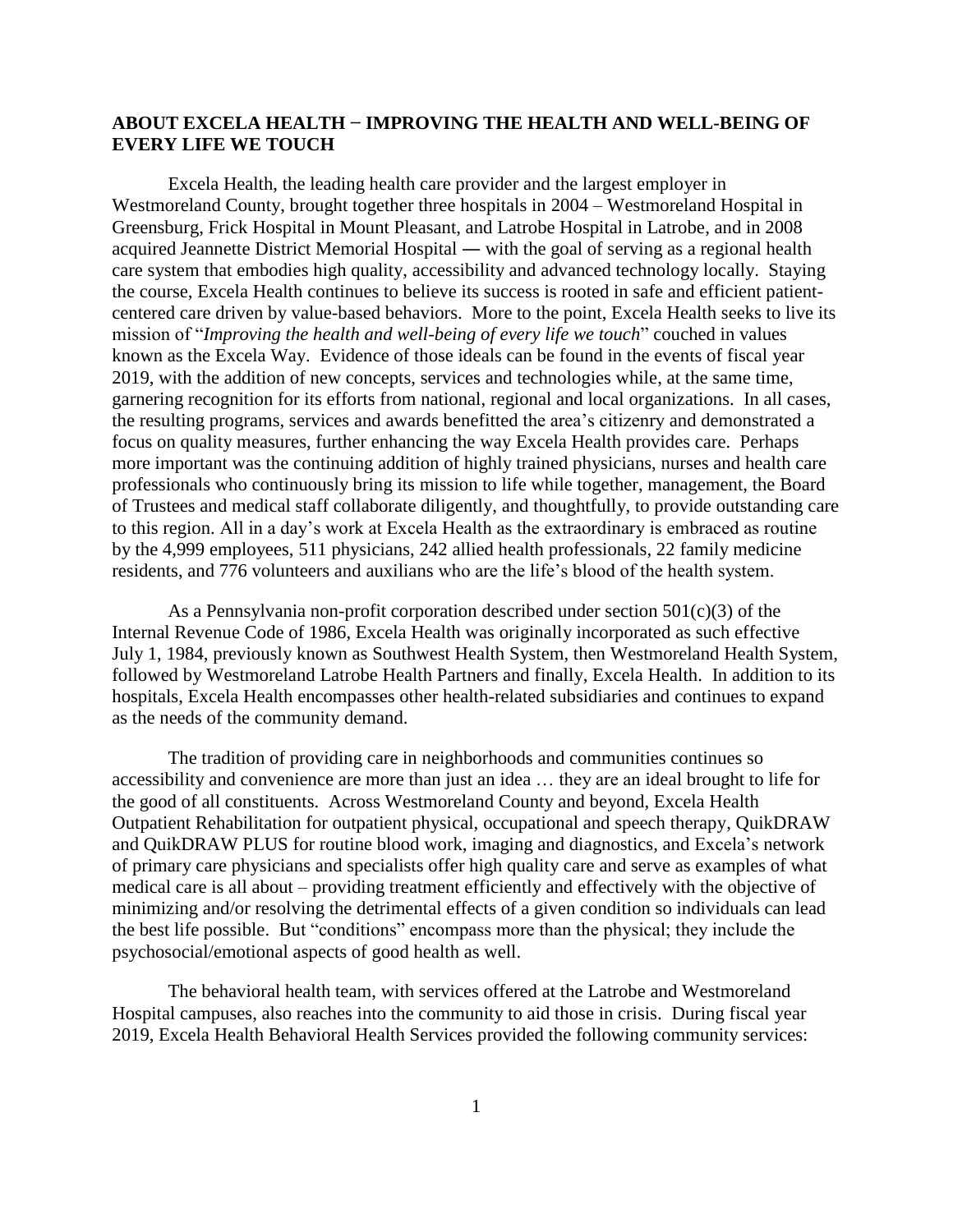- 1. **The School-Based Mental Health Program** (out of the Latrobe Hospital campus) operates fully functional outpatient clinics in seven Westmoreland County school districts in Derry, Latrobe, Ligonier Valley, Hempfield, Southmoreland, Jeannette and Mount Pleasant. Eleven licensed mental health professionals, a part-time psychiatrist, and a nurse practitioner provide services in the school setting. Each school site is licensed by the Pennsylvania Department of Public Welfare Office of Mental Health and Substance Abuse Services (OMHSAS) as satellite clinics of the Latrobe Hospital Child Outpatient Clinic. Currently there are 558 children in treatment in the School Based program.
- 2. **Nursing Home Support – Mobile Medication Education (MME) and Monitoring program,** based at the Westmoreland Hospital campus, is a Community Psychiatric Nursing Program providing in-home/community psychiatric nursing services. The program targets priority populations (an OMHSAS designation) who would otherwise be at-risk for state hospital admission as well as serving as the first point of follow-up for individuals discharged from state hospitals. Since the number of individuals being discharged from state hospitals has slowed, we are now working with acute care Mental Health Inpatient units to identify individuals who have had multiple psychiatric admissions to provide additional supports to assist them in the community. There are nine registered nurses and one aide attached to this program, which is licensed by the Pennsylvania Department of Public Welfare Office of Mental Health and Substance Abuse Services (OMHSAS) as a satellite of the Westmoreland Hospital Outpatient Clinic. In fiscal years 2018-2019 152 individuals were served in the MME program.
- 3. The **Crisis Response Center (CRC),** located on the Westmoreland Hospital campus, was developed to provide an alternative to emergency room treatment for individuals in psychiatric crisis. Combined with the Excela Health emergency departments, we see approximately 3,600 individuals in some form of psychiatric crisis each year; at least 60 percent do not meet the criteria for inpatient admission and are discharged from the emergency department into the community. As we have seen a significant increase in individuals suffering from substance use disorders (SUD), we have developed a "Warm Hand Off" process which enables drug and alcohol case managers from our Single County Authority SPHS to come and meet with individuals with SUD who present in crisis. This program facilitates a rapid level of care assessment and linkage the appropriate level of treatment while the individual is engaged and motivated to receive help. The program has been successful in helping individuals receive treatment more quickly and sometimes "door to door" linkage is achieved. Our Crisis Response Center is independently licensed by the Pennsylvania Department of Public Welfare Office of Mental Health and Substance Abuse Services (OMHSAS) and is attached to our psychiatric outpatient clinic. The Crisis Response Center provided services to 787 individuals this year.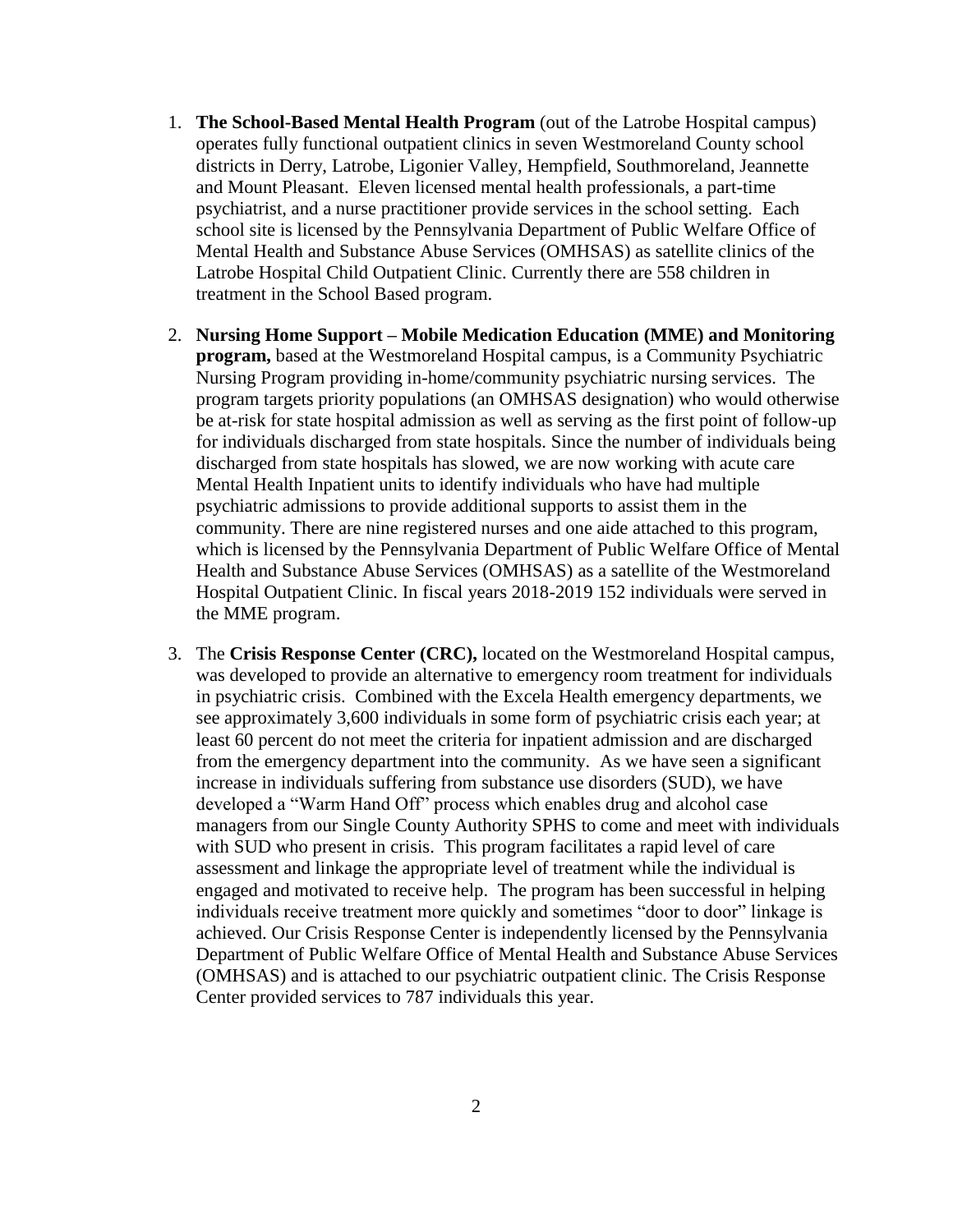4. Behavioral Health operates a seven-week summer camp, called **Camp Focus**, which served 158 children from the Latrobe, Derry, Mount Pleasant, Hempfield and Ligonier Valley school districts in fiscal year 2019. The camp offers an alternative for school age children so mental health treatment, growth and learning can continue during the summer opportunity to apply and refine skills developed throughout the year. *Expenses for the camp totaled \$22,777.*

The behavioral health staff members also provide various trainings, in-services and consultations including quarterly presentations to the Bariatric Surgery Support Group and an annual Children's Wellness Symposium.

# **EXCELA CAREGIVERS OF SOUTHWESTERN PA**

 CareGivers is a separate, not-for-profit 501(c) (3) organization, operated as a subsidiary of Excela Health and under the direction/supervision of the Director of Behavioral Health. As members of the United States Psychiatric Rehabilitation Association (USPRA), the CareGivers recovery programs are nationally renowned as models of best practice and evidence-based implementation in the operation of peer driven, patient-centered programming. CareGivers is the largest community-based recovery program in southwestern Pennsylvania.

 CareGivers is located at 1037 Compass Circle, Suite 102, Greensburg, Pa., and all programs are independently licensed by the Pennsylvania Department of Public Welfare Office of Mental Health and Substance Abuse Services (OMHSAS) and accredited by USPRA. Additionally, the Clubhouse is accredited by the International Coalition for Clubhouse Design (ICCD), a Swedishbased organization that oversees fidelity to the evidence base of the Clubhouse model in the United States. The individual programs are:

#### **Clubhouse**

The Clubhouse is a member-driven body where members and staff work side by side in a number of social, educational and vocational rehabilitation programs. It serves individuals who have reached a point in their recovery where they are ready to resume the path they were on prior to the acute stage of their illness. It provides educational counseling and supportive services for individuals seeking to return to high school or college and operates both a Transitional Employment Program and a Supportive Employment Program. The Clubhouse currently serves 38 active clients. Each of these individuals has developed their own person-centered plan which charts their personal course to wellness.

#### **Psychiatric Rehabilitation**

The mission of Westmoreland Psychiatric Rehabilitation is to promote a system of integrated and holistic services to support mental health recovery so that individuals with mental illness are able to achieve success and satisfaction in the living, working, learning and social environments of their choice. This is accomplished through psycho-education, skill acquisition and social networking. Psychiatric Rehabilitation is a group therapy-based day program, run by recovering consumers in conjunction with mental health professionals. Our Psychiatric Rehabilitation program provides 15 psycho-educational and skill development groups each week.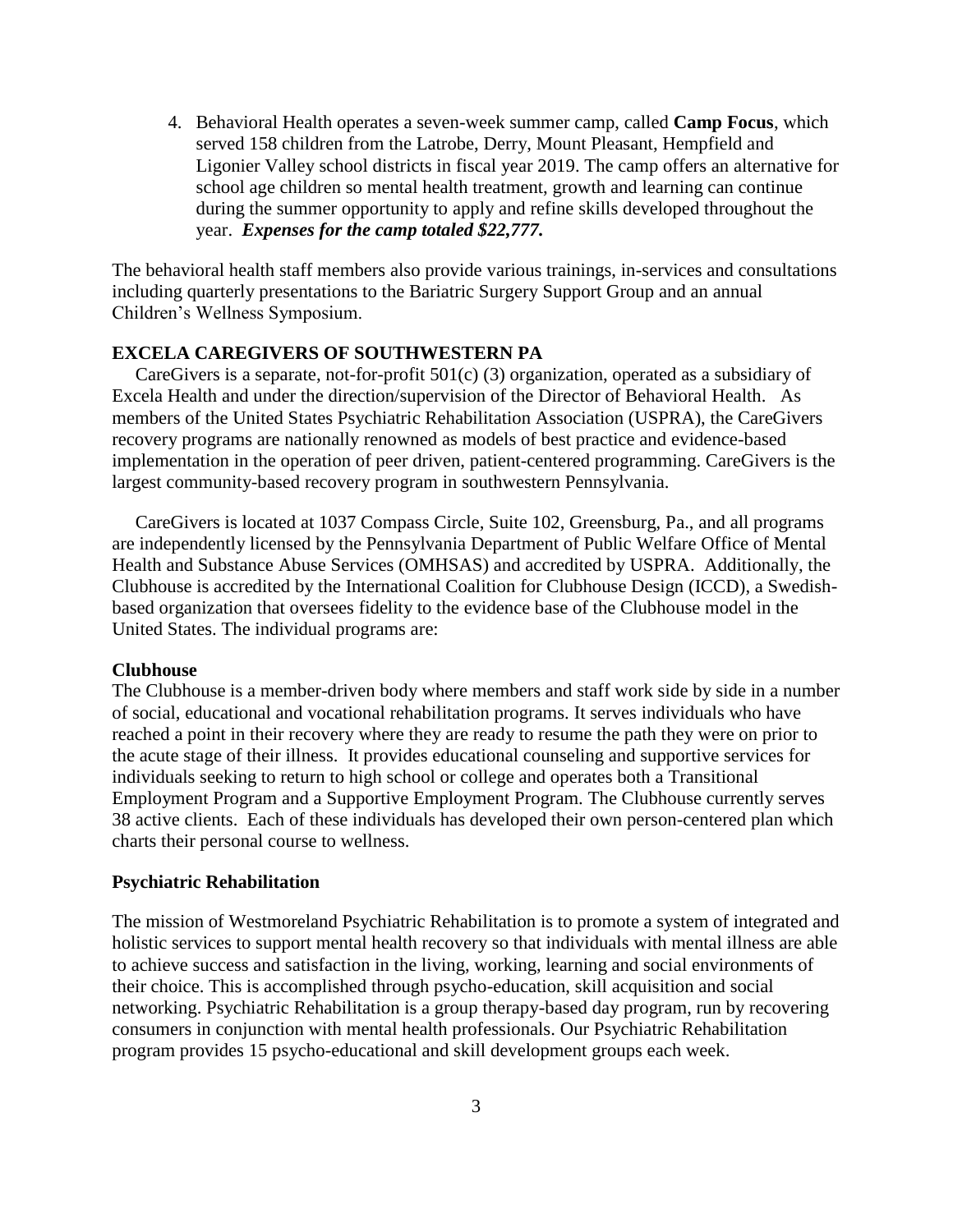The group setting facilitates a sharing of experiences and provides support for the individuals on their journey to recovery. The program currently serves approximately 40 consumers.

#### **Mobile Psychiatric Rehabilitation**

Mobile Psychiatric Rehabilitation is the smallest of the CareGivers programs with one practitioner assigned to it. This program provides more individualized support and rehabilitative opportunities and serves as a transitional service to consumers not yet ready for the open issue identification that occurs in the group-based Psychiatric Rehabilitation programs. There are currently 9 individuals participating in this program.

## **West Place Drop-In Center**

Westplace is a member-governed social gathering place offering an environment in which consumers can interact socially and become involved in advocacy and community service opportunities. Membership in the program provides opportunities for networking, fosters acceptance and mitigates the isolation felt by so many individuals with mental illness who are engaged in the recovery process. Westplace provides a sense of community and serves almost 400 meals each month to the members. By partnering with the local food bank we are able to provide a nutritious well-balanced meal at a nominal cost. Our sense of community is also enhanced through our holiday celebrations; 65 members attended our Easer holiday dinner in fiscal year 2019. In 2018, 120 individuals participated in the Westplace program. The program is operational each evening from 4:00 to 8:00 and has special activities offered on Saturdays.

Excela Health **JointWorks** at Latrobe and Westmoreland hospitals incorporates current care for joint replacement patients with up-to-the-minute techniques and treatments. JointWorks, a program that offers a comfortable, enjoyable and rapid joint replacement experience, features a welcoming environment and allows the patient to go through the therapy and recovery process with a family member who can encourage the patient throughout that time. The program lives the concept of a team effort as orthopedic surgeons, caregivers and therapists in the hospital, home and outpatient settings work closely with the patient and family for the best possible outcome. From pre-conditioning exercise to home care follow-up, JointWorks presents a seamless approach to joint replacement According to the 2018 state estimate, the Westmoreland County population numbers 350,611. Considering that the age range for most hip and knee replacement surgery is 50 to 80 years of age as noted by the American Academy of Orthopaedic Surgeons, Excela Health should continue to see a rise in those procedures as well as other orthopedic and rehabilitative services.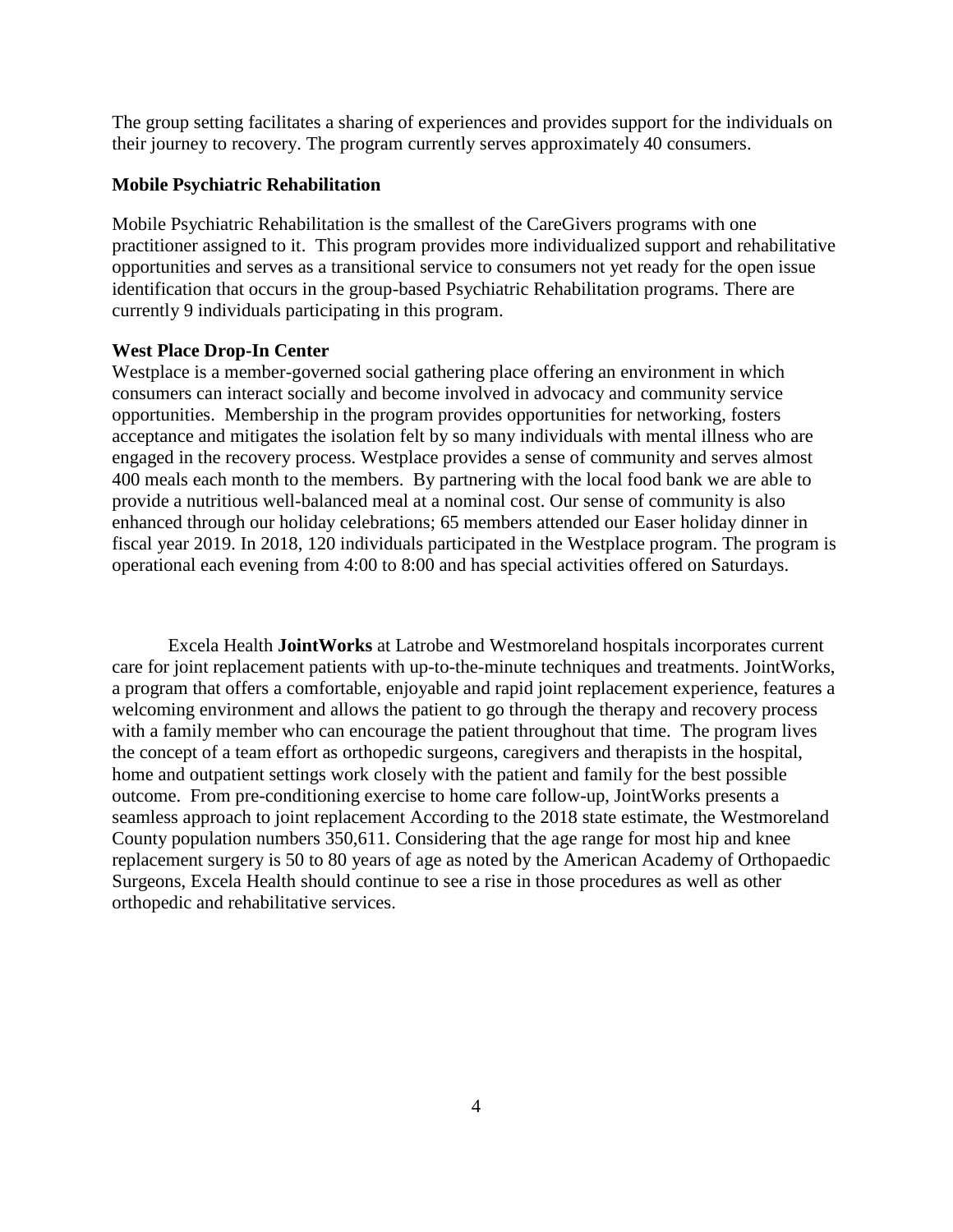Minimally invasive surgery, too, remains a viable option for those needing surgery and is available at the hospitals of Excela Health as well as the outpatient sites at Excela Square at Norwin and Laurel Surgical Center. With a second robot at Westmoreland Hospital in addition to the first da Vinci Robotic Surgical System at Latrobe Hospital, this form of surgery continues to grow in popularity, with trained general, gynecologic, thoracic and urologic surgeons performing procedures such as hysterectomy; uterine fibroid removal; prostate/prostate cancer surgeries; bladder and kidney surgeries; colorectal, hiatal hernia/esophageal (acid reflux) surgery; gallbladder and hernia surgeries, and others.

Late in 2014, the system added a robotic thoracic surgeon to its medical staff, widening the scope of services for the population. The da Vinci device greatly aids in patient recovery and the physician's ability to perform procedures with greater precision and visibility. Excela Latrobe Hospital has offered robotic surgery since 2009, with procedures increasing year over year. In fiscal year 2019 alone for both facilities, 979 patients (334 at Latrobe Hospital; 645 at Westmoreland Hospital) availed themselves of this advanced surgical technology.

## **QUALITY AND SAFETY EFFORTS**

Excela Health is always keenly aware of quality and patient safety, as evidenced by the new initiatives and programs undertaken in fiscal year 2019 to raise the bar even higher. As such, the following was instituted and, in some cases, made note of by external agencies.

- 1. Excela Health Home Care & Hospice, in partnership with The Fred Rogers Center for Early Learning and Children's Media and Seton Hill University, hosted a **continuing education course** in May 2019 called "*It Takes a Neighborhood: The Call of Community to Care for our Bereaved Children*". This seminar provided information about the process for how children experience grief and loss and their coping mechanisms for dealing with the death of a loved one or friend. The final session of the seminar introduced a new bereavement care initiative called **Neighborhood Kids: Family Based Grief Support Program**. This program will be launching in late 2019 and focuses on offering creative outlets for children to express their feelings of grief and loss through art, music and pet therapy. This collaborative effort between Excela Health Home Care and Hospice, The Fred Rogers Center for Early Learning and Children's Media, and Seton Hill University will continue into 2020 with sessions offered for youths based on age-appropriate activities.
- 2. The Excela Health Safety and Occupational Health Department presents **annual safety fairs** that are open to all Excela Health employees. These events present the different safety measures and programs in place to ensure the safety of Excela Health staff, patients and visitors. The safety fairs cover a range of topics including but not limited to Needle Safety (Blood and Body Fluid Exposures), Personal Protection Equipment, Slips, Trips and Falls, Fire Safety, Infection Control, Employee Wellness, Patient Safety, and more. The fair is set up as different booths that are engaging and interactive as the employees attend each booth and learn about the different safety subjects. These safety fairs are hosted at all three hospital campuses plus Excela Square at Norwin, Excela Square at Latrobe and Corporate Services Center.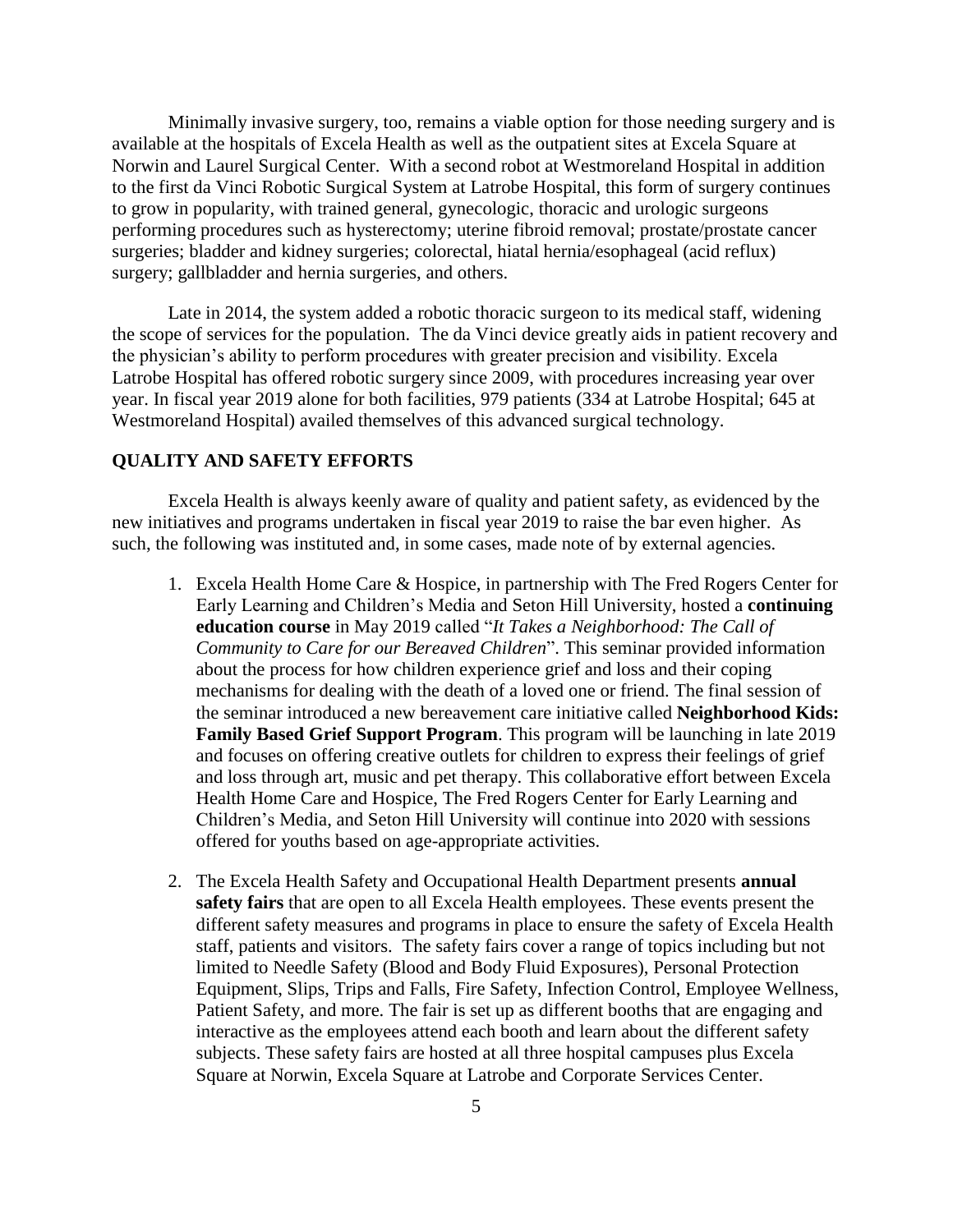In 2019 the total attendance for the safety fairs was **674 employees**. Additionally, the safety department also did "walk around" safety fairs at all three hospitals for the night shift employees. Safety and Occupational Health traveled to the campuses and engaged employees and shared safety information at each area along with prizes and candy for the employees. The night shift walk-around described above reached an **additional 250-300 employees**.

- 3. *Nurse Residency Program* **–** In fiscal year 2019, 97 nurses entered the Nurse Residency Program. The 24-month, comprehensive program is composed of two phases ― Phase One, Year One and Phase II, Year One and Year Two ― designed to support the development of the new nurse's role as a professional, clinician and leader.
- 4. There were 128 in attendance at the *4th Annual Evidence-Based Practice and Research Forum: Bridging the Gap from Idea to Prac-tice* in September 2018. Marie A. Fioravanti, DNP, RN, Associate Professor of Nursing, Director of Nursing at the University of Pittsburgh School of Nursing at Greensburg was the morning keynote speaker and provided her expertise about "Developing a Unit-Based Committee for the Implementation of Evidence-Based Practice". Jennifer H. Lingler, PhD, CRNP, Associate Professor of Nursing and Psychiatry, Director of ADRC Outreach, Recruitment and Education Core from the University of Pittsburgh, Pittsburgh, PA provided the afternoon keynote. Dr. Lingler shared her research about "Personalizing Risk for Alzheimer's disease in the Era of Precision Medicine: Implications for Nursing Practice". The following Excela Health nurses presented their Master of Science in Nursing capstone projects:

Palliative and Hospice Care Educational Module—Melissa Clawson-Rietscha, MSN, RN, Educator, Home Care and Hospice

The Benefits of Having Well-Developed Preceptors—Jennifer B. Faris, MSN, RN, COS-C, Nursing Supervisor, Home Care and Hospice

Care Navigation Strategies in the Emergency Department—Jessica Love, MSN, RN, Magnet Program Coordinator

Educating Staff about Magnet Designation - Christy West, MSN, RN, Clinical Director, 1D/1E

Susan Overly, MSN, RN, Clinical Director, Behavioral Health and Rachel Jackson, MS, LBS, Manager, Behavioral Health Outpatient shared their work about "Collaborative Care: Partnerships in the Community". Nick Zaksek, Pharm D, Infectious Disease Pharmacist, Pharmacy discussed how "Nurses Can Play a Bigger Role in Antibiotic Stewardship Programs". Debra Moffa, MSN, RN, Nurse Educator presented and explained the importance of "Delivering Health Lit-erate Care". Finally, there were eight poster presentations, recruitment activities for the students in attendance, and a Magnet station.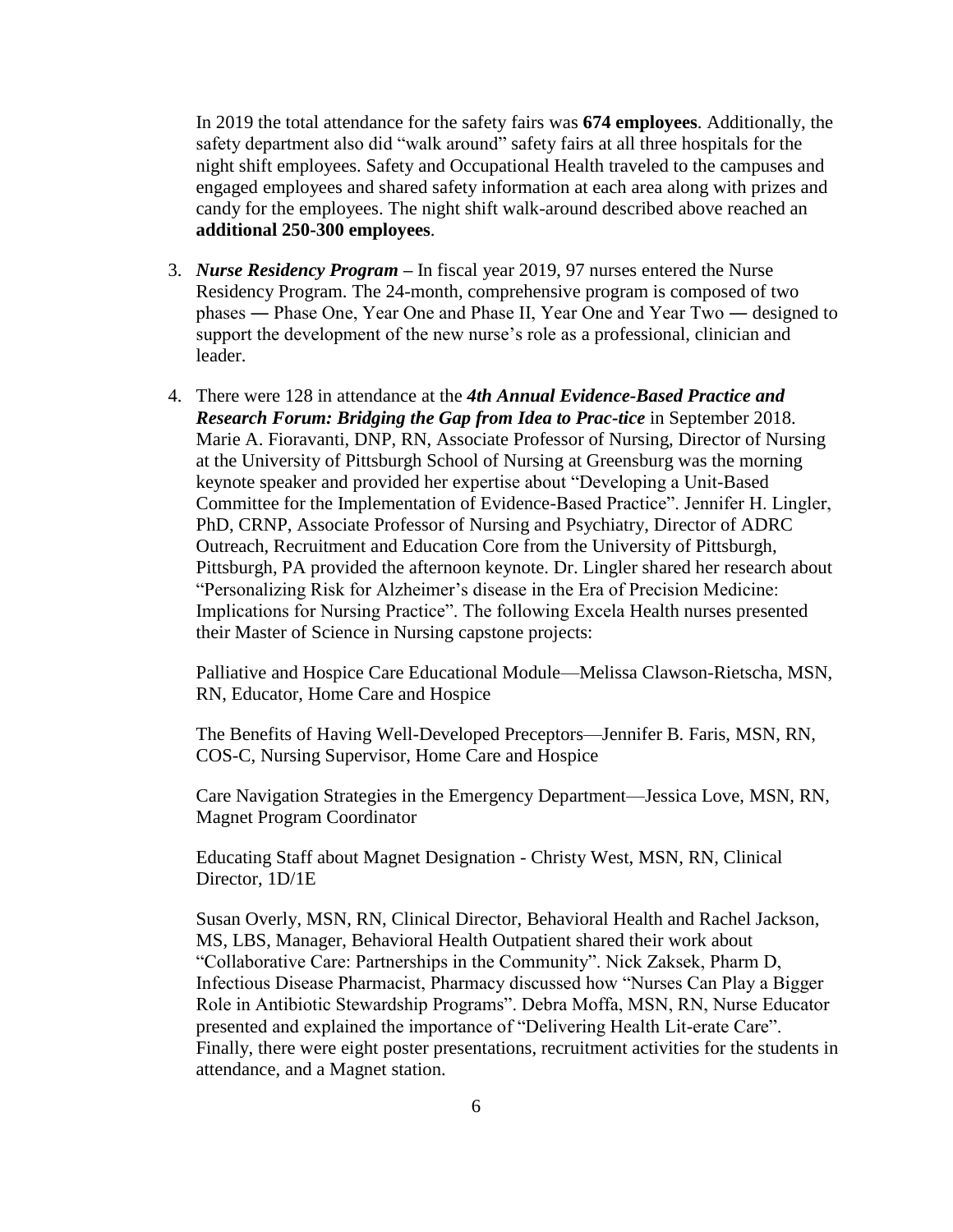5. **●** *Professional Governance* **–** Professional Governance offers clinical, professional nurses a voice in decision making to create a positive impact on the quality of patient and family care through a structure of councils, committees and work groups. This model also embraces shared responsibility as nurses facilitate recommendations and make decisions about clinical care, quality improvement and professional nursing practice. Ideas are shared through the Unit-Based Council Spring Showcase and Professional Governance Fall Fair. The councils and committees participating in the fair and showcase are:

**-** *Leadership Council* provides a means for communication, integration and coordination of the functions of Professional Governance.

**-** *Unit-Based Practice Council* provides a "voice" for clinical nursing in decision making at the unit level.

**-** *Professional Development Council* oversees development, implementation and evaluation of professional career development programs.

**-** *Management Council* oversees the human, fiscal, material and support resources/services within and affecting the continuing operations of the nursing department.

**-** *Practice Excellence Council* defines, implements and maintains the highest standards of evidence-based nursing practice with additional committees reviewing subsets of this council.

**-** *Advanced Practice Provider Council* implements those standards of practice defined by the American Nurses Association.

6. *Magnet Accreditation* - Excela Health Nursing applied for **Magnet Recognition** through the American Nurses Credentialing Center (ANCC) in August 2018. Magnet Recognition is the most prestigious credential for nursing excellence that a health care organization can achieve. Only seven percent of healthcare organizations in the nation have Magnet designation. The 247-page application, which provided evidence of nursing excellence in 78 different standards, was reviewed and approved by Magnet appraisers, and site visits will be scheduled for a later date. Some of the initiatives highlighted for the fiscal year 2019 include:

**-Nurse Led Efforts to Prevent Catheter- Associated Urinary Tract Infections (CAUTI) at Westmoreland Hospital** - Catheter-Associated Urinary Tract Infections (CAUTI) are the most commonly reported hospital-acquired condition, and the rates continue to rise. CAUTIs lead to extended hospital stays, increased health care costs, and patient morbidity and mortality. Registered nurses can play a major role in reducing CAUTI rates to save lives and prevent harm. Nurses continually track CAUTI rates in their areas.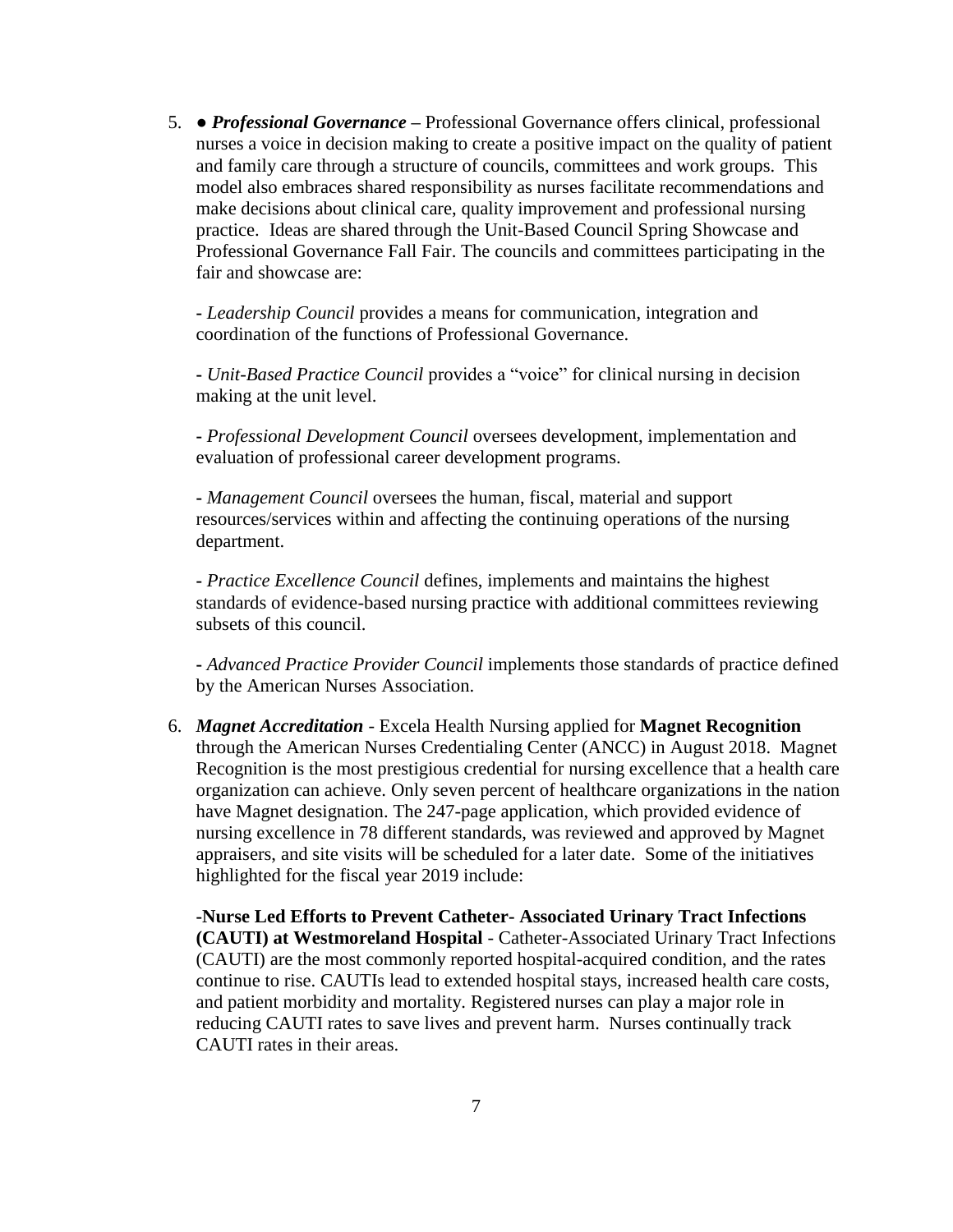The nurses in the Intensive Care Unit (ICU) at Westmoreland Hospital noticed that the number of patients experiencing CAUTIs had increased.

As a result, the ICU unit committed to participating in a program funded and guided by the Agency for Healthcare Research and Quality (AHRQ) and managed by the Hospital & Health System Association of Pennsylvania (HAP) to prevent CAUTI. In July 2018 a team was formed and specific goals and interventions were identified and an action plan was set. Staff were educated and new protocols were created based on the latest evidence. As a result of multiple interventions, the CAUTI rate in the ICU at Westmoreland Hospital was ZERO for the months of November and December 2018 and January 2019. Staff from the ICU at Westmoreland Hospital traveled to Harrisburg to present their strategies and results at the HAP conference in Harrisburg in 2019.

**-Nurses Suggested Improvements to Westmoreland Hospital Emergency Room Design**- In 2017 staff meetings were held to ask nurses and other staff for input related to opportunities for improvements in the Westmoreland Hospital Emergency Department. Staff voiced barriers to communication and teamwork and ultimately patient flow. The Executive Leadership Team was supportive of implementing the suggested changes, and an architect was consulted regarding proposed changes. Nurses and front line staff were able to remain actively involved in the planning throughout so that changes were made with their direct experience and feedback in mind. The remodel of the Emergency Department nurses station was complete in the fall of 2018 with immediate positive feedback from staff regarding the improvement to the work environment.

**-Patient Fall Education-** Nurses strive to prevent any and all patient falls. In June 2018, unit 3D/3E at Westmoreland Hospital reviewed recent patient fall data and identified that the majority of falls occurred while patients were ambulating without staff assisting them. The team assessed departmental factors impacting an increase in falls and identified that staff professional development was needed to further refine the team's knowledge and practices. Staff education occurred in June and July of 2018. As a result, during the months of August, September and October of 2018, there were ZERO patient falls on unit 3D/3E at Westmoreland Hospital.

#### **FOR OUR EFFORTS …**

 *… in Quality, Safety and Care Provision, Excela Health Was Recognized Through the Following Awards and Accolades*

1. The Excela Health Heart Center achieved **Mission: Lifeline STEMI Receiving Center** certification on June 30, 2017, which expires June 29, 2020, through the American Heart Association and the American College of Cardiology Accreditation Services.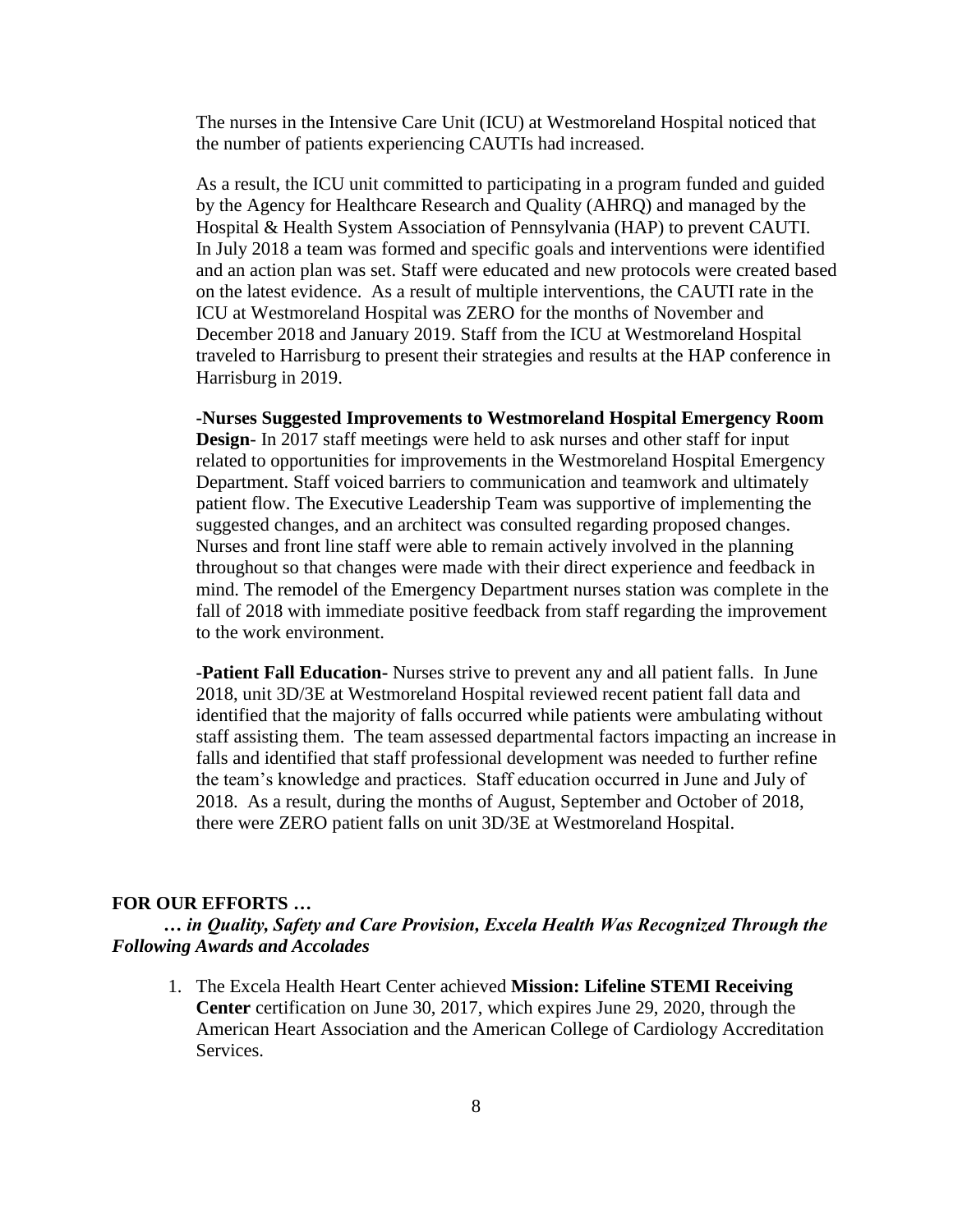Receiving Center accreditation identifies hospitals with the capabilities to provide comprehensive STEMI (ST elevation myocardial infarction) care, including 24/7 percutaneous coronary intervention (PIC). Hospitals and health care organizations receiving these accreditations follow stringent guidelines including coordination with EMS and referral centers, participation in a multidisciplinary team, continuing education and data collection, among others.

- 2. The National Association for Business Resources has named **Excela Health among the "Nation's Best and Brightest in Wellness®" for the third straight year.** The program honoring companies and organizations recognizing and celebrating quality and excellence in employee and worksite health, is administered by SynBella, the nation's leading wellness systems firm. Winning companies were evaluated by an assessment and examined statistically for quantitative data and based on criteria to benchmark and improve wellness program effectiveness. Those criteria include outcomes, analysis and tracking, participation and incentives, benefits and programs, leadership, employee input, culture and environment.
- 3. The **Excela Advanced Vein Center** is **one of only seven IAC accredited vein center sites** in the state of Pennsylvania. The Intersocietal Accreditation Commission (IAC) accredits imaging facilities and hospitals specific to superficial venous treatment and management. IAC accreditation is a means by which facilities can evaluate and demonstrate the level of patient care they provide.
- 4. Highmark Blue Cross Blue Shield continues to recognize Excela Health Westmoreland Hospital as one of the **first in the nation to receive a Blue Distinction Center Plus<sup>sm</sup> designation** in the area of cardiac care as part of the Blue Distinction Center for Specialty Care® program. Additionally, Excela Health's *maternity care, bariatric surgery program and knee and hip replacement program (called Joint Works) have also been named as Blue Distinction Centers Plus*. The designation is given to hospitals who are shown to deliver quality specialty care based on objective, transparent measures for patient safety and health outcomes that were developed with input from the medical community.
- 5. Excela Health hospitals Frick, Latrobe and Westmoreland have been designated as **Primary Stroke Centers** by the Joint Commission and recognized by the Department of Health for exceeding national standards for quality patient care. To earn accreditation, the Excela Health hospitals have demonstrated proficiency in the prevention and early management of stroke and TIA symptoms based on guidelines established by the American Heart Association/American Stroke Association for health care professionals.
- 6. Excela Health Latrobe and Westmoreland Hospitals were recognized in 2019 for their status as **Get With The Guidelines® Stroke GOLD PLUS Achievement Award and Target: Stroke℠ Honor Roll** by the American Heart Association and the American Stroke Association. The achievement is based on our usage of the most upto-date, evidence-based treatment guidelines to improve patient care and outcomes.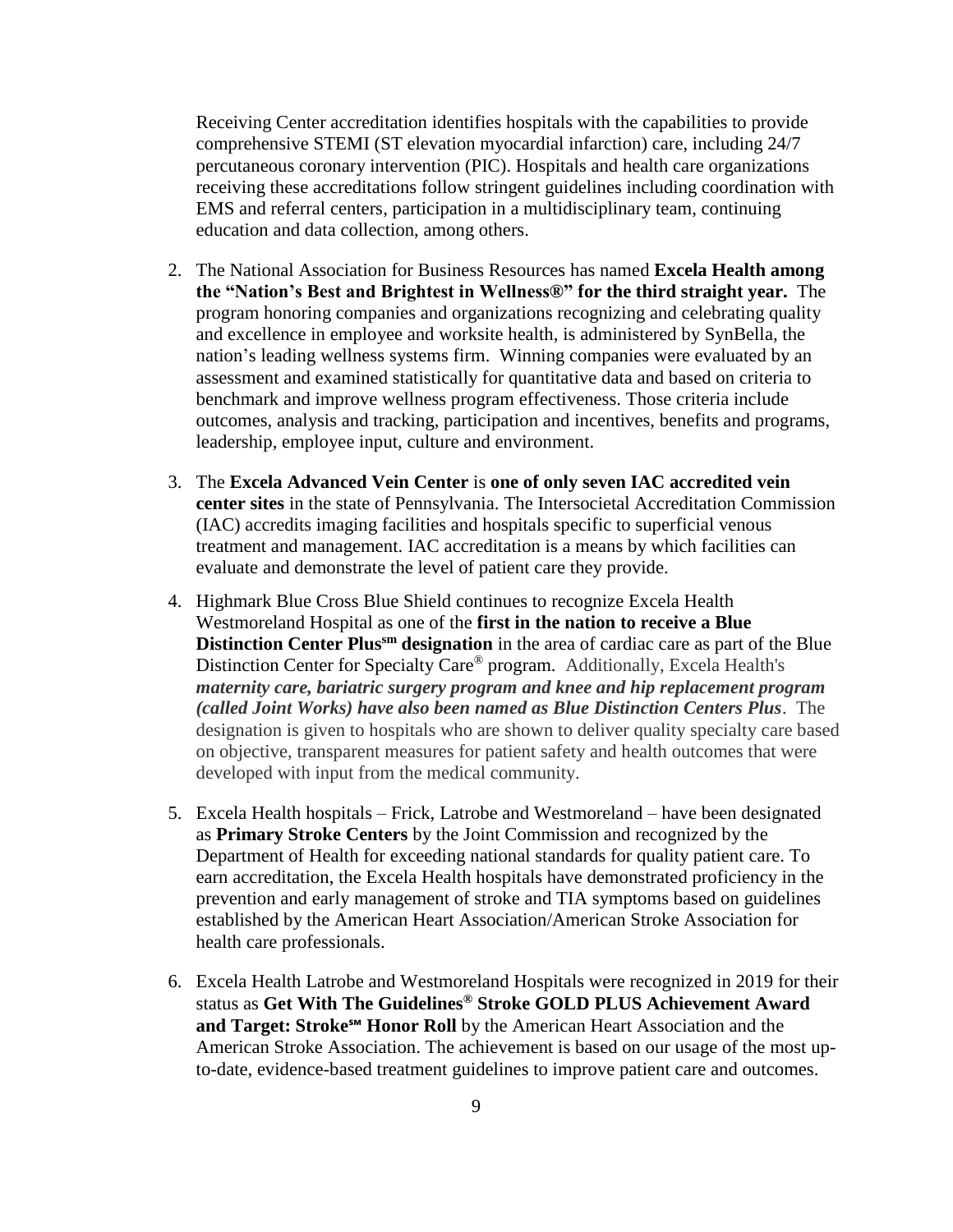7. **In December 2017, Excela Health WORKS**, the system's occupational medicine program, received certification from the National Association of Occupational Health Professionals (NAOHP). This three-year certification is considered the industry's gold standard of outstanding occupational health practices for the delivery of quality health care services to the workforce in the community. The NAOHP is the premier professional organization for occupational providers and clinics. It provides benchmarks, standards and best practice consultation nationwide with services evaluated on administration, operational framework, staffing processes, quality assurance, product line development and sales and marketing. The NAOHP surveyor noted that the program has "a highly committed staff that work wonderfully as a team for patient and client company excellence … There are many aspects of practice that truly set it apart."

Just as Excela Health cares for its patients, so too, does it take into account the health and well-being of its work force through a variety of health initiatives.

1. For the fifth consecutive year, Excela Health has been recognized as a **Healthiest 100 Workplace in America**, an awards program presented by Healthiest Employer, LLC. In 2018, Excela Health was ranked 12 out of 100. More than 10,000 employers nationally applied for the award. Excela Health continued its recognition as one of the **"Healthiest Employers of Western Pennsylvania",** which in 2018, marked the eighth consecutive year. The *Pittsburgh Business Times*, a local business and industry publication, partnered with Indianapolis-based Healthiest Employer LLC to find the healthiest workplaces in western Pennsylvania.

# **COMMUNITY HEALTH NEEDS ASSESSMENT Please see Attachment for detailed information.**

As part of the Patient Protection and Affordable Care Act of 2010, non-profit hospitals are required to complete a community health needs assessment (CHNA) survey every three years. An implementation plan must be adopted to address the identified needs and compliance with this requirement. The purpose of the CHNA process is to improve community health through utilization of a model that integrates health system planning with public health and community planning.

A community health needs assessment must include a description of the community, a description of the process and methods to conduct the assessment and other collaborating agencies involved in the process, a description of how the hospital considered input from persons who represent the broad interests of the community, and a description of the health care facilities and other resources within the community available to meet the community health needs identified in the community health needs assessment. If a hospital has more than one facility, a separate report and implementation strategy must be completed for each facility. Once the CHNA is completed, it must be made available widely to the public by posting it on the facility's website and must be easily downloadable from the website.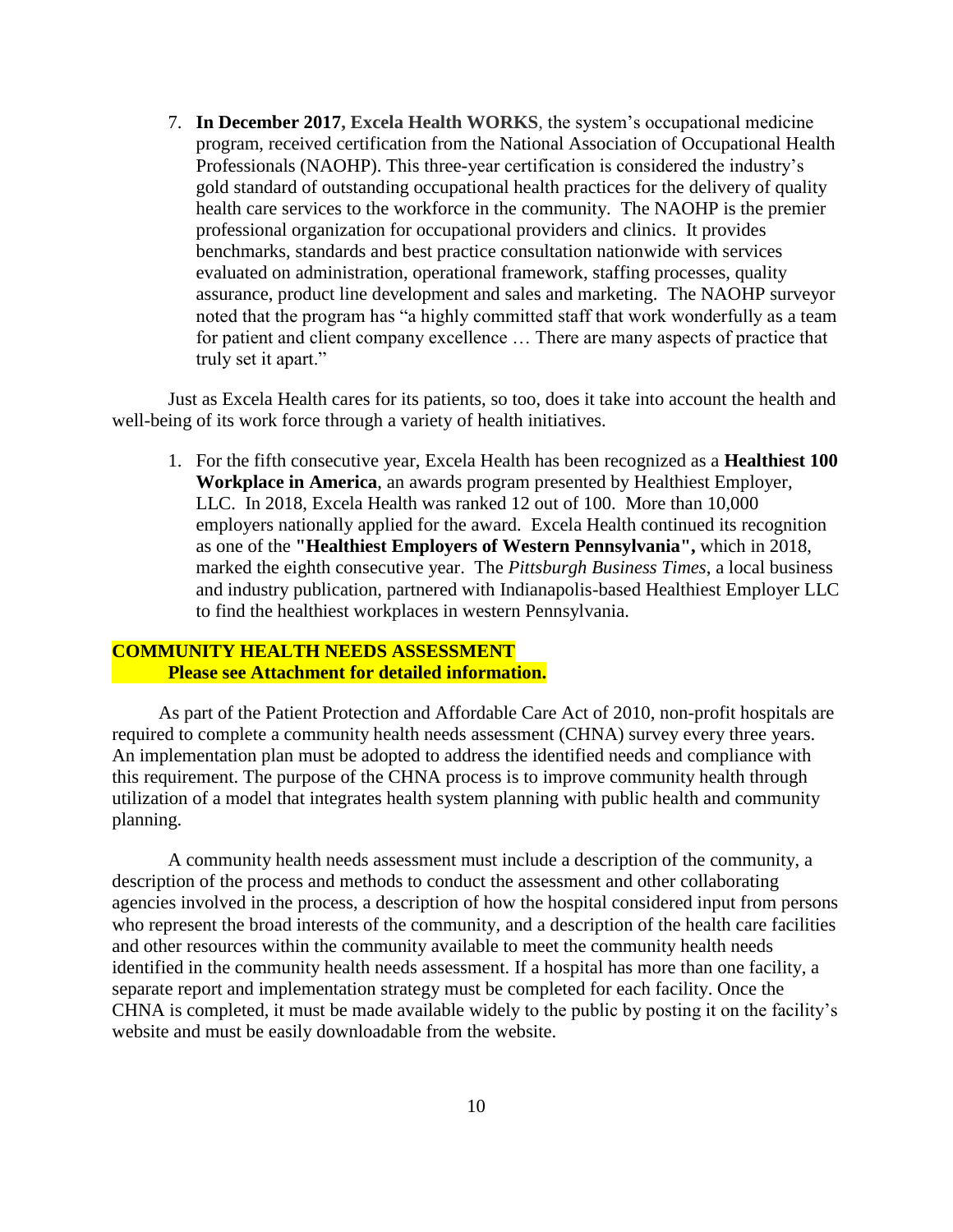#### **EQUIPMENT, SERVICE AND TECHNOLOGY UPDATES**

By way of system-wide equipment and service enhancements, Excela Health committed monies toward several vital service additions:

- 1. The expansion of the **Excela Advanced Lung Center** continued at Excela Square at Frick in Mount Pleasant. The Advanced Lung Center offers low dose CT screenings that allow for early detection and treatment of lung cancer. In 2019, the Advanced Lung Center began utilizing the Excela Square at Latrobe campus for patient followup screenings.
- 2. Excela Health completed **Phase Four of a five-year renovation project** at the Frick Hospital campus in February 2019, which has become known as Excela Square at Frick. This fourth phase featured a build-out of offices on the first floor for primary care providers including a residency practice. The convergence of Main Street Medical in Mount Pleasant and Norvelt Family Medicine are now located under one roof with convenient access to other outpatient services such as lab, x-ray, and other therapies. The internal medicine component of the primary care practices moved to the third floor at Frick. A built-out of new space for the **Excela Health Orthopedic and Sports Medicine** practice at Excela Square at Frick was completed in the summer of 2018 and is also located on the third floor at the Frick facility, allowing Excela Health's orthopedic specialists to provide sports medicine and orthopedic medical and surgical services to the populations of Mount Pleasant, Scottdale, Connellsville and beyond. An all-day open house was held in February 2019 to celebrate the integration of the two family medicine practices and migration of Internal Medicine and Orthopedics and Sports Medicine group to their new home on the third floor. Residents from the southern parts of the county were invited to the "Treasure Your Health" open house and had the opportunity to visit with the primary care and orthopedics care teams and tour the facility. Over **500 people attended** and about **100 new patients** were added to the primary care practice since the opening. **Phase Five** is currently under way and includes the convergence of Gastroenterology/GI, UPMC Hillman Cancer Center at Arnold Palmer Pavilion (Excela Health joint venture with UPMC for cancer care), and Excela Health Advanced Lung Center, under one roof.
- 3. Excela Health hosted a **"Not So Spooky" Halloween walk** in October 2018 to **culminate the completion of the build-out for Excela Square at Latrobe**. **About 300 residents** from the community were invited to attend and meet the service line clinicians and staff employed at the facility, and they received sweet treats and chances to play games and win prizes at each station inside the building.
- 4. **Excela Health WORKS Occupational Medicine**, a convenient and comprehensive service developed with industry and business employers in mind, expanded services to a new location in Latrobe. Now seeing patients in the eastern portion of the county, in addition to the original center in North Huntingdon in the western portion of the county,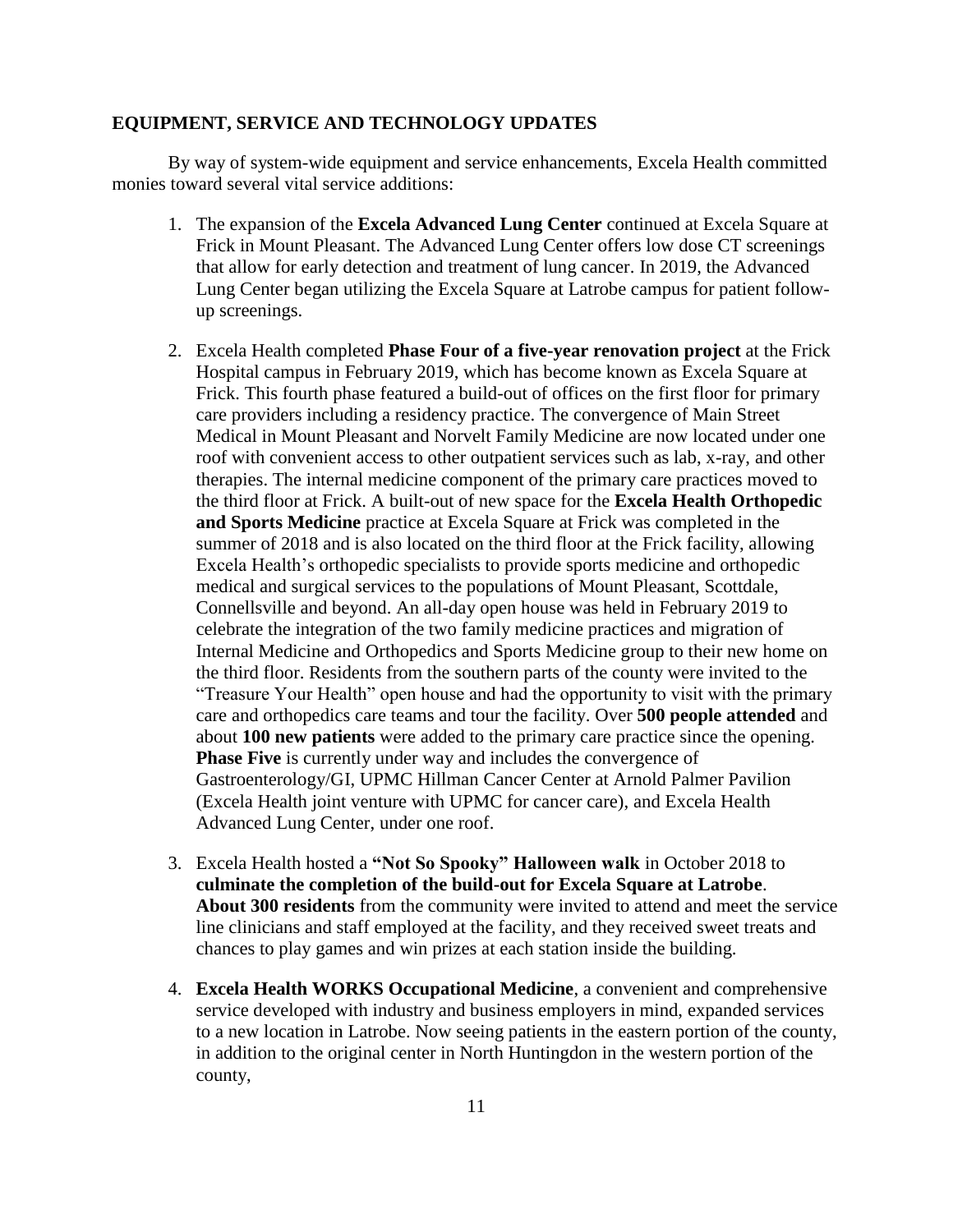Dr. Donald J. McGraw works alongside board certified and trained occupational medicine professionals, including a physician assistant, registered nurse, and a nurse case manager to keep the region's employees healthy and able to perform their jobs.

- 5. Excela Health, at its Latrobe campus, is assisting the community with the effort as a registered collector for the federal Drug Enforcement Administration. The health system installed a **MedSafe** receptacle in April 2018 available 24 hours a day in a publically accessible corridor on Latrobe Hospital's ground floor for the safe disposal of pills, tablets, capsules, ointments, creams, lotions, powders and liquid medications of no more than four ounces. The receptacle is available 24 hours a day, seven days a week. The secure drop box is under constant surveillance and emptied periodically by authorized health system personnel for processing of its contents. The addition of the MedSafe box is viewed as a means to help address a public safety and public health issue of opioid and other drug addictions growing within the Westmoreland County community. The health system has since expanded the program to Frick and Westmoreland hospitals and continues to promote safe disposal of unwanted opioid and other substance-related medications. In August 2018, Excela Health Pharmacy Director Dean Matanin conducted an interview with a local radio station and discussed the importance of utilizing the MedSafe receptacles and urged members of the community to dispose of their unwanted and unused medications.
- 6. The commitment continues to the Latrobe community as Excela Health moves forward with an ongoing effort to **modernize the Excela Latrobe Hospital campus**. More than \$2 million was earmarked for improvements in patient care areas and visitor/employee parking. The initial upgrades occurred on the hospital's fourth floor with the renovation of the nurses' stations and treatment areas among others. Expansion of existing parking lots and demolition of the adjacent parking garage also occurred with the removal of the Women's Care Services house, whose services were moved to Excela Square at Latrobe. Excela Latrobe Hospital houses state-of-the-art radiation oncology services and through a donor contribution to Latrobe Area Hospital Charitable Foundation, the latest equipment for the delivery of High Dose Radiation (HDR) brachytherapy is now available to prostate cancer patients. Special chairs were also provided to the UPMC Hillman Cancer Center at Arnold Palmer Pavilion for patients to use during their treatments.
- 7. To relieve the anxiety that may accompany a hospital stay, particularly one that is unplanned, Excela Health is utilizing **Pet Therapy** at its three hospitals with the most recent inclusion at Excela Square at Norwin. From July 1, 2018 to June 30, 2019, 41 dogs and their handlers participated in the program with assignments ranging from visiting in the outpatient waiting areas to bedside visits. They contributed 1,173.19 volunteer hours towards the total volunteer hours for the health system. The program continues to expand in an effort to enhance the patient experience further. Research has shown that pet therapy provides various health benefits to patients and others. All dogs in the program are registered as therapy dogs through one of a number of national or regional organizations and must be up-to-date on their own health requirements.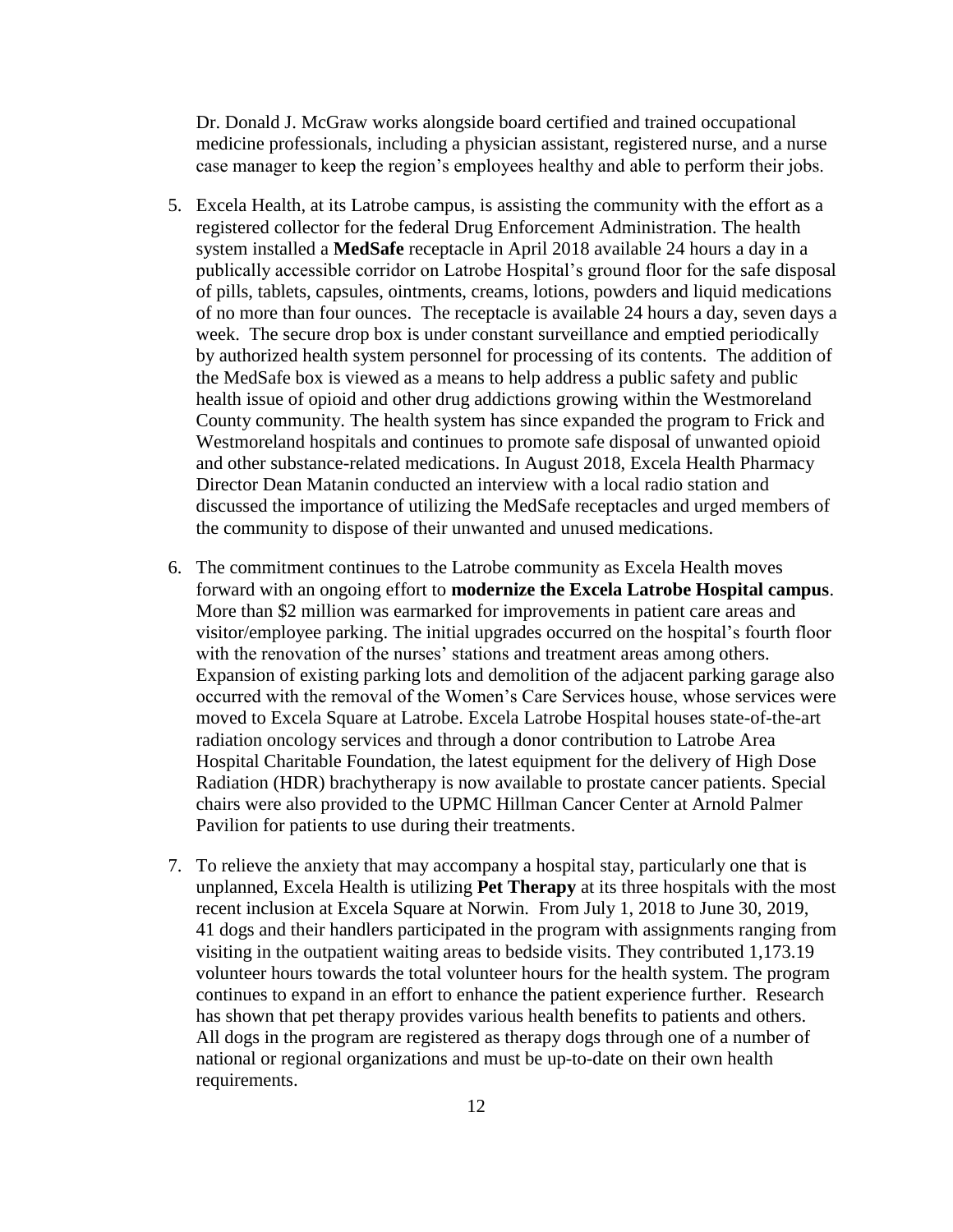8. In the fall of 2018, Excela Health introduced **online scheduling for mammogram appointments**. Patients could now schedule their mammogram online and receive an appointment confirmation within 24 business hours. Patients provide their contact information, two preferred appointment locations, dates and times with Excela's schedulers performing the remaining functions. In fiscal year 2019, the organization continued to heavily promote the online scheduling tool through community outreach programs and activities as well as online platforms such as digital advertising and social media.

Excela Health also offers care across a continuum from prevention and wellness to emergency care, acute care, outpatient care, rehabilitation, home care and hospice and durable medical equipment (medical supplies).

# **REACHING INTO THE COMMUNITY**

In fact, the health system has garnered much recognition for its efforts on behalf of the "health and well-being" of the public it serves, always striving for excellence as our very name implies. Excela Health takes the role of corporate citizen seriously, too, partnering with community organizations to spread the word about various health issues, giving of its time and talents to neighborhood causes, and supporting the efforts of area health-related groups and others whose mission meshes with its own.

The following initiatives function as examples of Excela's presence in Westmoreland County and opportunities to address and meet the needs of the priorities listed in the 2019 Community Health Needs Assessment (CHNA).

1. The spotlight shown on women's health in October 2018 with the **A Brush of Hope**  breast health awareness event. This specific event paired a painting session for attendees with artful presentations on the latest advancements in breast health technology. Excela Health breast specialists and radiologists discussed the importance of 3D mammography and how this technology has revolutionized the way mammograms are read and diagnosed.

Excela Health nurse navigators educated attendees on the role of the nurse navigator in the breast health journey and shared insight into the vast amount of resources available to women who are diagnosed with breast cancer.

Attendees walked away with a wealth of information, encouragement to receive their annual mammogram screenings and a beautiful portrait painting of a sunflower, resembling new beginnings and hope. A **total of 225 attendees** were in the house the evening of the event.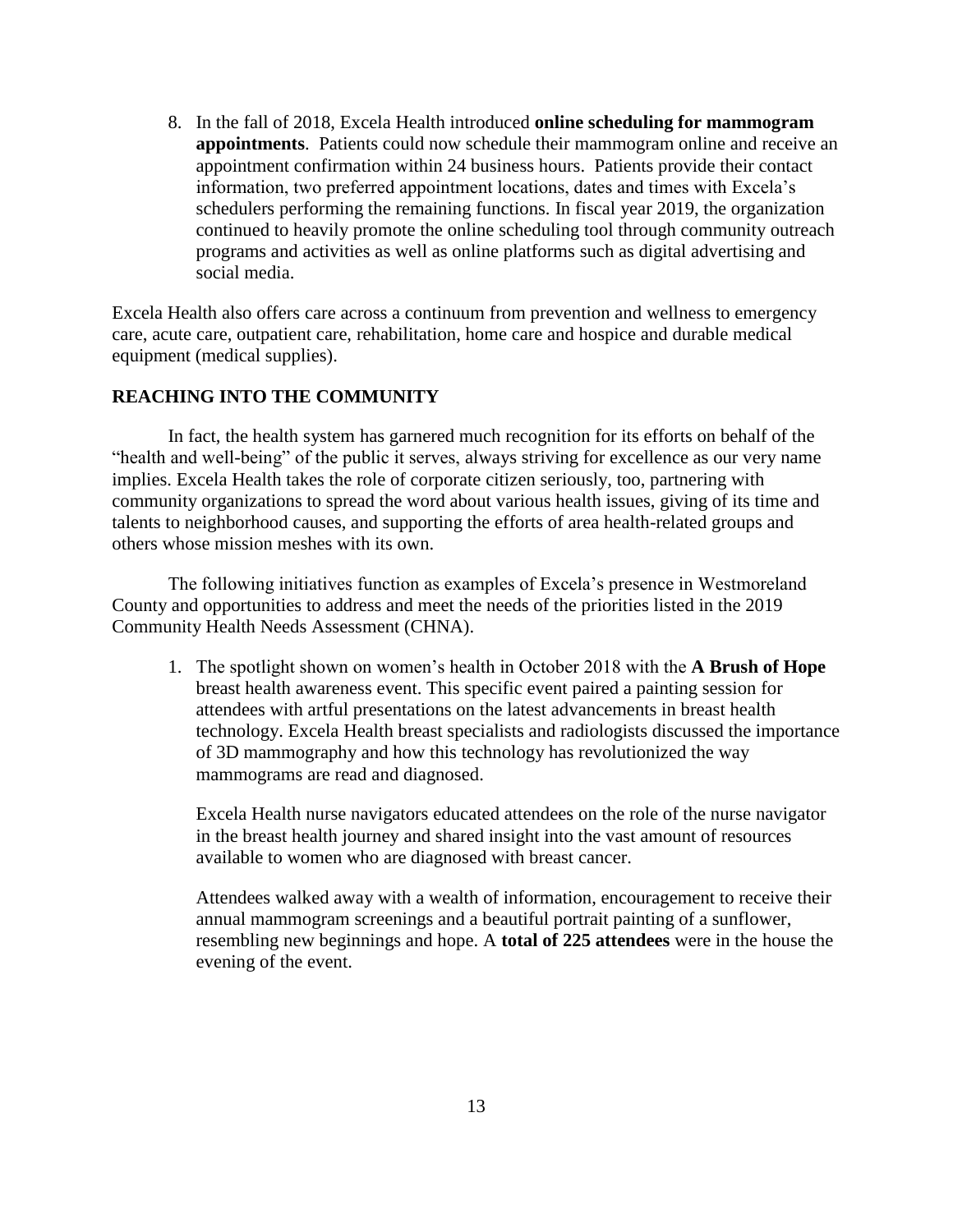- 2. Excela's **Mall Walkers** program continued for the eighth year for fiscal year 2019, with **more than 200 individuals** attending each month (excluding December) at Westmoreland Mall, located in Greensburg, Pa. The program features a free health talk from Excela Health physicians and allied health professionals, free health screenings, light breakfast items, and a pre-measured walking course with interactive stations at multiple locations. Biometric screenings are offered in the beginning and end of the year so walkers can gauge their health progress in areas such as cholesterol levels, blood pressure, weight/body mass index and more. For fiscal year 2019, a **total of 180 biometric screenings were performed** and screening participation is expected to increase in fiscal year 2020. These screenings are provided by the Excela Health Well-Being Center as an in-kind contribution to the community.
- 3. To help people gauge their health status, Excela Health once again continued to cosponsor "*Wellness Checks***", a multiphasic blood analysis** that allows for the detection of many potential health problems at a low cost. Additional screenings were also offered with the program utilizing seven to 10 regional locations across Westmoreland County in both the fall (2018) and the spring (2019). Excela Health partners with area Rotary Clubs, Kiwanis, Volunteer Fire Departments and others to present the programs. Monies earned in part go to the scholarship funds of the various public organizations. Wellness Checks for fiscal year 2019 **added up to a total of 1,635 participants/screenings.**
- 4. The **Excela Health Advanced Vein Center** partnered with the Latrobe Rotary to host a "**Wellness Check PLUS**" event in October 2018. This event featured the multiphasic blood screening along with a vascular screening component, where attendees received an abdominal aortic screening ultrasound, a screening carotid duplex, an ABI and a foot check. Additionally, educators from the Excela Health Advanced Wound Center and Diabetes Center were onsite to provide educational materials and information to participants and their family members. **About 51 individuals** participated in the vascular screening and **11 of those screened scheduled follow-up appointments** with the Vascular Surgery team for additional consultation.

In April 2019, the vascular screening was replicated, targeting residents in the southern market of Westmoreland County who have a higher risk for pre-diabetes and Type II diabetes, heart disease and other risk factors that could lead to arterial (vascular) disease. Attendees received a free vascular screening provided by Excela Health physicians and clinicians along with an optional A1C blood test, plus a diabetes cooking demonstration with free refreshments and free recipes provided by Excela Health Diabetes Center educators.

**Eighty-five people registered for the event, 75 vascular screenings were completed with 14 follow-up appointments scheduled, 27 A1C blood tests were completed with 10 abnormal results prompting follow-up, and 27 individuals attended the diabetes cooking demonstration with added advanced wound care/diabetes presentations.**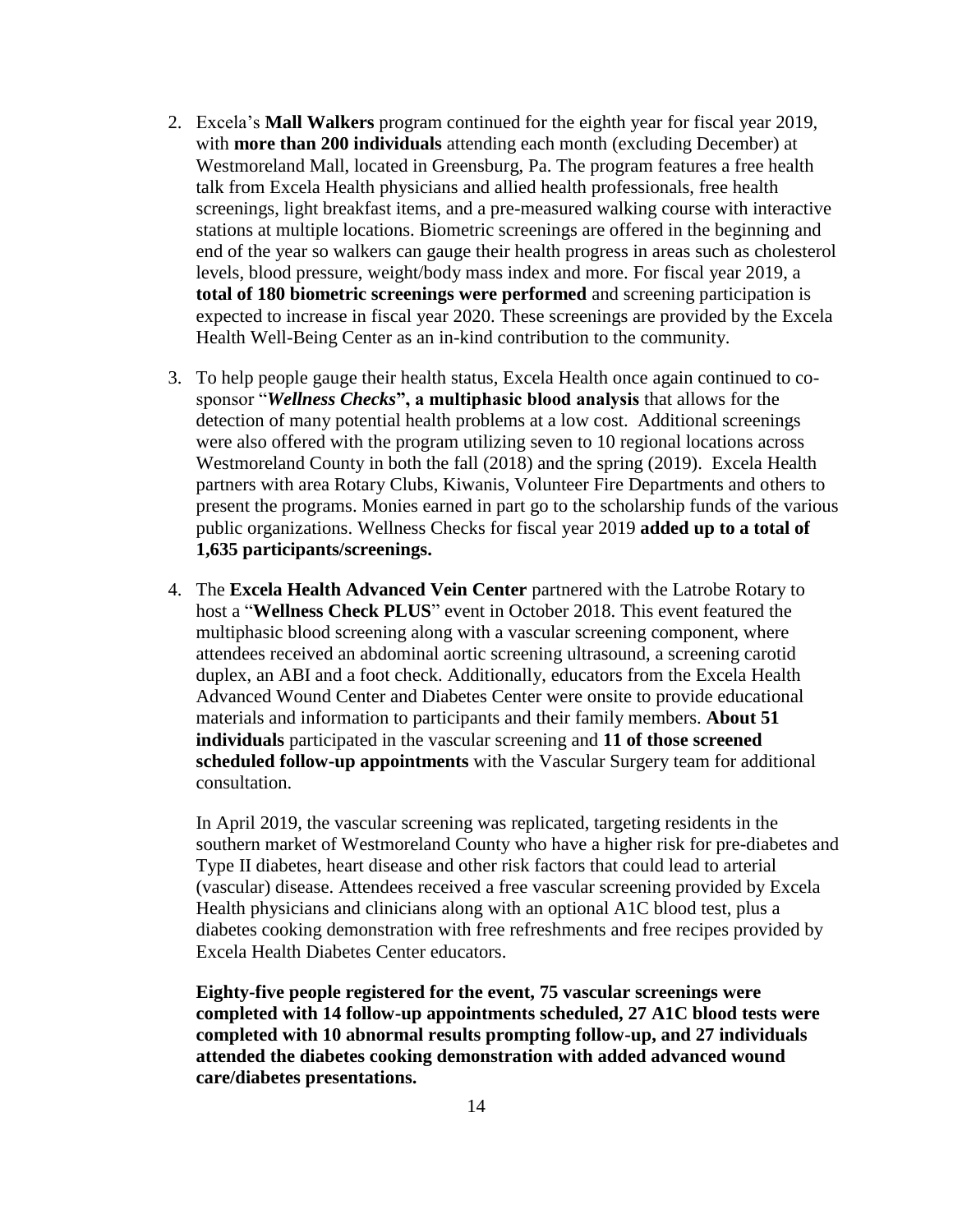The Vascular team was able to **identify a 6.5cm abdominal aortic aneurysm in one of the screened patients** and the patient has undergone successful repair since the event.

- 5. A **free hernia seminar and screening** was held in January and April 2019 for members of the community. Physicians from Excela Health Surgical Specialists discussed the importance of diagnosing a hernia, its risks, and the latest treatments including robotic technology prior to the private, individual examinations. The January hernia seminar and screening resulted in **42 attendees, 34 screenings and 12 appointments scheduled**. Of those 12 appointments, four participants were scheduled for surgery, three were pending surgery due to additional testing, three cancelled their follow-up appointments, one deferred surgery, and one was deemed "no surgery needed." The April hernia screening and seminar garnered **45 attendees with 37 screenings and 10 resulting appointments**. Of those 10 appointments, two participants were scheduled for surgery, three were pending surgery due to additional testing, three cancelled their appointments, one had yet to receive their follow-up appointment, and one did not receive surgery but was scheduled for a follow-up consultation one year from the appointment date.
- 6. Excela's outreach efforts also encompass community seminars and lectures in a variety of schools throughout Westmoreland County. One popular program, **Healthy Habits A-Z**, reaches Excela's younger audience with tips and suggestions for living a healthy lifestyle, so that good habits can be instilled early in life. The program is designed to teach middle school students how to read a food label, practice healthy nutrition and physical fitness, and understand the importance of mental, emotional and social health and well-being by discussing ways to improve brain and heart health. For the 2018-2019 school year, **five school districts, 12 classrooms and 617 students** participated in the program. Students were provided a pre-test of the material covered to measure current knowledge of program topics; 72 percent was the average pre-education knowledge score. Once the students completed the program, a post-test was issued; the average post-education knowledge score was 86 percent, and the behavioral goal post-education was 85 percent, exceeding the baseline score of 80 percent.
- 7. October 2018 saw the celebration of the launch of **Project Fit America at Jeannette-McKee Elementary School.** Excela Health partnered with Jeannette-McKee and the community with the objective of empowering children and their families to learn healthy habits and enjoy healthier lives. Students are taught how to use the outdoor equipment and how activity benefits their bodies while also aiding in building social skills, character and leadership skills.

Excela Health, through its foundations, has been giving grants to area schools for this initiative since 2014 with previous recipients including Greater Latrobe Junior High School (Latrobe), Norwin Hillcrest Intermediate School (North Huntingdon), Franklin Regional Heritage Elementary School (Murrysville), and Derry Area Middle School (Derry).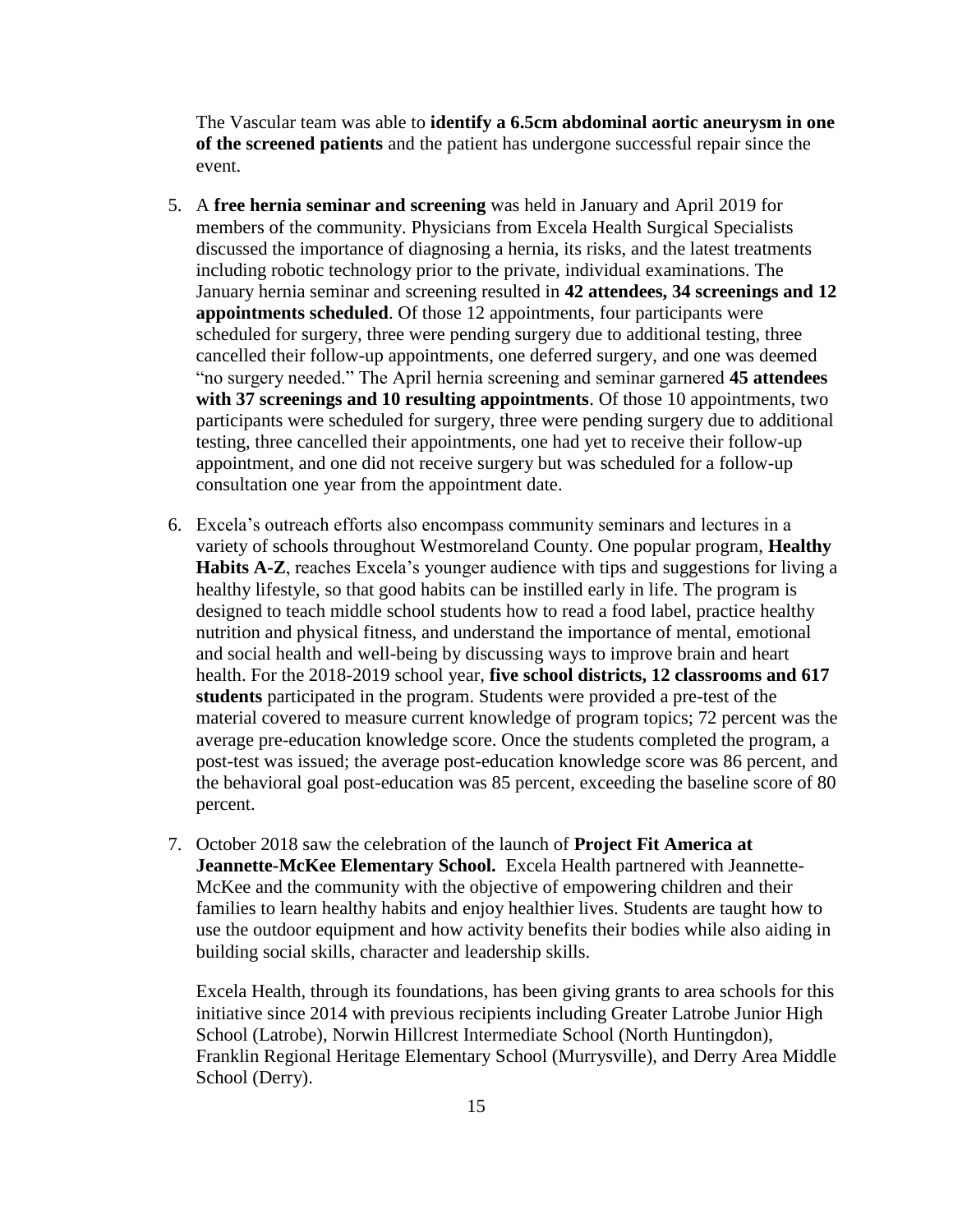The grant provides state-of-the-art fitness equipment, indoor fitness equipment, a curriculum with games, activities and challenges for children with the indoor and outdoor equipment. The program also teaches character development, sportsmanship, teamwork and leadership skills.

- 8. Understanding the importance of preparing high school students for careers after graduation, Excela Health hosted teachers from Westmoreland County school districts for "**Teacher in the Workforce"** workshops, as part of the county's overall Workforce Development initiative. This program invites teachers from surrounding school districts to spend the day "shadowing" and hearing from Excela Health clinicians in a variety of healthcare fields. Professionals from Excela Health multidisciplinary teams provided group and one-on-one interactions with the teachers along with education preparation, such as technical school, college, etc., for these careers and others. **About 40 teachers** attended the spring 2019 workshops, and Excela Health hopes to expand the number of workshop opportunities in the coming months and years.
- 9. Continuing in the quest to prepare and educate the next generation of future healthcare leaders, Excela Health has partnered with the Westmoreland-Fayette Council of the Boy Scouts of America as part of its **Explorer's Program**. The program introduces high school aged, co-ed students to various healthcare careers. The program commenced in October 2018 and continued to the end of the school year (May 2019). **One hundred twenty youths** attended the program from various school districts throughout Westmoreland County meeting on the first Wednesday of each month. Students chose topics of interest that were presented by healthcare professionals touching on their day-to-day activities, necessary education, hands-on activities and simulations.
- 10. Excela Health continued its participation in **community walks** such as Walk a Mile in Her Shoes, Walk for Suicide Awareness and Prevention, MS Walk, JointWorks Walk, Walk to End Alzheimer's, March of Dimes Walk, Westmoreland Walks, and Freedom 5K, among many others. Representatives from Excela Health service lines attend and participate at these walks every year to promote the quality, convenient care Excela offers, close to home. Hundreds of people across Westmoreland County and surrounding communities register and participate in these walks in support of their promoted causes.
- 11. Excela Health engages the community at **multiple festivals, fairs and parades** throughout the year, including the Westmoreland Fair, Banana Split Festival, Penn Township Fall Festival, Mount Pleasant Glass Festival, Irwin Light-Up Night and Greensburg Holiday parades.

These family-friendly gatherings, ranging from **5,000 to 50,000 attendees** each year, allow the Excela Health team to share their Excela pride and remind residents of the primary and specialty care services they can receive right in their backyard, as well as the fact that Excela accepts all major insurances.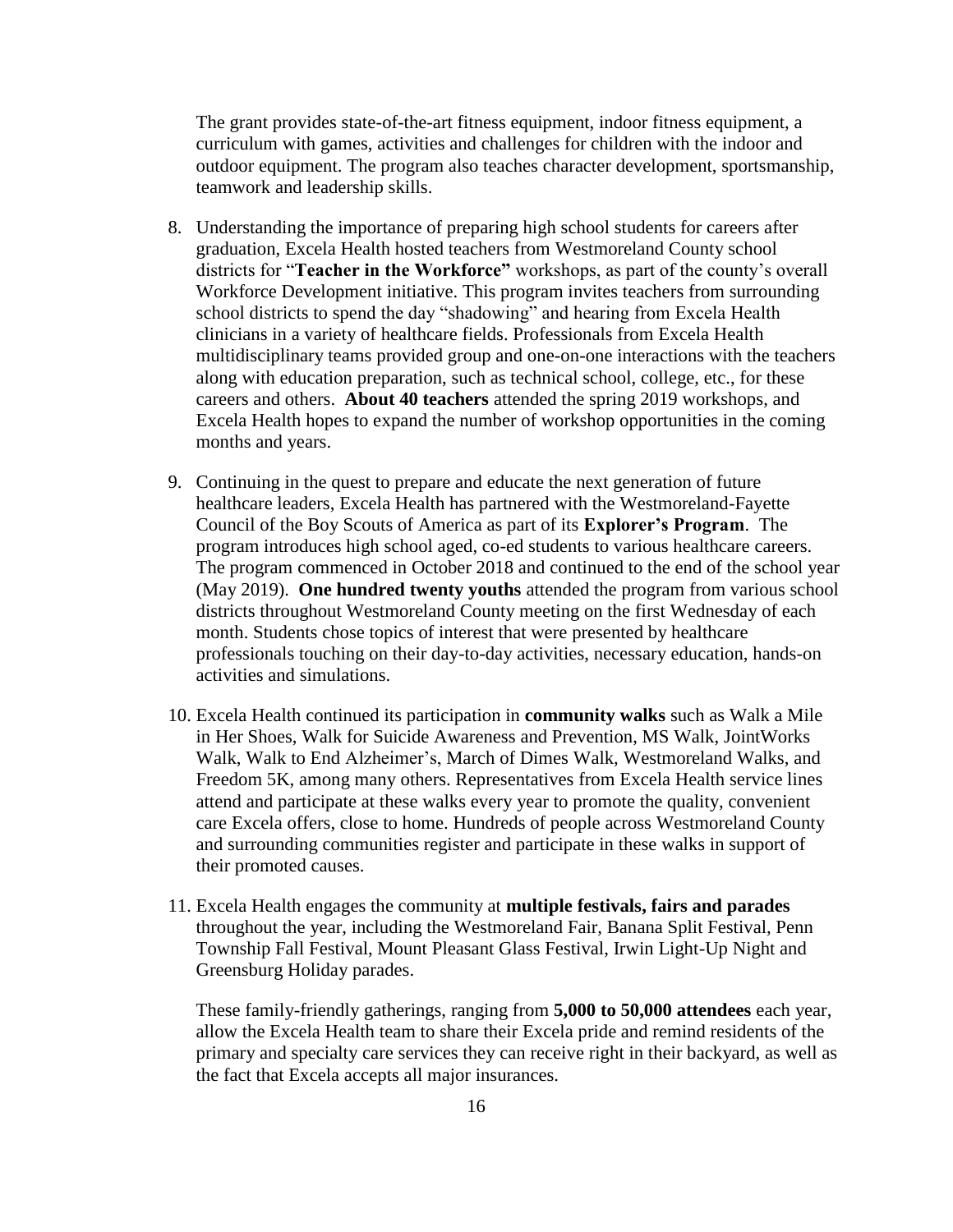- 12. Westmoreland County includes a high population of senior citizen residents, and health care plays a major role in their everyday lives. These residents have the opportunity to attend a variety of **senior expos and health fairs** sponsored by local political figures and agencies to learn more about health care options in their community. Excela Health proudly attends and participates in these events and recruits physicians, direct care team members and staff to share information about Excela's quality services and, in some cases, perform blood pressure screenings or a specific screening related to their specialty, at no cost to the individual. These events have generated popularity within the county over the years, and thousands of county residents attend each event each year.
- 13. Excela Health has a longstanding partnership with the **American Red Cross** and offers use of campuses for hosting **regional blood drives** in the community. In fiscal year 2019, **10 blood drives** were hosted at Excela Health facilities, **250 individuals** presented for blood donation, and **203 units of blood** were collected.
- 14. In fiscal year 2019, Excela Health bereavement counselors and staff from *Our Clubhouse,* a group who provides free emotional and social support to those touched by cancer in western Pennsylvania, offered **Yoga for the Grieving Heart,** a yoga therapy class held April 25 to May 16, 2019, as a means of helping comfort those who have lost a loved one to cancer. The sessions included gentle yoga, meditation, Reiki, and dialogue to express and release grief as an alternative means of coping. Additional resources are available in partnership with *Our Clubhouse*, including **Living Life Post Cancer Treatment,** a group for adults of any cancer diagnosis who have completed treatment within the last two years. Offered at no cost to diagnosed patients, the nine-week program provides physical, mental, emotional and social support while teaching the role of nutrition, exercise and medical management in the patient's care plan. Sessions were facilitated by *Our Clubhouse* and several members of the Excela Health clinical team. **Nine individuals** attended these sessions during the length of the program, March 19 to May 7, 2019. Follow-up sessions commenced June 7, 2019.
- 15. The nursing Professional Image and Community Partnership Committee, Excela Health Latrobe Hospital and Excela Health Information Technology at Corporate Services Center teamed up with Derry Area School District for the second consecutive year to assist with a **Christmas Dinner Project**. The committee created a list of non-perishable food items to create a Christmas dinner for families in the area. Additional items were collected to supplement the families' food need. The 150 participants were eligible for free/reduced lunches during the school year. The desire was to fill the gap during the holiday break. Staff collected 150 of the assigned items with delivery on December 19, 2018.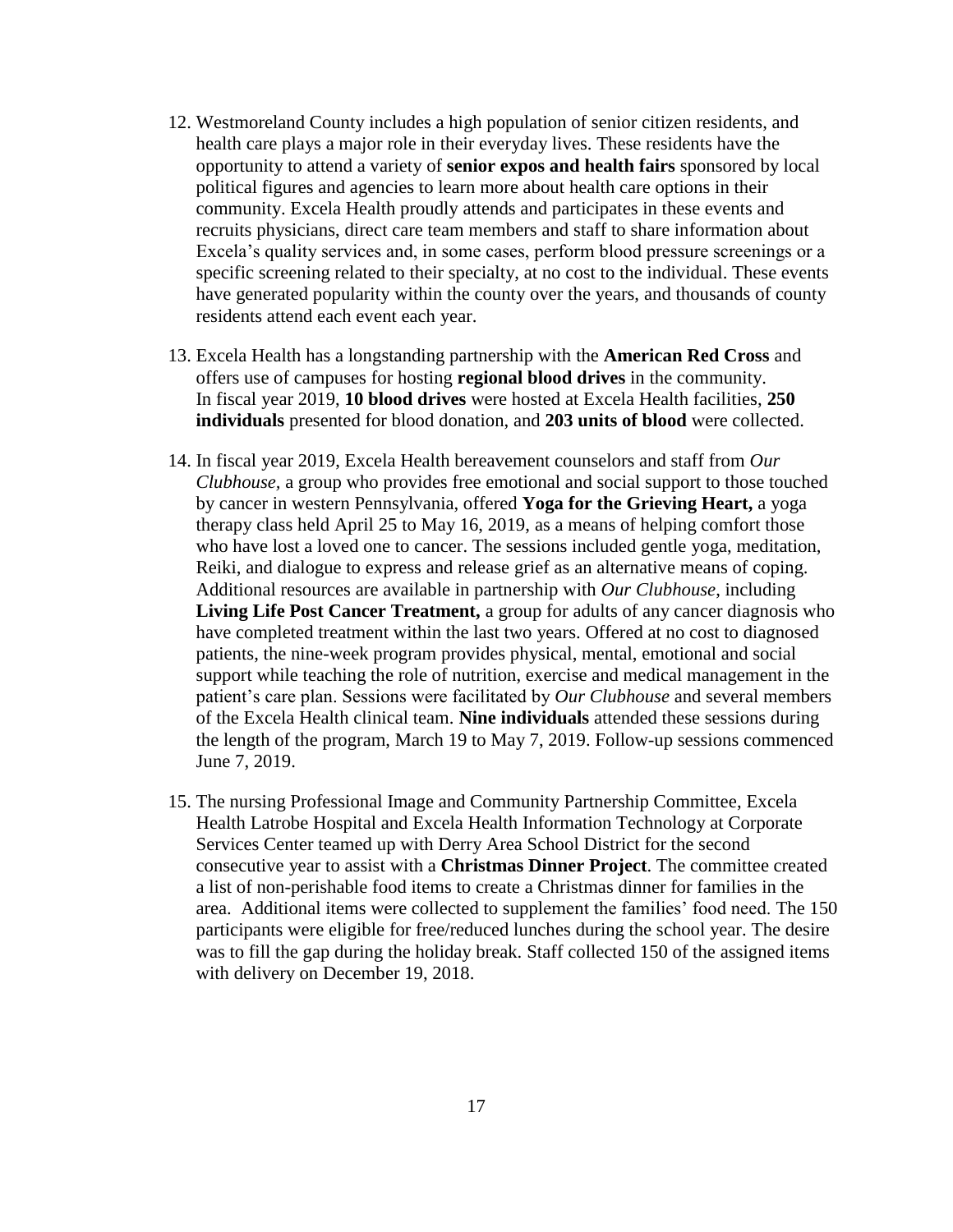At churches, malls and scores of other venues, for youth, seniors, and everyone in between, health-related events are offered. In this manner people have the opportunity to pursue a course of wellness, find needed support, learn about our capabilities and how they can help, or discover suspected or unknown health conditions early on, so that treatment can begin, offering the best possible chance for care and cure.

Through the Speaker's Bureau, professionals in their fields offer insights on given topics and are free of charge. A range of support groups helps ease the burden of fear, apprehension, grief and other emotions after a life-changing event. Through support groups, or those groups supported by Excela Health, individuals have the opportunity to share thoughts and feelings within an atmosphere of acceptance, where emotions can be sorted through and concerns aired.

Additional community contacts include programs offered through The Well-Being Center, Excela's OB/GYN professionals and others. By reaching beyond the traditional walls of its hospitals, as well as understanding the many, varied medical needs of the populations they serve, Excela Health can direct care where it is most accessible and most needed.

Through events such as Wellness Checks co-sponsored by area Rotary and Kiwanis Clubs, wellness initiatives at local colleges and schools, area festivals, senior expos and health fairs, and much more, Excela has touched innumerable lives, with the goal of preventing illness, keeping folks healthy, or teaching them how to stay healthy after a hospital visit.

Excela Health also offers numerous health and wellness avenues for its employees with on-site gyms, employee health fairs and more. Across Excela Health, to keep individuals healthy and disease-free, considerable attention is paid to wellness through the Well-Being Center and their community programs:

| <b>Well-Being Center/Other Community Programs</b>                                                                                                                                            | <b>Monies Expended -</b><br><b>Populations Served</b> |
|----------------------------------------------------------------------------------------------------------------------------------------------------------------------------------------------|-------------------------------------------------------|
| To spread the message of wellness and available wellness<br>opportunities free to the public via Excela's Well-Being Center,<br>Speaker's Bureau and more                                    | \$233,006                                             |
| To control the spread of flu by providing flu vaccines for employees<br>and other staff for a healthier population while containing the spread<br>of flu among the health system populations |                                                       |
| Employees, volunteers and contract employees receiving the flu<br>vaccine:                                                                                                                   | 4,765                                                 |
| Cost absorbed for providing vaccine:                                                                                                                                                         | \$66,753                                              |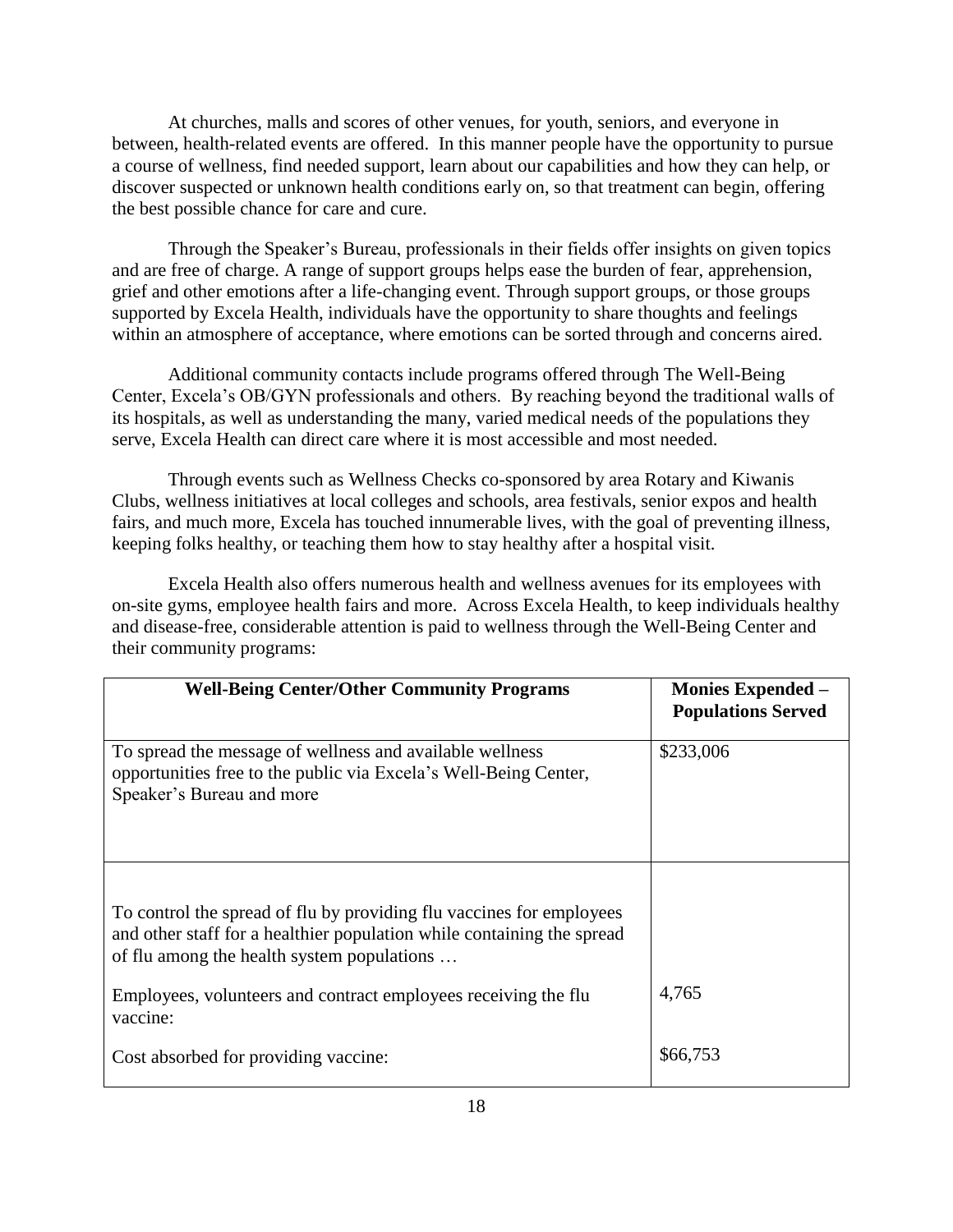| Lives touched through the Well-Being Center professionals and others<br>via diabetes education, pre-natal classes and more                                                                                 | 6,978     |
|------------------------------------------------------------------------------------------------------------------------------------------------------------------------------------------------------------|-----------|
| Cost absorbed for providing biometric screenings to employees                                                                                                                                              | \$121,210 |
| Discounts provided to subscribers based on income according to Area<br>Agency on Aging income guidelines for the Lifeline Personal<br>Emergency Response program for older adults or those at medical risk | \$4,519   |

 Further, Excela Health continues to move beyond its traditional walls to strengthen bonds with its communities and touch lives well beyond those who enter its doors through an active *COMMUNITY OUTREACH PROGRAM*. In these outreach venues, Excela Health can bridge the gulf for those who otherwise may not seek care, pursue wellness measures, or know where to turn for health information. Additional resources were expended to accomplish the Excela Health mission of *improving the health and well-being of every life we touch* in the following fashion:

| <b>Community Outreach Activity/Charitable Giving</b>                                                                                                                               | <b>Monies Expended -</b><br><b>Populations Served</b> |
|------------------------------------------------------------------------------------------------------------------------------------------------------------------------------------|-------------------------------------------------------|
| Community health fairs, screenings, education programs                                                                                                                             | \$653,255                                             |
| Lives touched through community health/wellness efforts                                                                                                                            | 367,318                                               |
| Free screenings performed                                                                                                                                                          | 7,844                                                 |
| Community health publications                                                                                                                                                      | \$44,329                                              |
| Community contributions                                                                                                                                                            | \$225,000                                             |
| Continuing medical education provided through the health system for<br>its medical staff                                                                                           | \$4,472                                               |
| Tuition reimbursement for employees raising their level of<br>education ultimately benefitting the quality of care delivered                                                       | \$791,411                                             |
| Volunteer hours donated system-wide (Can translate to \$965,555 of<br>time spent aiding the health system mission) – <i>number includes</i><br>volunteers who are inactive/retired | 50,031                                                |
| Hospice volunteer hours donated                                                                                                                                                    | 4,415                                                 |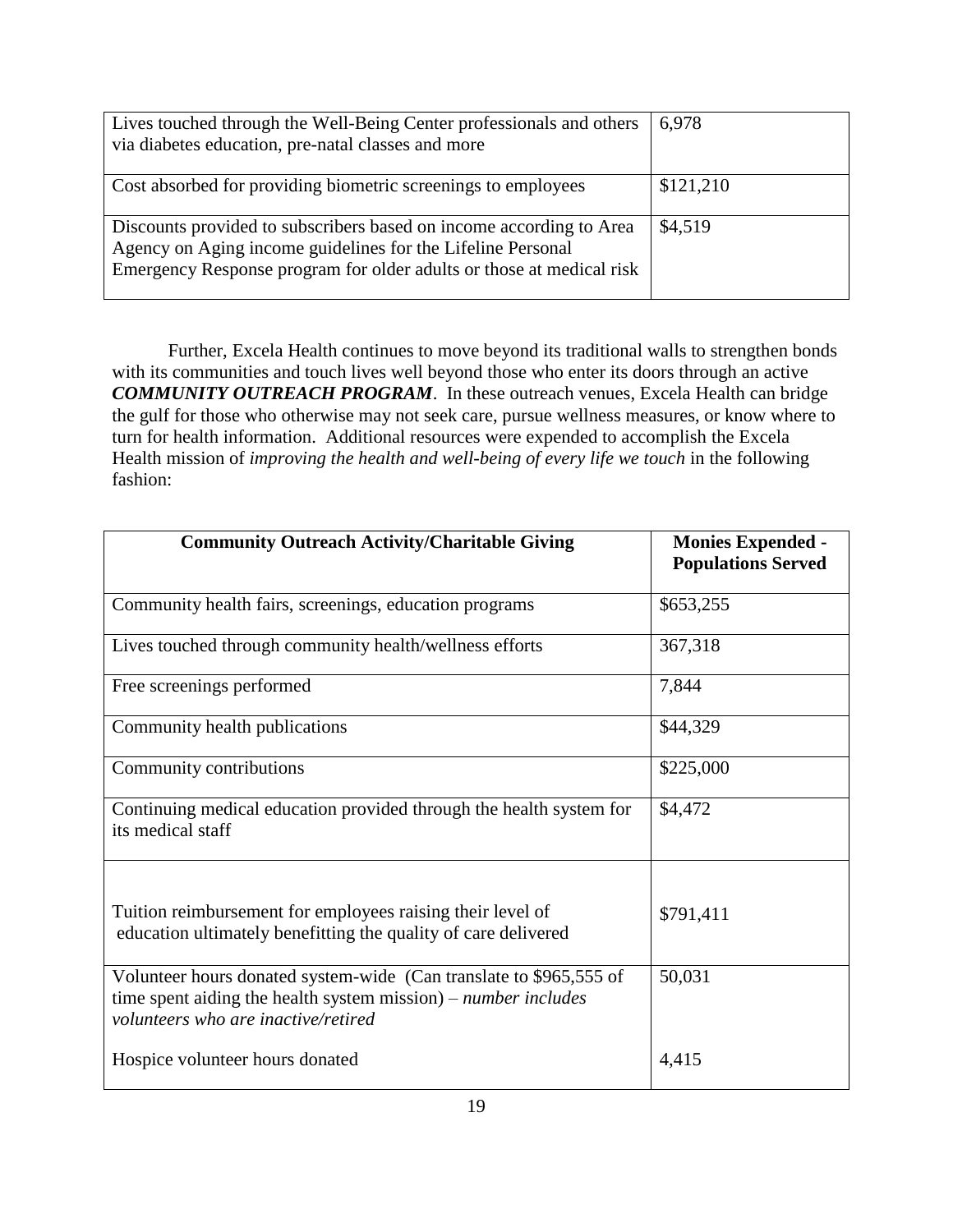| Hospice volunteer mileage tracked as an in-kind donation                                                                                                                                                                        | 17,633   |
|---------------------------------------------------------------------------------------------------------------------------------------------------------------------------------------------------------------------------------|----------|
| Monies for Camp Focus, providing a summer day camp for school age<br>children so mental health treatment, growth and learning can continue<br>during the summer months                                                          | \$22,777 |
| The Employees Charitable Trust Fund: Excela Health system<br>employees who, during fiscal year 2019, donated a percentage of their<br>pay to aid fellow employees, community causes and the system's<br>foundations, dispersed: |          |
| -To the Westmoreland Hospital Foundation, designated for the<br>Neonatal Unit and Heart and Vascular Center                                                                                                                     | \$5,000  |
| - Other external aid                                                                                                                                                                                                            | \$37,000 |
| -Internal aid                                                                                                                                                                                                                   | \$13,700 |
| -Other (accounting, misc.)                                                                                                                                                                                                      | \$1,700  |
| Total                                                                                                                                                                                                                           | \$57,400 |

But it's all about a call to action. And those actions translate to assuming a purposed leadership role as Excela Health seeks to increase access and enhance quality in new and enlightened ways. From its Board of Trustees to professional staff, Excela continues to focus its sites on what people need most  $-$  the best care possible, as close to home as possible, with the advanced technology and expertise to deliver that care.

# **A Statistical Look at Excela Health**

As a fiscally responsible organization, Excela Health continues to look at ways to consolidate, integrate and initiate practices and processes that can sustain the health system over time, so that it is here today, and well into the future. As stewards of the public trust, it is Excela's duty to do so, and the legacy it leaves at this moment will become part of its history spanning more than 120 years.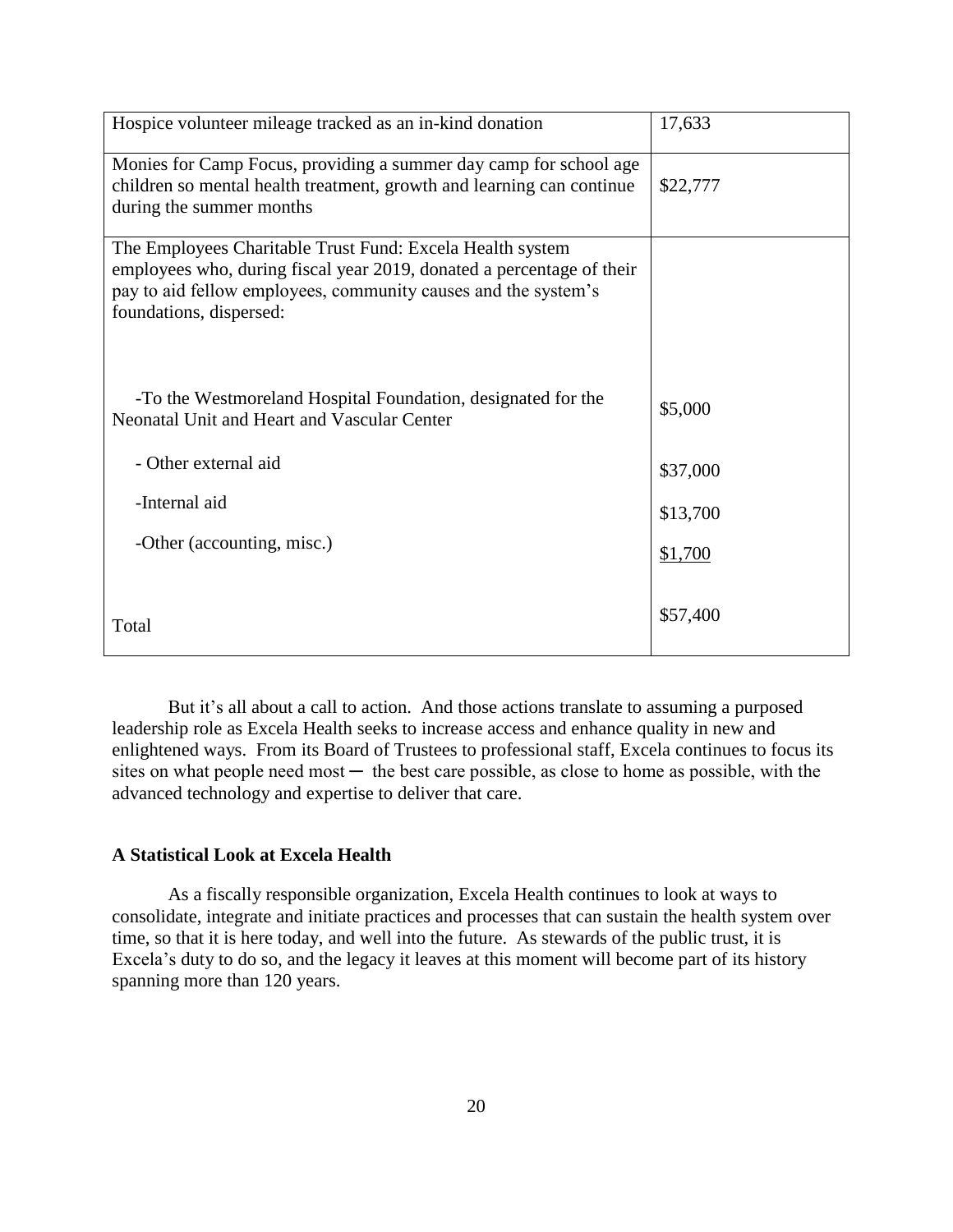| <b>SYSTEM</b>                            | <b>FY2019</b> |
|------------------------------------------|---------------|
| <b>Licensed Beds</b>                     | 578           |
| <b>Staffed Beds</b>                      | 427           |
| <b>Employees</b>                         | 4,999         |
| Inservice and Hospice Volunteers         | 558           |
| <b>Auxiliary Members</b>                 | 218           |
| <b>Inpatient Admissions/Observations</b> | 30,448        |
| Newborns                                 | 1,236         |
| <b>Acute Care Patient Days</b>           | 101,889       |
| <b>Emergency Room Visits</b>             | 97,562        |
| <b>OP</b> Registrations                  | 687,119       |

| County                    | <b>Population Served</b> |
|---------------------------|--------------------------|
| Westmoreland              | 263,894                  |
| Fayette                   | 40,109                   |
| Indiana                   | 18,722                   |
| <b>Total Service Area</b> | 322,725                  |

In addition to its hospitals, Excela Health is a sole corporate member of the following organizations located in Westmoreland and parts of Fayette Counties and includes the following not-for profit subsidiaries:

## • **Excela Health Home Care and Hospice**

# • **CareGivers of Southwestern PA**

• **Westmoreland Hospital Frick Hospital Foundation**, a charitable foundation

#### • **Latrobe Area Hospital Charitable Foundation**

And its health care-related subsidiaries under the Excela Health Holding Company umbrella:

## • **Excela Health Medical Group (formerly called the Excela Health Physician Practices)**

Encompassing bariatric surgery, behavioral health, cardiology, cardiothoracic surgery, ENT, family medicine, gastroenterology, general surgery, hospitalist program, internal medicine, intensivist program, neurology, OB-GYN, occupational medicine, orthopedics and sports medicine, pain medicine, palliative care, physiatry, thoracic surgery and vascular surgery.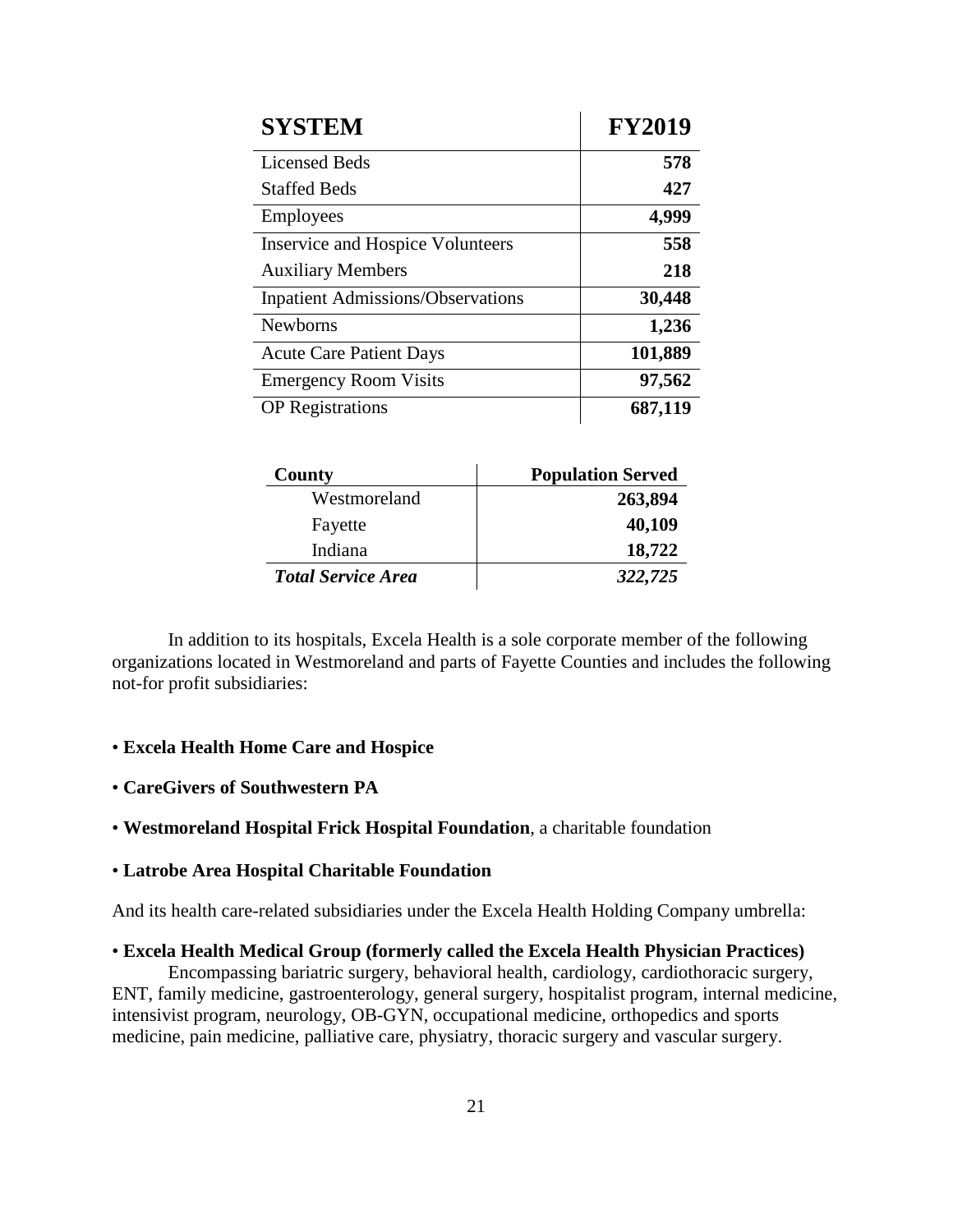- **MedCare Equipment Company**
- **Excela Health Diversified Services**
- **Excela Health Ventures, LLC**
- **• Excela Health Anesthesia Associates, LLC**
- **▪ Excela Health Reciprocal Risk Retention Group**

## **WESTMORELAND HOSPITAL**

 Over a century ago, Westmoreland Hospital opened its doors to a community in need of medical care and thus began a "healthy" partnership that has not only endured, but flourished. More importantly, the community leaders who served as the driving force behind this fledgling hospital set a standard by which all future leaders would be measured, one that embodied the tenets of high quality, cost effectiveness and commitment to excellence in patient care, all close to home.

As a 501 (c)(3) organization located in the heart of Westmoreland County, Pennsylvania, Westmoreland Hospital has sought to abide by those tenets while navigating the waters of industry change, economic downturn, and demographic shifts, always with an eye toward a steady horizon ─ its mission of "*Improving the health and well-being of every life we touch*."

Today, Westmoreland, with 375 licensed beds, provides a full range of acute care services while serving as a regional referral center, caring for friends, neighbors, family members and others.

| WESTMORELAND                             | <b>FY2019</b> |
|------------------------------------------|---------------|
| <b>Inpatient Admissions/Observations</b> | 18,545        |
| <b>Newborns</b>                          | 1,236         |
| <b>Acute Care Patient Days</b>           | 68,950        |
| <b>Emergency Room Visits</b>             | 46,523        |
| <b>Total OR Procedures</b>               | 10,184        |
| <b>IP OR Procedures</b>                  | 3,071         |
| <b>OP OR Procedures</b>                  | 7,113         |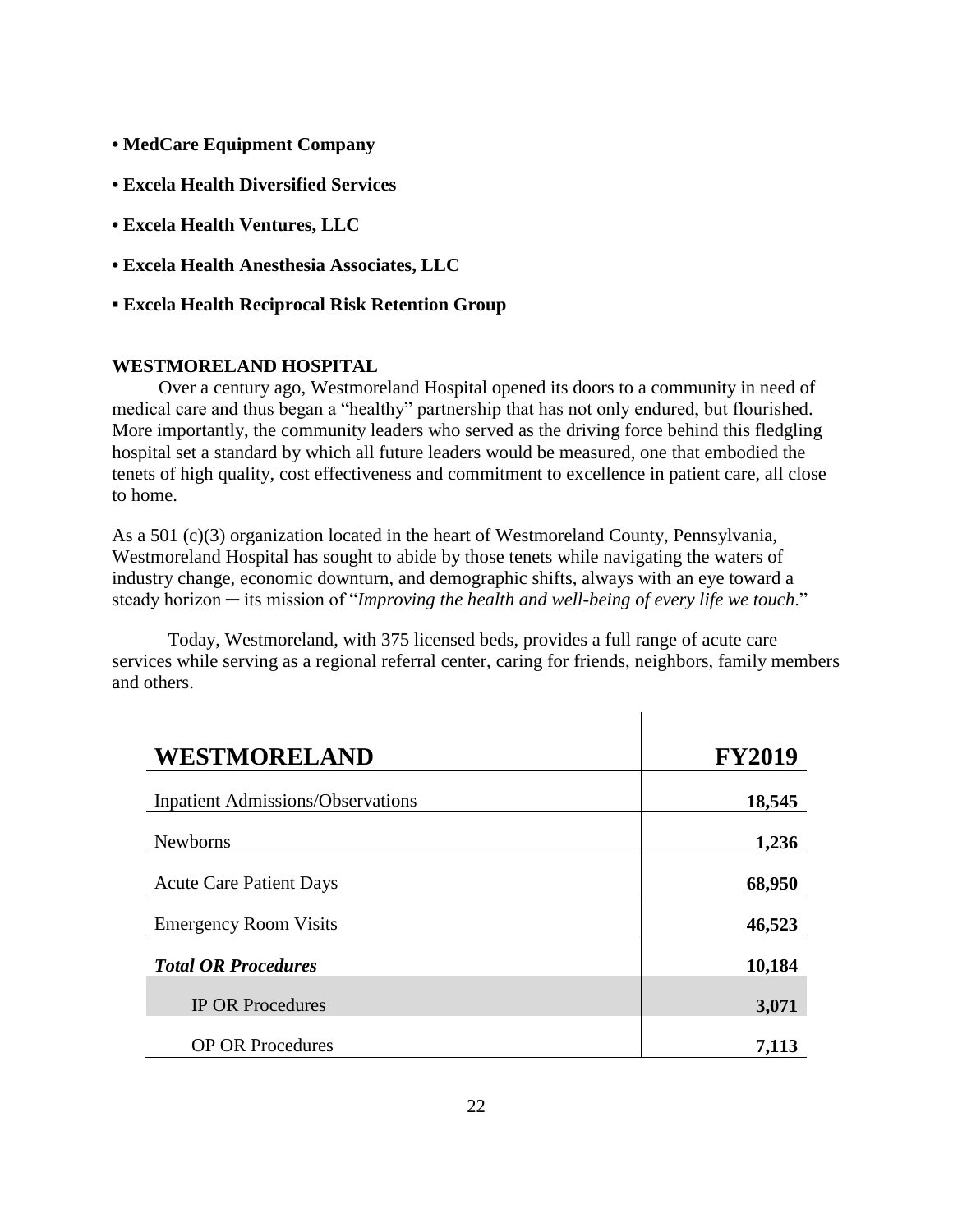| <b>Total GI Procedures</b>              | 5,897     |
|-----------------------------------------|-----------|
| <b>IP GI Procedures</b>                 | 823       |
| <b>OP GI Procedures</b>                 | 5,074     |
| <b>Total Lab Procedures &amp; Tests</b> | 1,554,189 |
| <b>OP</b> Registrations                 | 337,642   |
| <b>OP</b> Imaging Procedures            | 138,547   |
| <b>Physical Therapy Treatments</b>      | 234,228   |

 $\mathbf{I}$ 

Because Excela Westmoreland firmly believes that its mission is inclusive and speaks to its truest sense of community commitment, the hospital and its employees reinvest in the community in the following fashion:

| • Absorb bad debt and provide charity and uncompensated care: | \$3,419,740  |
|---------------------------------------------------------------|--------------|
| • 262 volunteers donate of their time and talents:            | 17,543 hours |
| • Patient education materials:                                | \$30,068     |

The **Family Additions Maternity Center** offers maternity care in a home-like atmosphere featuring 10 labor-delivery-recovery suites (LDRs) with operating suites for Cesarean or high risk births, a Special Care (Level II) Nursery staffed with a neonatologist and neonatology practitioners, and pediatric care. Services for women planning or considering pregnancy are offered, along with gynecological services for women of all ages.

**Behavioral Health Services** features a 32-bed adult inpatient program, outpatient services for adults and children and reaches into the community through a variety of communitybased programs. In 2013, Behavioral Health expanded and remodeled the Crisis Response Center, giving it a total of 4,000 square feet to accommodate individuals with multiple physical and emotional needs through a "Living Room Model" of crisis intervention. The crisis center has become a central evaluation and referral service for the community and served over 900 individuals in psychiatric crises in 2018.

Additionally, the hospital houses a breast health center; extensive outpatient services including a Short Stay Surgery unit; diabetes services; a full complement of imaging services including fixed-site and open MRI units; a bariatric surgery center, a large, newly renovated critical care unit with state-of-the-art features and an intensivist program (offering 24 hour a day, in-house physician specialist coverage in the critical care areas), and emergency care.

The **Westmoreland Hospital Emergency Department** continues to see patients from all walks of life and all stages of illness and injury. Within its refurbished space, the department saw 46,523 individuals in fiscal year 2019.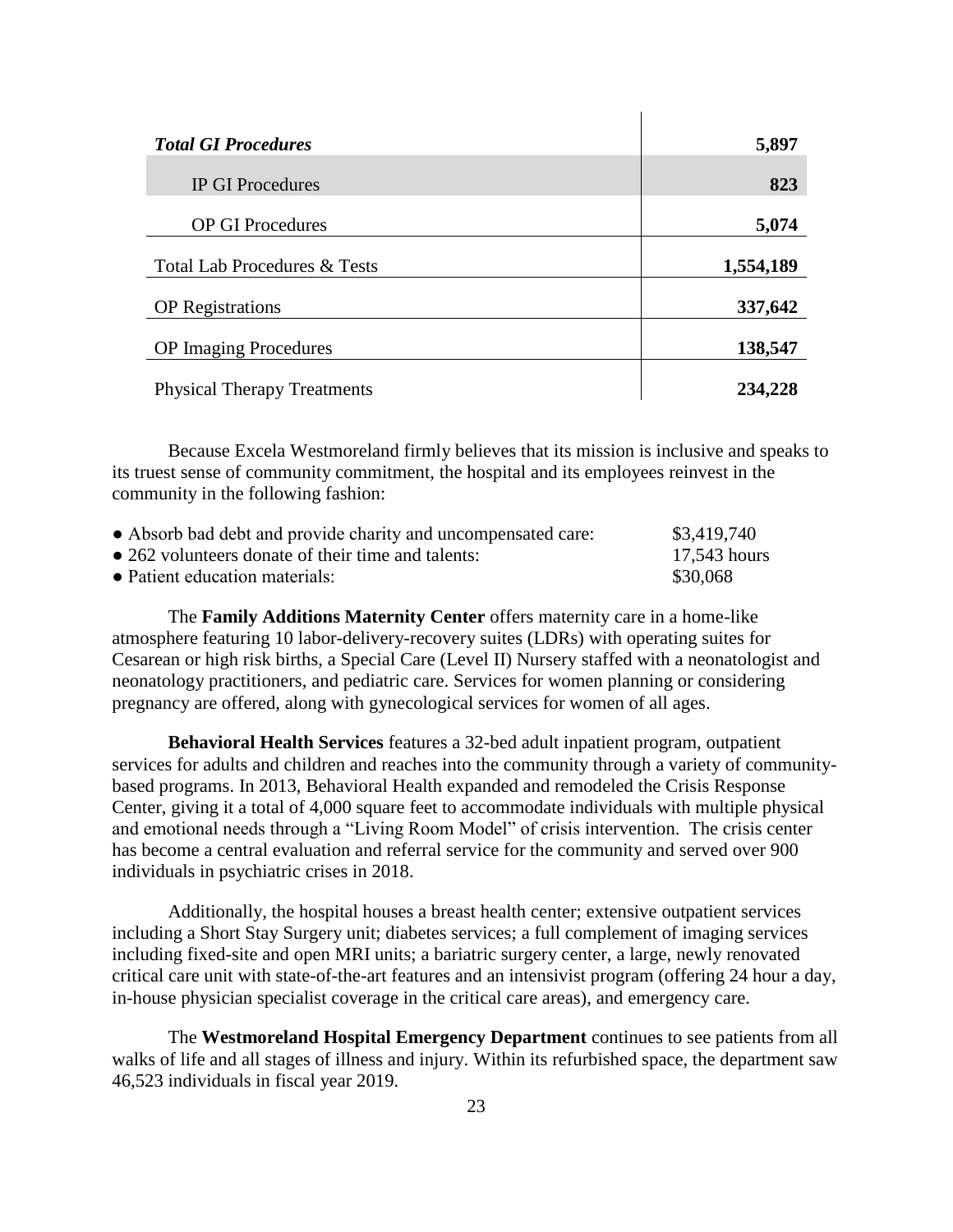The **Excela Advanced Wound Center** continues to help patients with all types of wounds, most notably, with hyperbaric oxygen chamber treatment to speed healing in some types of wounds, especially diabetic ulcers. Excela Health is the first in the area to do so. Further, the center offers other treatments including topical skin care, wound dressings and medications. For more serious cases, Excela Health offers sophisticated solutions, such as "skin substitutes" to help cover an open wound, reduce healing time, and pain.

# **Getting to the Heart of the Matter** *The Heart and Vascular Center at Westmoreland Hospital*

**The Heart and Vascular Center at Excela Health** offers the latest technologies, compassionate care, highly advanced medical expertise reflected in exceptional outcomes, and experience commensurate with high volumes. The Heart and Vascular Center spans emergency care for quick assessment and treatment of heart attack and related conditions to diagnostic care, interventional cardiology, electrophysiology, cardiothoracic and vascular surgery, a Heart Failure Clinic, an A-Fib Clinic and cardiac/pulmonary rehabilitation.

Of equal importance is the fact that area residents no longer need to travel great distances for top quality, comprehensive heart care, particularly with Westmoreland County holding the dubious distinction of having a higher incidence of heart disease than anywhere else in the state. Here, patients can find care in their own community knowing that Excela Health seeks and meets stringent standards of care and quality.

As the centerpiece of Excela Health's system-wide cardiac expertise, this interventional center houses the cardiac catheterization and electrophysiology labs and a 64-slice CT scanner; allows for high-volume open heart surgery (three cardiovascular operating rooms with two dedicated to open heart procedures as well as a 16-bed cardiac care unit, 52 telemetry beds and a dedicated nursing staff); has an imaging department with echocardiography, cardiac CT, cardiac MRI and a vascular lab, and all related technologies along with the experienced medical staff for diagnosis and treatment to ensure high quality and excellent survival rates. With the recruitment of additional interventional cardiologists, Excela Health also offers atrial ablation to correct atrial fibrillation (A-fib) and supraventricular tachycardia (SVT).

| The Heart and Vascular Center   | <b>FY2019</b> |
|---------------------------------|---------------|
| <b>Open Heart Surgeries</b>     | 178           |
| <b>Cardiac Catheterizations</b> | 2,976         |
| Electrophysiology Studies       | 27            |
| Device Implantations            | 366           |
| <b>Ablations</b>                | 109           |

 $\mathbf{r}$ 

The Heart Center Procedures performed: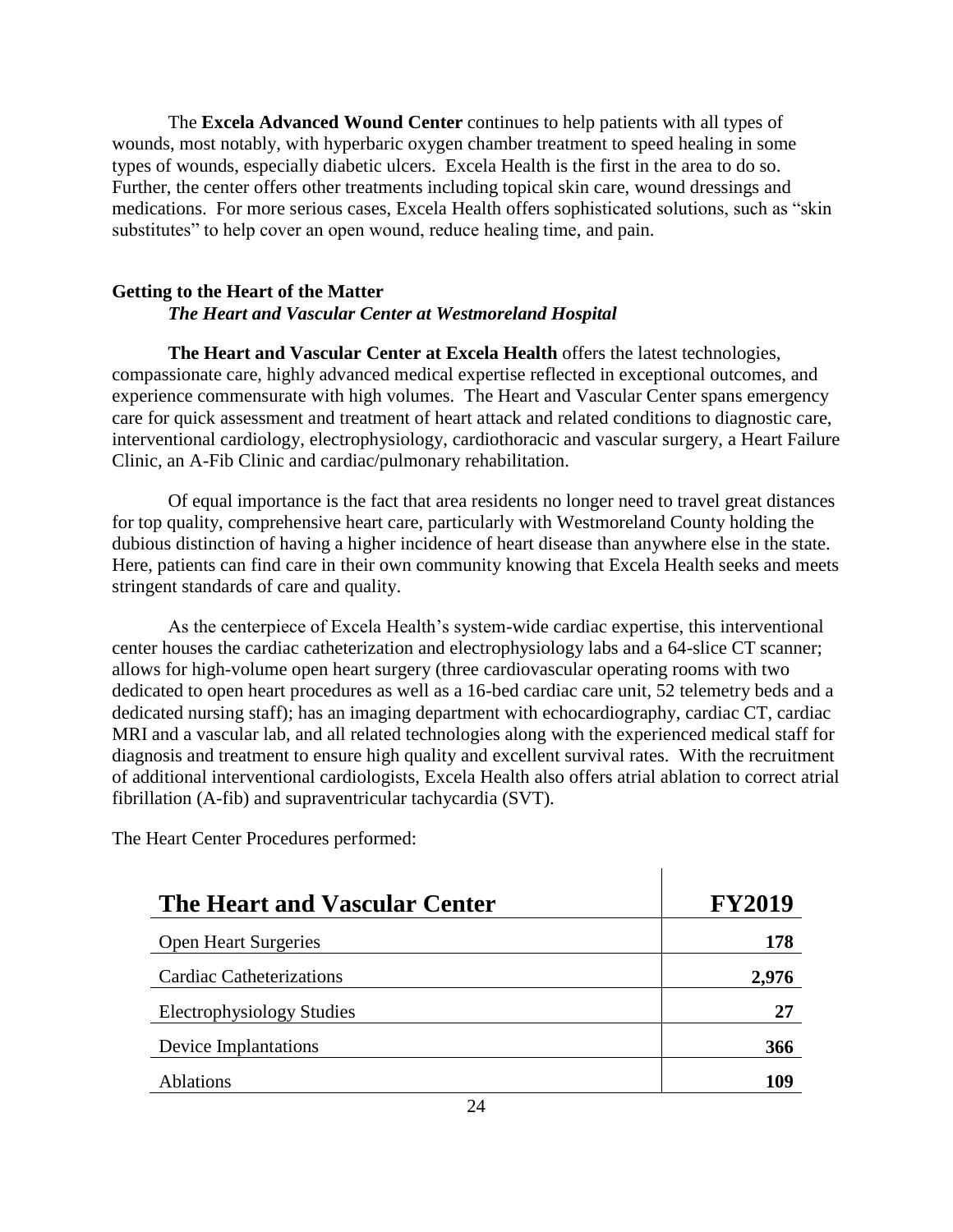| Cardiac Rehabilitation Visits (all locations)   | 26,616 |
|-------------------------------------------------|--------|
| Pulmonary Rehabilitation Visits (all locations) | 7,082  |

Additionally, innovative programs have further increased survival rates of individuals experiencing a cardiac event and include:

# ● **Twelve-Lead EKG Transmission**

A pre-hospital program, 12-lead EKG transmission brings together multiple technologies to aid in patient diagnosis, expedite care, and minimize heart damage. This program reduces the time to cardiac intervention significantly, in fact, below state averages, which has improved outcomes for heart attack victims.

The goal has been for each patient transported by emergency medical services to skip the emergency department visit and go directly to the cardiac catheterization laboratory.

For the health system's efforts, they have been recognized by the American Heart Association as a model among the members of its Mission Lifeline Coalition in Pennsylvania.

## ● **Hypothermic Treatment of Cardiac Arrests**

Patients suffering a cardiac arrest have a high rate of mortality and morbidity. Studies have shown that more than 90 percent of people with cardiac arrest die before they reach a hospital.

Studies also have indicated that cooling a patient's core body temperature improves those odds. Hypothermia therapy, most often begun in the emergency department, can also be started in a cardiac catheterization laboratory, a critical care or intensive care unit or in the field by emergency medical first responders. Many EMS providers are trained and equipped to initiate hypothermia therapy in the field including Excela Health's EMS crews at Frick Hospital.

Excela Westmoreland also supports transparent public reporting of health care quality data and participates in national initiatives such as:

- American College of Cardiology Cath/PCI R
- Society of Thoracic Surgery Registry
- American College of Cardiology ICD Registry
- Center for Medicare and Medicaid
- Hospital Compare [\(www.hospitalcompare.hhs.gov\)](http://www.hospitalcompare.hhs.gov/)

Highmark Blue Cross Blue Shield has designated Excela's program as a Blue Distinction Center Plus for Cardiac Care. Excela Westmoreland has also received the American Heart Association "*Get With The Guidelines*" Heart Failure Quality Achievement Award.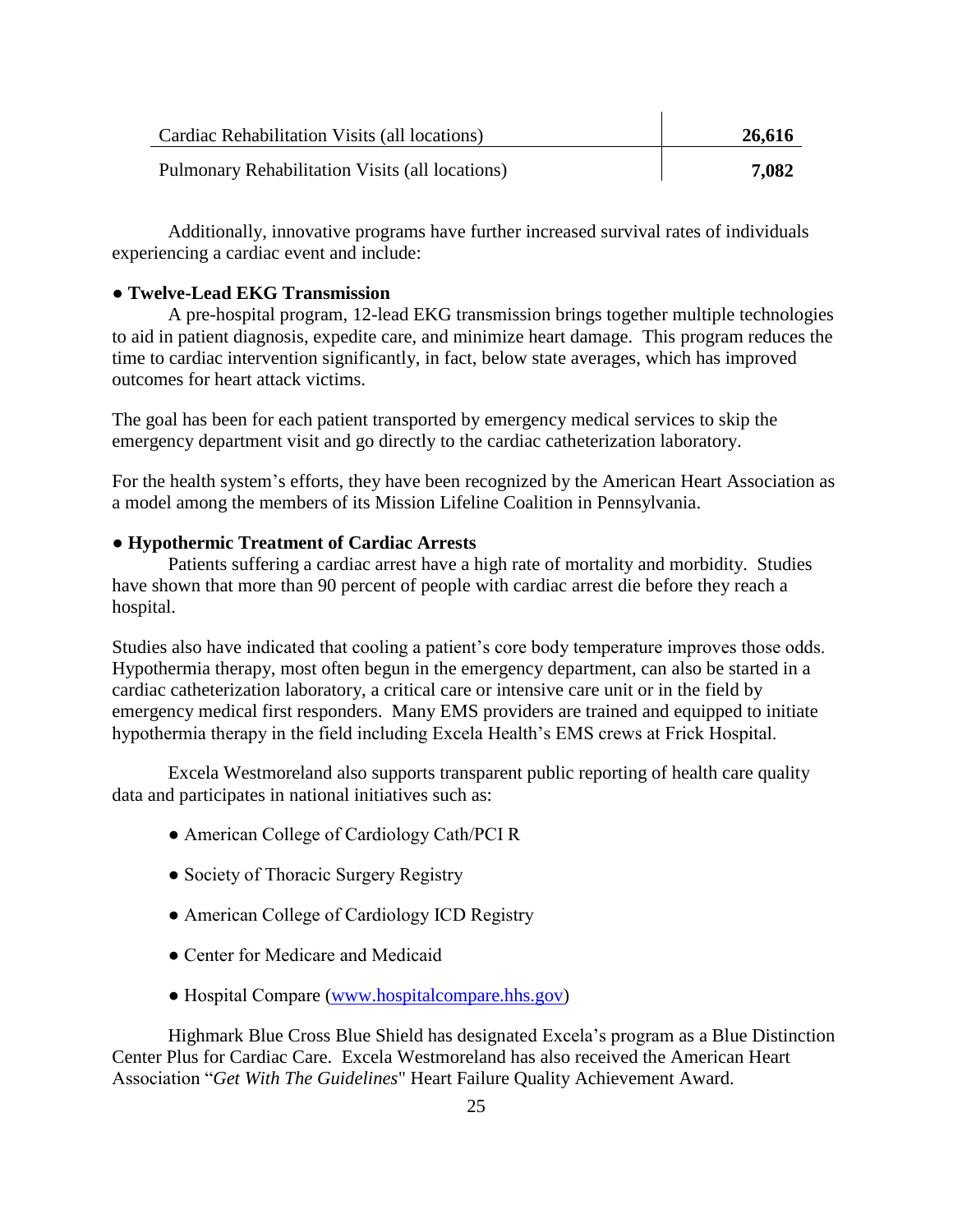Excela Health achieved Mission: Lifeline STEMI Receiving Center Certification on June 20, 2017 (and continuing) through the ACC/AHA.

Patients are also introduced to a comprehensive cardiac rehabilitation program consisting of exercise and education as well as support services and home health care, if needed.

#### **We're Expecting You … The Family Additions Maternity Center at Westmoreland**

Expert care, support and education are the hallmarks of the Family Additions Maternity Center where Excela Westmoreland continues the tradition of providing parents-to-be with a warm, caring environment coupled with state-of-the-art technology. Excela Westmoreland understands that becoming a mom is not just about the birth, but the beginning of an incredible journey, one in which they help women, and their growing families, enjoy the experience while providing care and support that can last a lifetime.

It starts with a range of educational classes, most free, where individuals learn about pregnancy, parenting, care for the new infant, and so much more. Pre-natal testing is available as is nutritional advice for keeping mother and baby healthy and happy.

Birthing classes are offered for mom, the baby's father and even siblings. Grandparenting classes are available when the extended family is more intimately involved.

This award-winning center, features 10 well-appointed labor-delivery-recovery (LDRs) suites with all the comforts of home but equipped with the latest technology. There is also a Special Care (Level II) nursery for infants born prematurely, with very low birth weight, or other difficulties, providing 'round-the-clock care by certified neonatal nurse practitioners and neonatologists. Pediatricians are also close by to address special newborn needs. Also, private, post-partum rooms with pull-out beds for dads and operating rooms on the same floor for Cesarean sections, comfortable waiting rooms and a newborn photo service. Bonding with baby begins immediately following delivery through the 24/7 couplet care, which means baby "rooms in" so that the nursing team can help prepare the new family for life at home.

The private post-partum rooms also are furnished with pull-out beds helping to promote family togetherness. A celebratory dinner is also available after baby's birth. Births for the fiscal year 2019 reached 1,236.

 Recognized as a "*Breastfeeding Friendly Workplace*" by the Breastfeeding Friendly Workplace Collaborative and the Pennsylvania Breastfeeding Coalition, Excela Health offers the support women need to breast feed the baby successfully. Lactation consultants are here before delivery with prenatal education and see every mom during the hospital stay. Once mom and baby are home, the lactation consultants are available for consultation.

 Excela Health's Web site also offers a component called "*Baby Talk with My Excela Doc*" where women can type in questions and get a response from a doctor or allied professional regarding the many, varied aspects of maternity care.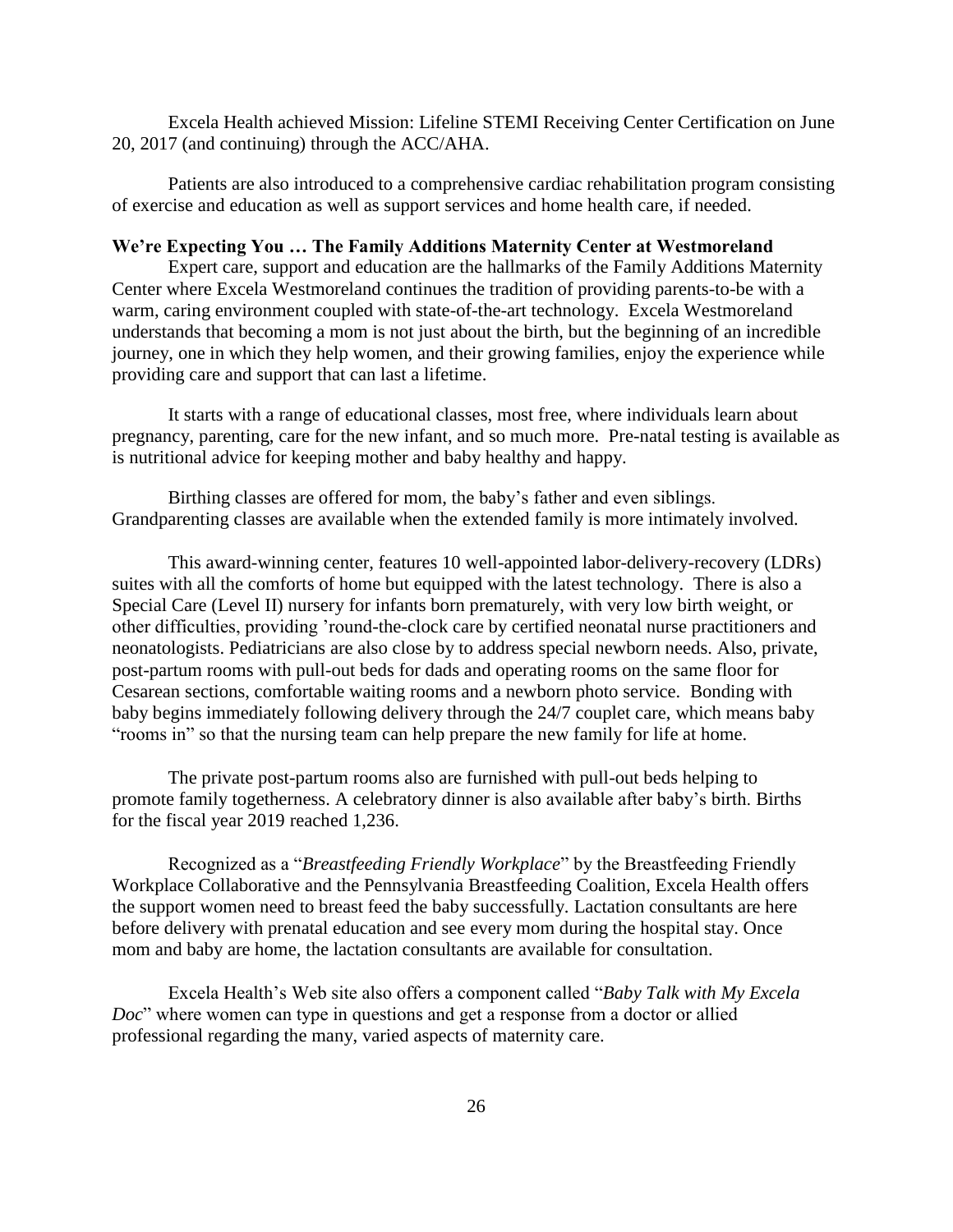Excela Health Volunteer Services, along with the maternity center, instituted a program called the Volunteer Cuddler Program. Volunteer "cuddlers" provide hours of oneon-one attention to infants with Neonatal Abstinence Syndrome within the hospital's Special Care (Level II) nursery. Babies born with addictions are helped through this proven method of human touching and interaction.

### **Family Additions Maternity Center Now Part of Keystone Scholars**

Keystone Scholars is Pennsylvania's investment in a baby's future. Westmoreland County was selected as one of six counties in Pennsylvania to participate in Keystone Scholars. The Pennsylvania Treasury is investing \$100 for every baby born or adopted in Westmoreland County during calendar years 2018 and 2019 to use for future higher education expenses. A baby with a higher education savings account at birth is three times more likely to pursue education or training after high school and four times more likely to graduate.

Higher education includes community college, vocational and technical schools, 2-year colleges, 4-year colleges, and graduate school programs. Parents have until the baby's first birthday to claim the \$100 Keystone Scholars investment. Keystone Scholar accounts can be used up until the child turns 29. In fiscal year 2019, 23.3% of Westmoreland County participated in this program.

## **Making Care More Accessible … Outpatient Care and Community Outreach**

To make health care more accessible to its communities, Excela Westmoreland continues to offer services in an outpatient setting as well as health screenings, health fairs, educational classes, support groups and a vibrant Speakers Bureau, all with the purpose of keeping its communities healthy.

The Diabetes Center tends to the needs of the county's diabetic population, which is 12 percent of the total Westmoreland County population. Diabetes education was provided to 549 patients at Westmoreland Hospital. The Diabetes Center also provides education to personal care and group homes, seeing 383 patients in fiscal year 2019.

Other clinics include the Digestive Disorders Center, Breast Health Center, Excela Health Outpatient Services, outpatient labs and imaging stations (QuikDRAW and QuikDRAW PLUS), and the Short Stay Surgery suite.

Varied procedures totaled:

| <b>Total OR Procedures</b> | 10,184 |
|----------------------------|--------|
| <b>IP OR Procedures</b>    | 3,071  |
| <b>OP OR Procedures</b>    | 7,113  |
| <b>Total GI Procedures</b> | 5.897  |

 $\mathbf{L}$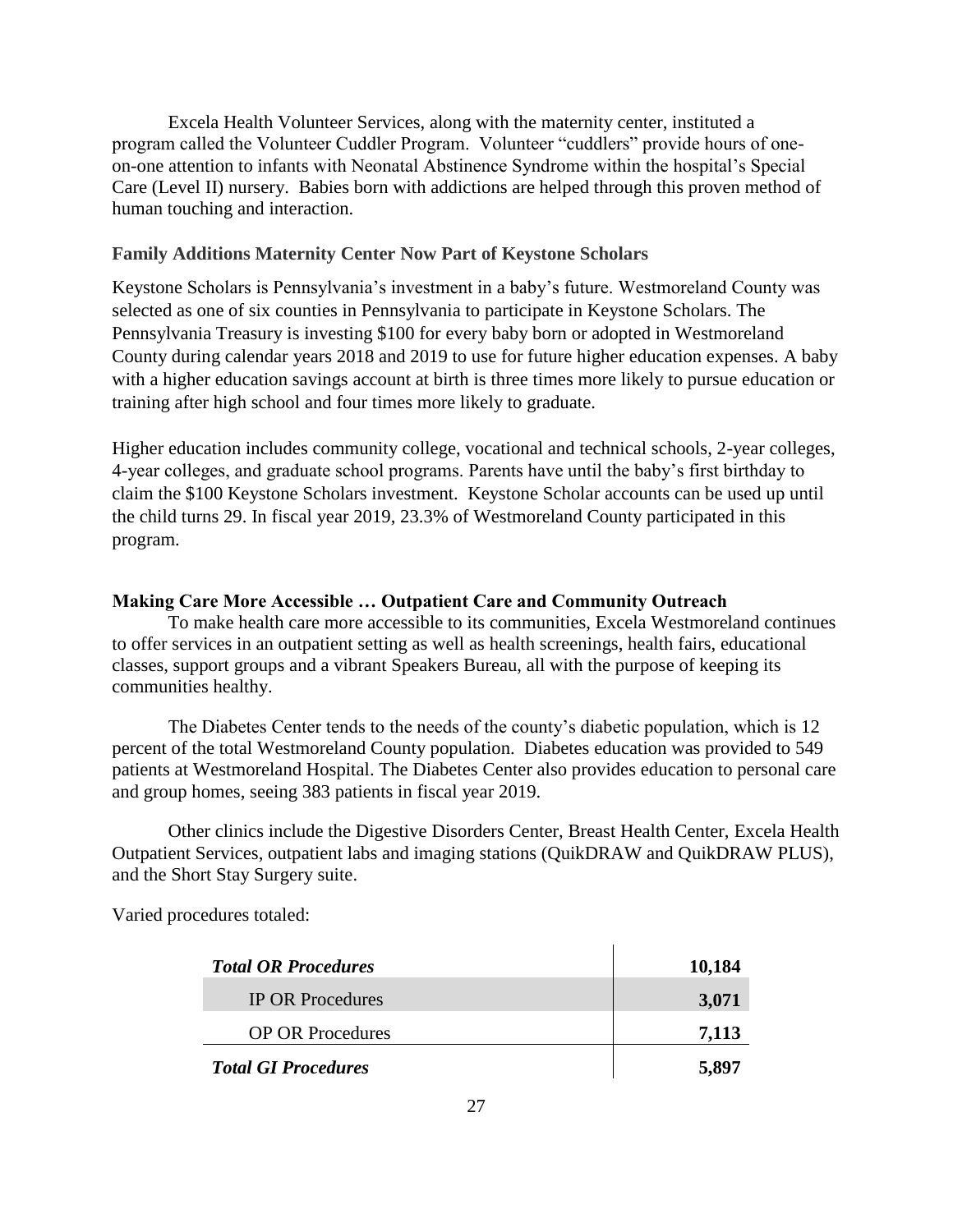| <b>IP GI Procedures</b>                 | 823       |
|-----------------------------------------|-----------|
| <b>OP GI Procedures</b>                 | 5,074     |
| <b>Total Lab Procedures &amp; Tests</b> | 1,554,189 |
| <b>OP</b> Registrations                 | 337,642   |
| <b>OP</b> Imaging Procedures            | 138,547   |

#### **FRICK HOSPITAL**

At the start of the  $20<sup>th</sup>$  century, the wheels of progress were turning for the community of Mount Pleasant. With the help of a donation bequeathed by a former resident, a charter for a dispensary was granted and later that same year, in September 1902, a hospital charter was approved. Today, Frick Hospital, a 33 licensed bed hospital offers general acute care services, surgical services, rehabilitation services, outpatient services and more. Beyond that, the hospital is staffed with highly trained, home grown professionals; friends taking care of friends and neighbors with all the understanding and compassion shared experience fosters. The physicians are dedicated to quality and caring in equal measure, with a commitment to their community not often seen in more urban areas.

As a founding member of Excela Health, Frick expanded health care services to include women's care services, providing a range of breast health services and bone density scanning, as well as an Outpatient Services Center featuring a centralized outpatient registration area with quick, convenient patient registration surrounded by a variety of outpatient testing areas and services, drawing together nuclear medicine, pulmonary function lab, stress lab, EKG, EEG, echocardiography, x-ray, ultrasound and mammography for "one-stop shopping."

Always an object of community pride and community life, Frick Hospital also boasts a nationally recognized emergency department staffed with board certified emergency medicine physicians. Serving southern Westmoreland and northern Fayette counties, Frick Hospital also offers enhanced surgical services and new, state-of-the-art cardiac rehabilitation.

Its cardiac and pulmonary rehabilitation program is one of three across the Excela Health system, providing exercise, education and support to those who have had a heart attack. Patients are often joined by family members in a structured program of recovery that includes monitoring, supervision, maintenance and finally, independent exercise.

With the announcement made in June 2014, Excela Health is investing more than \$15 million in the Frick community over five years to design an innovative health care delivery system for the northern Fayette and southern Westmoreland county region. The completed project will boast a medical mall concept with lab, imaging and physical therapy services, physician offices, specialty services and extensive renovations. Phase I of this project began with a \$2 million remodel of the emergency department.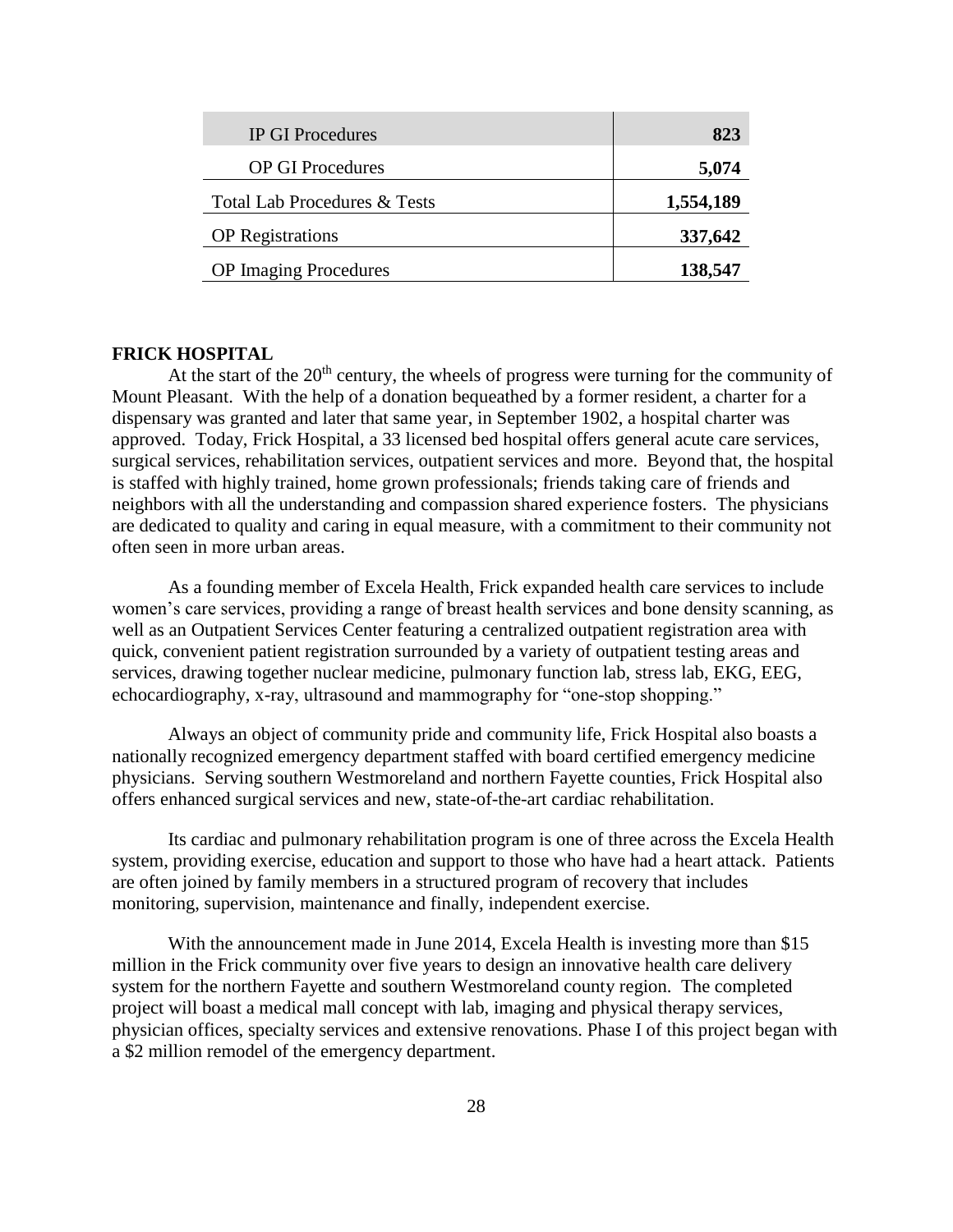Phases II and III boasted renovations to the lobby area and café, enhanced diagnostics with rapid results and renovations to the second and third floors for medical specialty offices. Phase IV added a combined family medicine practice with residency program and a new space for an internal medicine practice as well as orthopedics and sports medicine.

**Phase V** began in the spring of 2019 and includes the convergence of Gastroenterology/GI, UPMC Hillman Cancer Center at Arnold Palmer Pavilion (Excela Health joint venture with UPMC for cancer care), and Excela Health Advanced Lung Center.

This 501(c)(3) hospital has also garnered the Hospital and Healthsystem Association of Pennsylvania Achievement Award for Quality, is a Press Ganey patient satisfaction leader, and is among the Top 200 Coding Hospitals named by Ingenix. Like its sister hospitals, Frick readily embraces the mission of "*Improving the health and well-being of every life we touch*."

| <b>FRICK</b>                             | <b>FY2019</b> |
|------------------------------------------|---------------|
| <b>Inpatient Admissions/Observations</b> | 2,785         |
| <b>Newborns</b>                          | N/A           |
| <b>Acute Care Patient Days</b>           | 8,304         |
| <b>Emergency Room Visits</b>             | 22,377        |
| <b>Total OR Procedures</b>               | 1,537         |
| <b>IP OR Procedures</b>                  | 49            |
| <b>OP OR Procedures</b>                  | 1,488         |
| <b>Total GI Procedures</b>               | 2,818         |
| <b>IP GI Procedures</b>                  | 147           |
| <b>OP GI Procedures</b>                  | 2,671         |
| <b>Total Lab Procedures &amp; Tests</b>  | 473,011       |
| <b>OP</b> Registrations                  | 110,396       |
| <b>OP</b> Imaging Procedures             | 56,319        |
| <b>Physical Therapy Treatments</b>       | 36,307        |

Because Excela Frick firmly believes that its mission is inclusive and speaks to its truest sense of community commitment, it reinvests in its communities in the following fashion:

| • Absorb bad debt and provide charity and uncompensated care: | \$1,207,139    |
|---------------------------------------------------------------|----------------|
| • 77 volunteers donate of their time and talents:             | $11,215$ hours |
| • Patient education materials:                                | \$4,044        |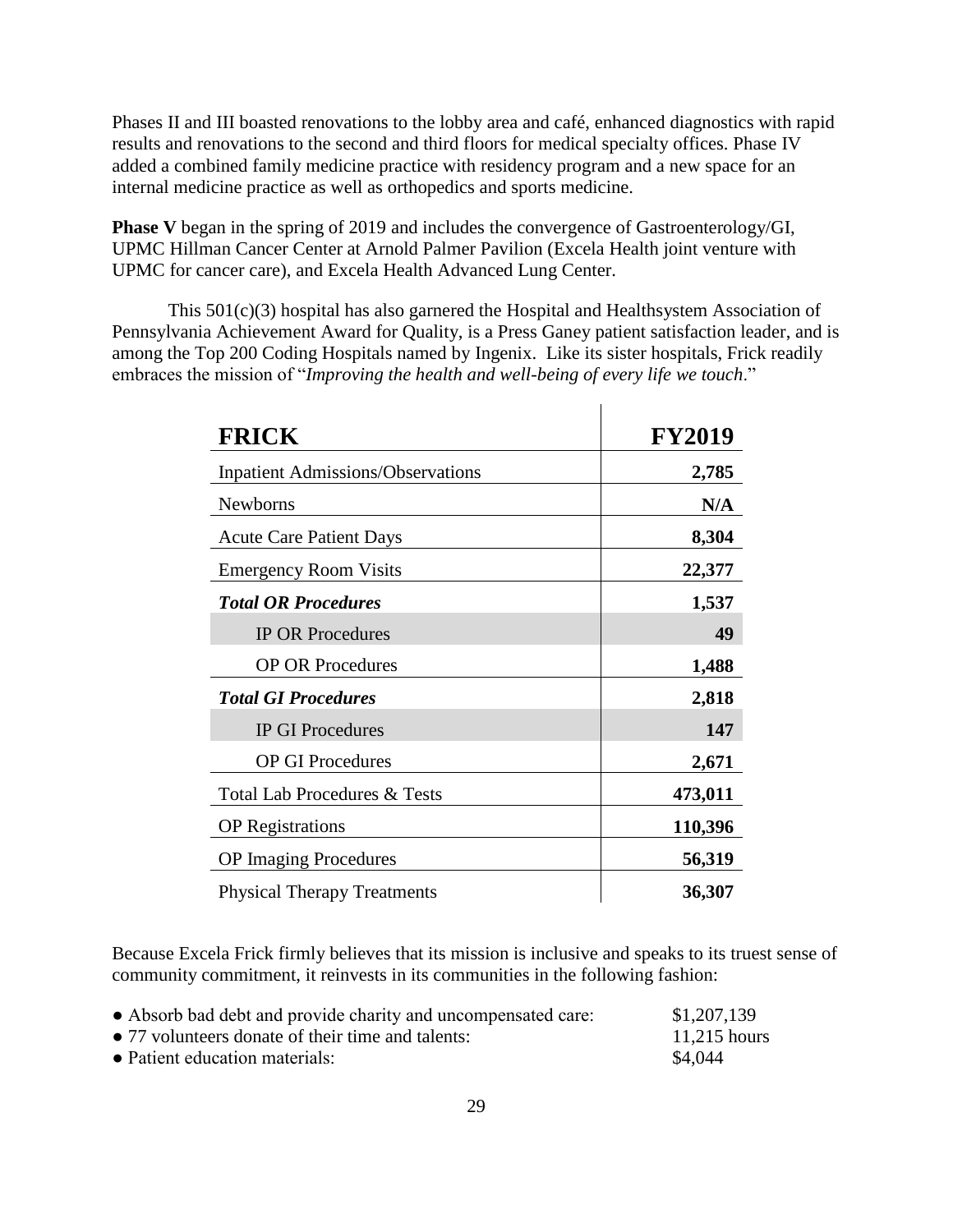Outpatient physical, occupational and speech therapy services are also available here. Loyal to their community hospital, area residents volunteer to help with the day-to-day tasks that allow the hospital to run smoothly.

Frick houses a **cardiac and pulmonary rehabilitation** center providing easier access and convenience to those recovering from heart and lung-related issues. As the number of patients needing services nearly doubled, it was obvious that a larger, updated facility was a necessity. Consolidating all rehabilitation services in one location, the size of the center nearly doubled. The gym holds \$80,000 in equipment including five stationary bikes, three NuStep machines, a recumbent bike, two upper body ergometers and five treadmills. Flat screen televisions are an added amenity for patients as they work out.

Jacob's Creek Area **Faith in Action is also located at Frick Hospital**, which is one of four sites in Westmoreland County. The group provides volunteer companionship and assistance to help older adults remain in their homes independently and healthfully. The goal of the free program is to bring interfaith, non-profit and business communities together to enhance the everyday lives of those age 60 and older. With its parallel mission, hosting Faith in Action seemed a natural fit and Frick has helped to reduce administrative expenses so more United Way dollars can be used for volunteer support. Services range from transportation to medical appointments and caregiver relief to telephone reassurance and supportive visits. The chapter serves the southern Westmoreland county areas of Alverton, Everson, Mount Pleasant, Scottdale and other communities.

#### **Quality Emergency Care … the Frick Hospital Emergency Department**

Excela Frick's **emergency department** has received national recognition over the last several years for achieving excellence in patient satisfaction, ranking as a leader among similarsized hospitals across the country and serving as a model for the rest of Excela Health.

Patients praise the Rapid Entry program that shortens waiting times, and the efficiency, warm welcome and excellent care that keeps them coming back to the hospital where everyone knows their names. In fact, the emergency department saw 22,377 patients in fiscal year 2019.

Dr. William Jenkins, Emergency Department Director at Excela Health Frick Hospital, was named the 2015 Emergency Physician of the Year by the Pennsylvania Chapter of the American College of Emergency Physicians. This statewide designation is given to a deserving emergency medicine physician of unusual merit, which was demonstrated over the course of his 24-year career at Excela.

#### **Making Care More Accessible … Outpatient Care**

To make health care more accessible to its communities, Excela Frick Hospital continues to offer **outpatient care** as well as health screenings, health fairs, educational classes, support groups and a vibrant Speakers Bureau.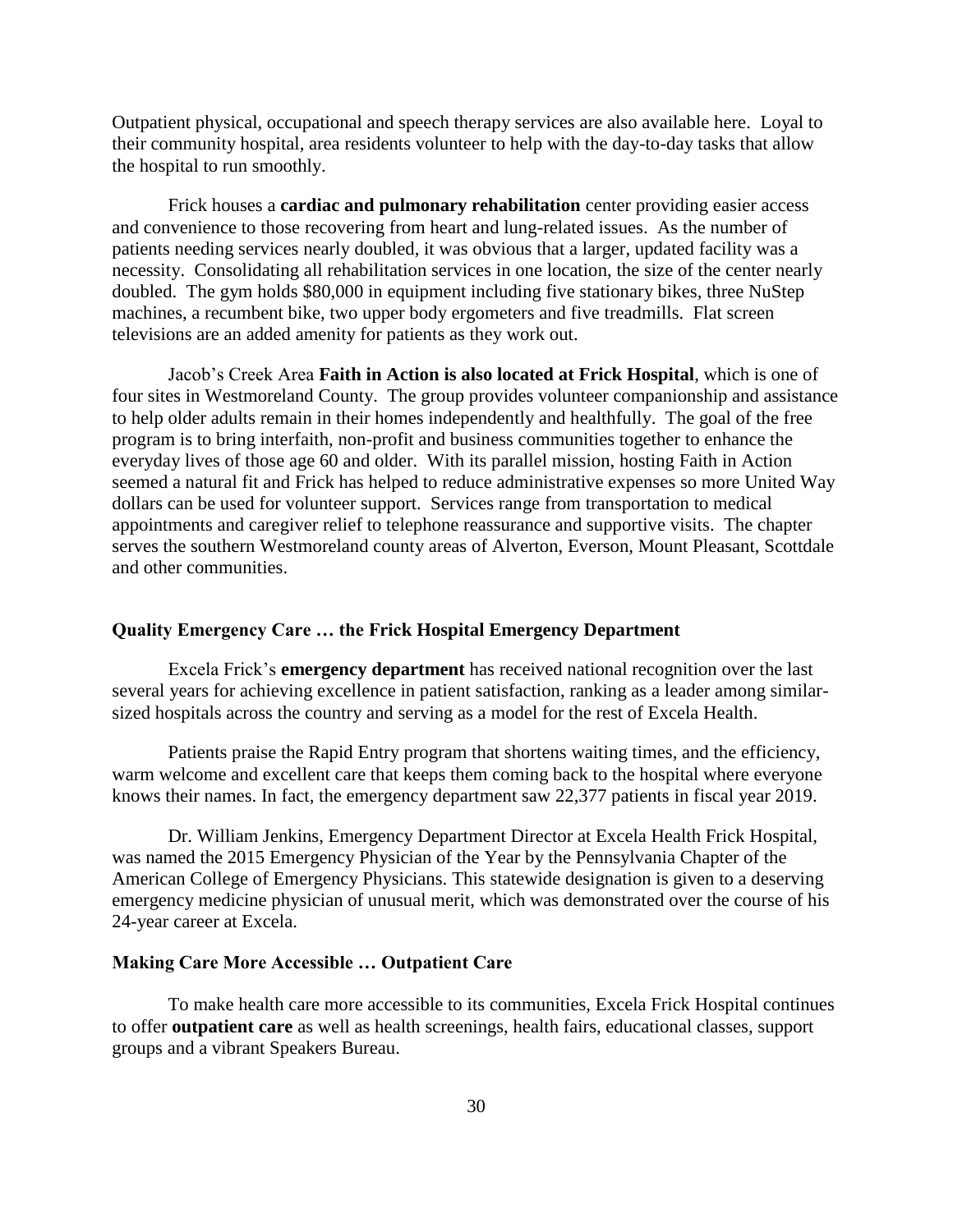The Diabetes Center tends to the needs of the county's diabetic population, which is 12 percent of the total Westmoreland County population. Diabetes education was provided to 150 patients at Frick Hospital in fiscal year 2019.

Other outpatient procedures include:

| <b>Total OR Procedures</b>   | 1,537   |
|------------------------------|---------|
| <b>IP OR Procedures</b>      | 49      |
| <b>OP OR Procedures</b>      | 1,488   |
| <b>Total GI Procedures</b>   | 2,818   |
| <b>IP GI Procedures</b>      | 147     |
| <b>OP GI Procedures</b>      | 2,671   |
| Total Lab Procedures & Tests | 473,011 |
| <b>OP</b> Registrations      | 110,396 |
| <b>OP</b> Imaging Procedures | 56,319  |

## **LATROBE HOSPITAL**

In Latrobe, practicing physicians traveled by horse-drawn buggy at all hours of the day and night, through all types of weather conditions to reach the bedside of stricken patients. These dedicated souls not only journeyed far to administer medical care but also blazed the way for a local hospital to be built. That was 1907.

Today, this 170 licensed bed hospital offers a special blend of concern and compassion, creating a unique experience for patients in Latrobe Hospital, serving the eastern portion of Westmoreland County and southern Indiana County.

Compassionate, expert and high quality care are the traits most profoundly embodied by its physicians, nurses, and all health care professionals, inspiring trust and confidence in a lifelong relationship with the hospital. There's a pride in this place that transcends the changes in health care, ensuring the community's enduring support and the hospital's continuing service to patients and their families.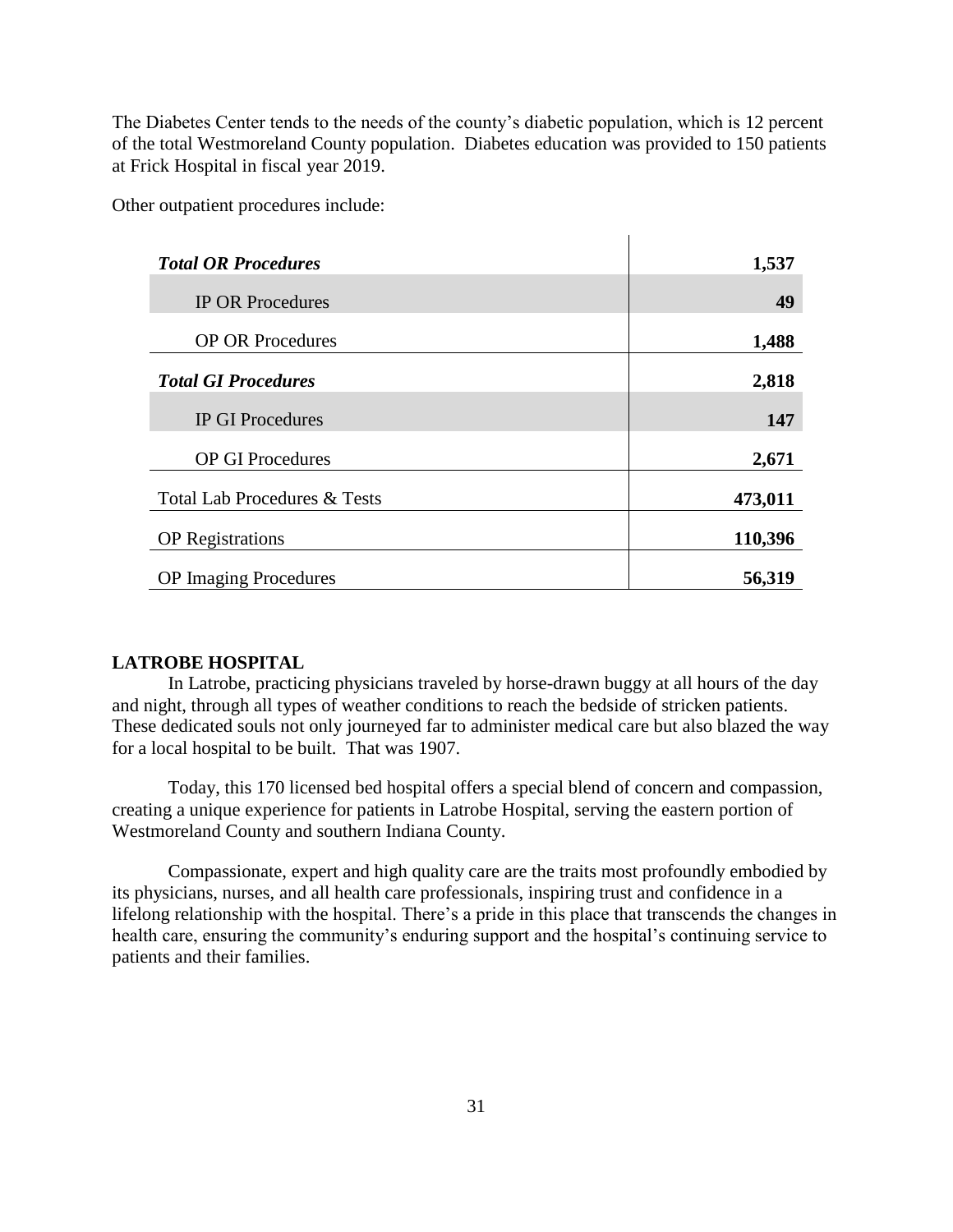| <b>LATROBE</b>                           | <b>FY2019</b> |
|------------------------------------------|---------------|
| <b>Inpatient Admissions/Observations</b> | 9,118         |
| <b>Newborns</b>                          | N/A           |
| <b>Acute Care Patient Days</b>           | 24,635        |
| <b>Emergency Room Visits</b>             | 28,662        |
| <b>Total OR Procedures</b>               | 7,963         |
| <b>IP OR Procedures</b>                  | 1,350         |
| <b>OP OR Procedures</b>                  | 6,613         |
| <b>Total GI Procedures</b>               | 7,379         |
| <b>IP GI Procedures</b>                  | 501           |
| <b>OP GI Procedures</b>                  | 6,878         |
| <b>Total Lab Procedures &amp; Tests</b>  | 961,887       |
| <b>OP</b> Registrations                  | 239,081       |
| <b>OP</b> Imaging Procedures             | 79,888        |
| <b>Physical Therapy Treatments</b>       | 121,612       |

A 501(c)(3) organization, Latrobe provides acute, surgical and specialized care, with:

Because Excela Latrobe Hospital firmly believes that its mission is inclusive and speaks to its truest sense of community commitment, its employees reinvest in the community in the following fashion:

| • Absorb bad debt and provide charity and uncompensated care: | \$2,175,582    |
|---------------------------------------------------------------|----------------|
| • 151 volunteers donate of their time and talents:            | $16,213$ hours |
| • Patient education materials:                                | \$12,762       |

Fundamental to a healthy community are strong capabilities in internal and family medicine. Latrobe Hospital is home to many primary care physicians who have practiced in the area their entire career, and several are graduates of the health system's Family Medicine Residency Program, affiliated with the Jefferson Medical College of Thomas Jefferson University.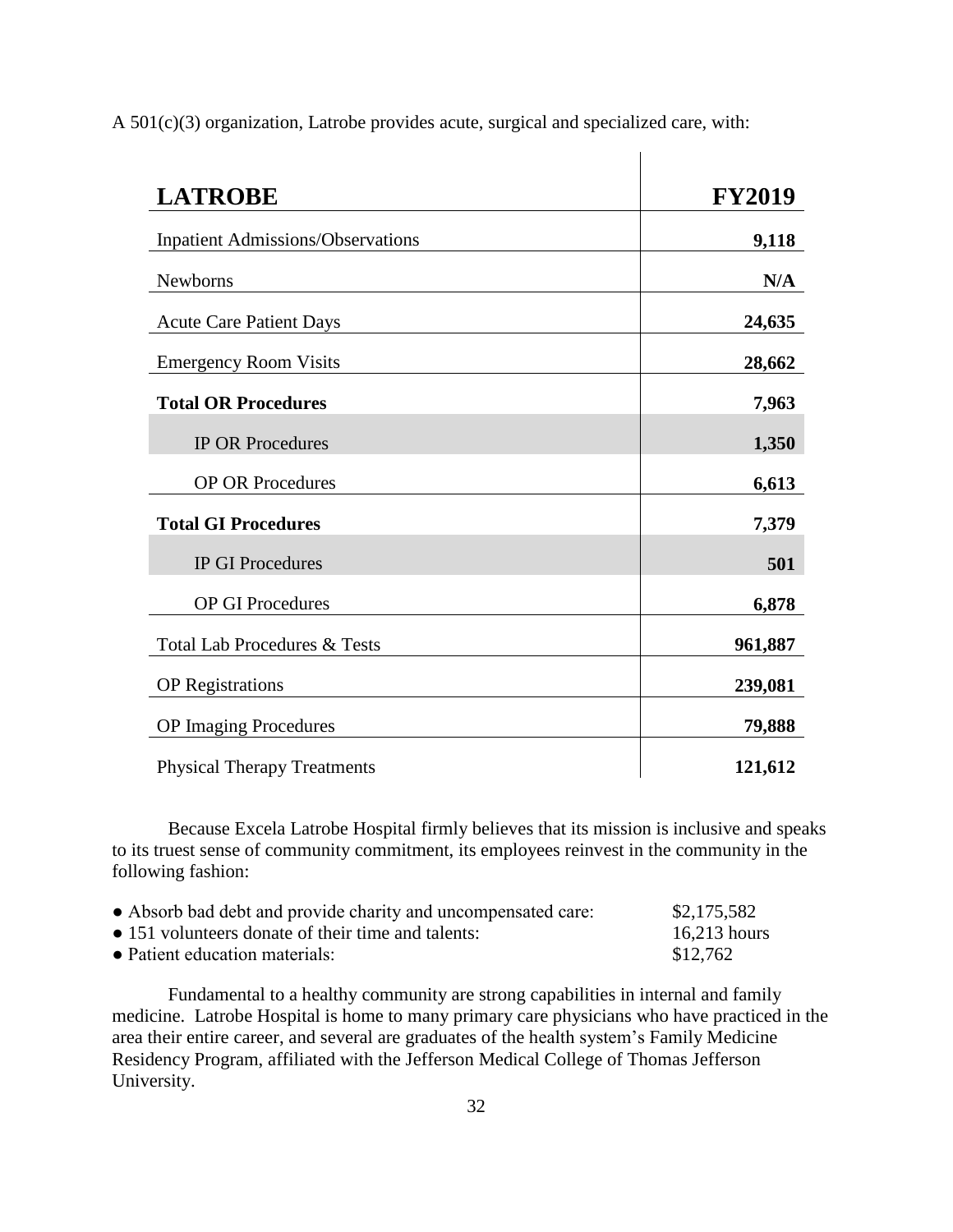As part of the residency program, family medicine residents are strongly encouraged to participate in community health fairs and screenings to build rapport with residents in the community who may become potential patients within the health system and, possibly, patients of the residents themselves if they choose to stay and practice in Westmoreland County.

With community needs as a focus and with the help of Excela's extensive resources, Latrobe has expanded the scope of services beyond the traditional community hospital realm. But at the heart of all Excela Latrobe Hospital does is the simple message of its mission … "*Improving the health and well-being of every life we touch*."

**Minimally invasive surgery**, offering quicker recovery and less discomfort, is fast becoming the norm in many surgical specialties throughout the health system with Latrobe offering a dedicated suite for minimally invasive surgery. The emergency department has the ability to place a dedicated emergency physician in triage to expedite care for non-threatening emergencies, given that they reach 28,662.

Children and adolescents with emotional and behavioral problems receive counseling, medication and other therapies through **Behavioral Health Services**. The child service includes an 11-bed, acute inpatient program, outpatient services for children, adolescents and families, and provides school-based mental health services in four districts. Through Latrobe's behavioral health services, Camp Focus convenes each summer, aiding children experiencing emotional difficulties at this therapeutic day camp. The Commission on Cancer of the American College of Surgeons once again has granted a three-year **Approval with Commendation to the cancer program at Excela Latrobe Hospital.** The approval recognizes the quality of comprehensive patient care and commitment to providing access to all of the various medical specialties involved in diagnosing and treating cancer. Currently, some 1,400 Commission on Cancer programs exist in the United States and Puerto Rico, representing 25 percent of all hospitals.

Outpatient services include extensive imaging services, cardiac rehabilitation, and lab services. Outpatient surgery and short procedure suites along with a sleep center, wellness programs and more are also found here.

#### **EPIC Rehab … The Step Between Hospital and Home**

Here, specialists work as a team to make activities of daily living possible for people with limited mobility or diminished strength after surgery, stroke or injury. The rehabilitation program is designed to meet each person's specific needs.

Unlike many skilled nursing facilities, EPIC's inpatient rehab level of care provides for three hours of extensive rehabilitation each day, at least five days a week. The most common diagnoses treated include stroke, amputation, multiple trauma, arthritis, hip fractures and neurological disorders such as MS, Parkinson's disease, myopathy and polyneuropathy. Everything learned in therapy is practiced, even during non-therapy hours, so there is carry over from therapy to the patient's daily activities.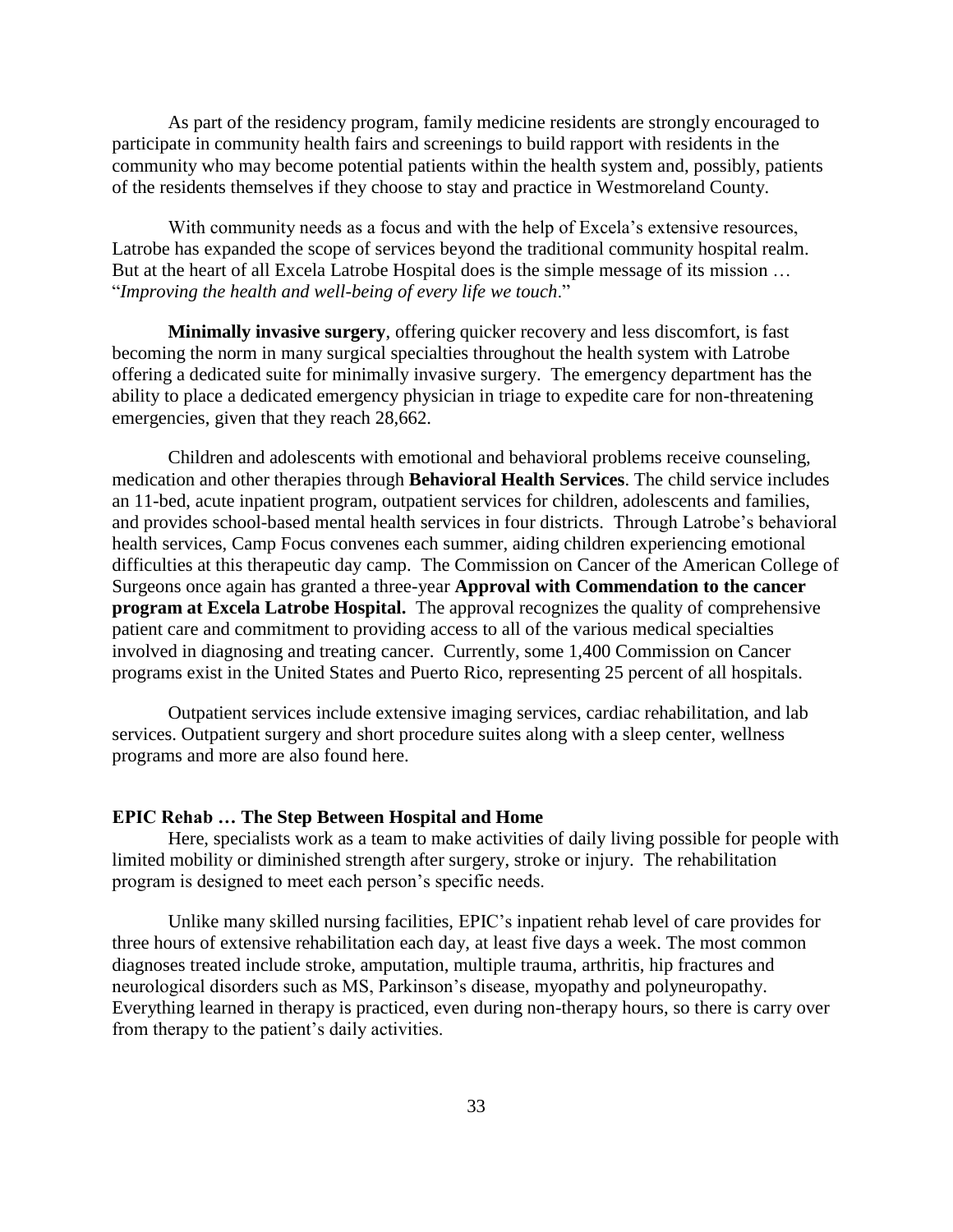Additionally, EPIC also offers: Family training to aid the support person; Activities of Daily Living Suite where the patient and support person can share an overnight experience in a controlled environment; Neighborhood Way, to aid in community reintegration, and pet therapy and visitation.

#### **The Future of Surgery Today ─ MIS and the da Vinci Robotic Surgical System**

Physicians at Latrobe are doing more with less … meaning smaller incisions. Using minimally invasive techniques, specially trained surgeons operate through multiple small incisions rather than the single larger one often associated with traditional surgeries.

These procedures typically result in less pain, scarring and blood loss as well as a shorter recovery time. With the \$1.5 million da Vinci Surgical System used for robot-assisted surgeries, patients experience less blood loss and postoperative pain, realize a shorter hospital stay and recover faster. The first organization in the region outside of Pittsburgh to offer the da Vinci system, Excela's surgeons can achieve greater precision, better range of motion and increased visibility, often with improved outcomes. Physicians and surgeons use the da Vinci system for general surgery, urology cases and gynecologic procedures at Latrobe.

The Women's Care Services located within **Excela Square at Latrobe** serves as a comfortable place where women can get answers to health questions regardless of age or income. Here, caring and understanding professionals treat a woman's needs with dignity and respect. A nurse practitioner performs the exam and addresses concerns privately. Members of the Excela Health medical staff specializing in obstetrics and gynecology oversee the examination, testing and treatment. During fiscal year 2019, 1,019 patients visited the family planning clinic and 1,414 visited the prenatal clinic, all of which operates on a sliding scale according to income and family size. Healthy Women visits realized a slight decrease for fiscal year 2019. The breakdown is as follows:

| Family planning visits: | 1,019 |
|-------------------------|-------|
| Healthy Women visits:   | 71    |
| Pre-natal Clinic:       | 1,414 |
| Gyne Clinic:            | 249   |
| Pre-natal deliveries:   | 97    |

Excela Health participates in a Pennsylvania state program called Select Plan for women ages 18 to 44 who qualify for free services. Excela Health also offers the Healthy Women plan for women over age 40 who are uninsured or underinsured so that they might receive free mammograms and PAP smears. Patients under age 18 also receive free services.

These clinics also serve as a clinical teaching site for the Excela Health Latrobe Family Medicine Residency Program. First and second year residents spend one month each on inpatient services and outpatient clinics.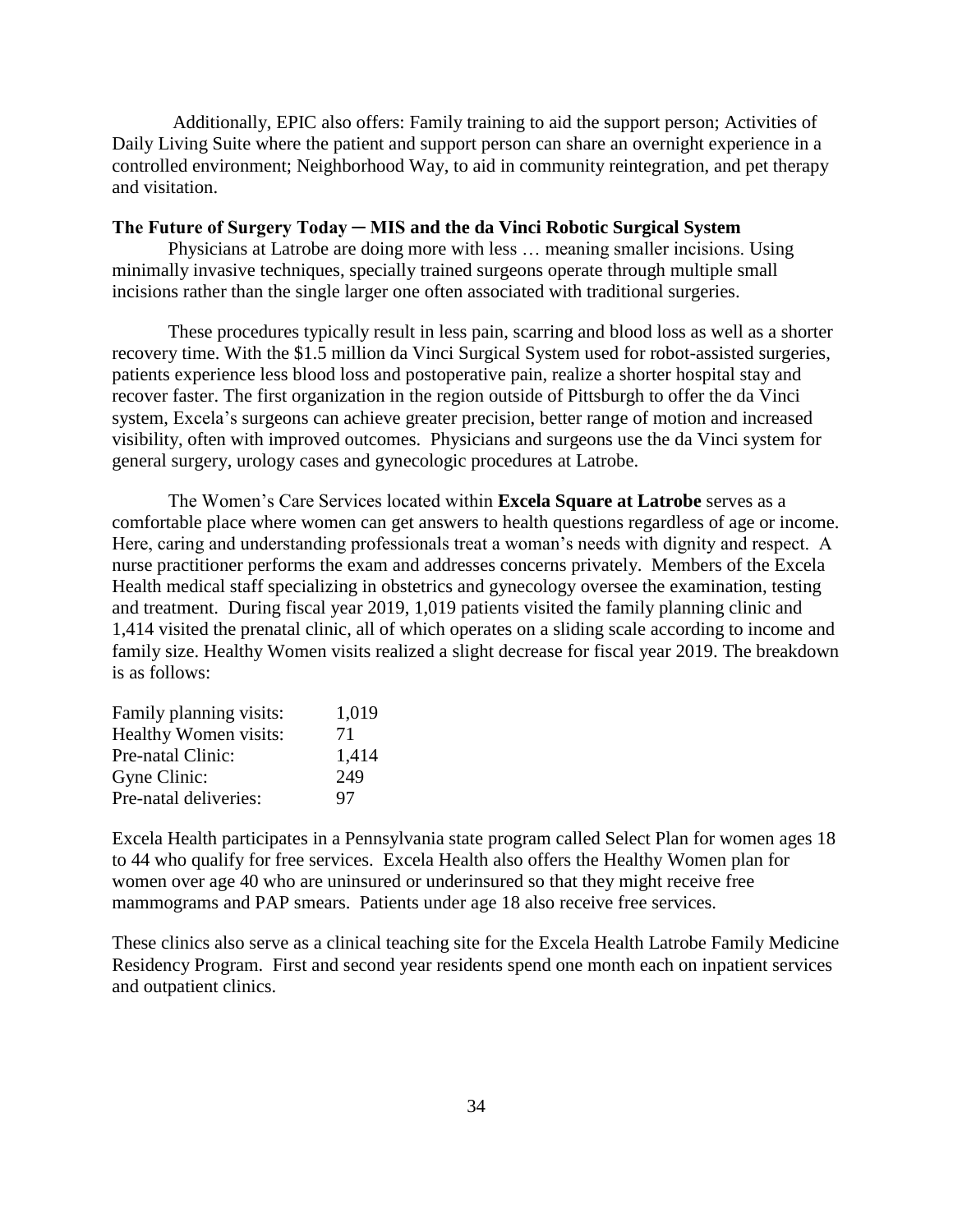### **Wellness, Community Outreach and Outpatient Services**

To make health care more accessible to its communities, Excela Latrobe Hospital continues to offer services in outpatient settings including health screenings, health fairs, educational classes, support groups and a vibrant Speakers Bureau. The Diabetes Center tends to the needs of the county's diabetic population, which is 12 percent of the total county population. Some 210 patients received education at Latrobe Hospital in fiscal year 2019.

Additional clinics include Excela Health Outpatient Rehabilitation, outpatient labs and imaging stations (QuikDRAW and QUIKDRAW PLUS), the short procedure suite and outpatient surgery where procedures totaled:

| <b>Total OR Procedures</b>              | 7,963   |
|-----------------------------------------|---------|
| <b>IP OR Procedures</b>                 | 1,350   |
| <b>OP OR Procedures</b>                 | 6,613   |
| <b>Total GI Procedures</b>              | 7,379   |
| <b>IP GI Procedures</b>                 | 501     |
| <b>OP GI Procedures</b>                 | 6,878   |
| <b>Total Lab Procedures &amp; Tests</b> | 961,887 |
| <b>OP</b> Registrations                 | 239,081 |
| <b>OP</b> Imaging Procedures            | 79,888  |
|                                         |         |

## **EXCELA HEALTH HOME CARE AND HOSPICE**

#### **Home Care**

 A 501(c) (3) organization providing nursing care, rehabilitation, medical social services, palliative care and hospice care in the home, nursing home, hospital and other, varied settings, Excela Health Home Care and Hospice tends to patients throughout Westmoreland and surrounding counties.

The home health team has more than 40 years of combined experience working with patients and their families, regardless of their ability to pay. The organization prides itself on getting to know the patient and listening to the individual's health care concerns.

The home health team, consisting of nurses, physical, occupational and speech therapists, medical social workers, home health aides, dietitians, volunteers and others, encourages everyone involved to make each treatment plan a success.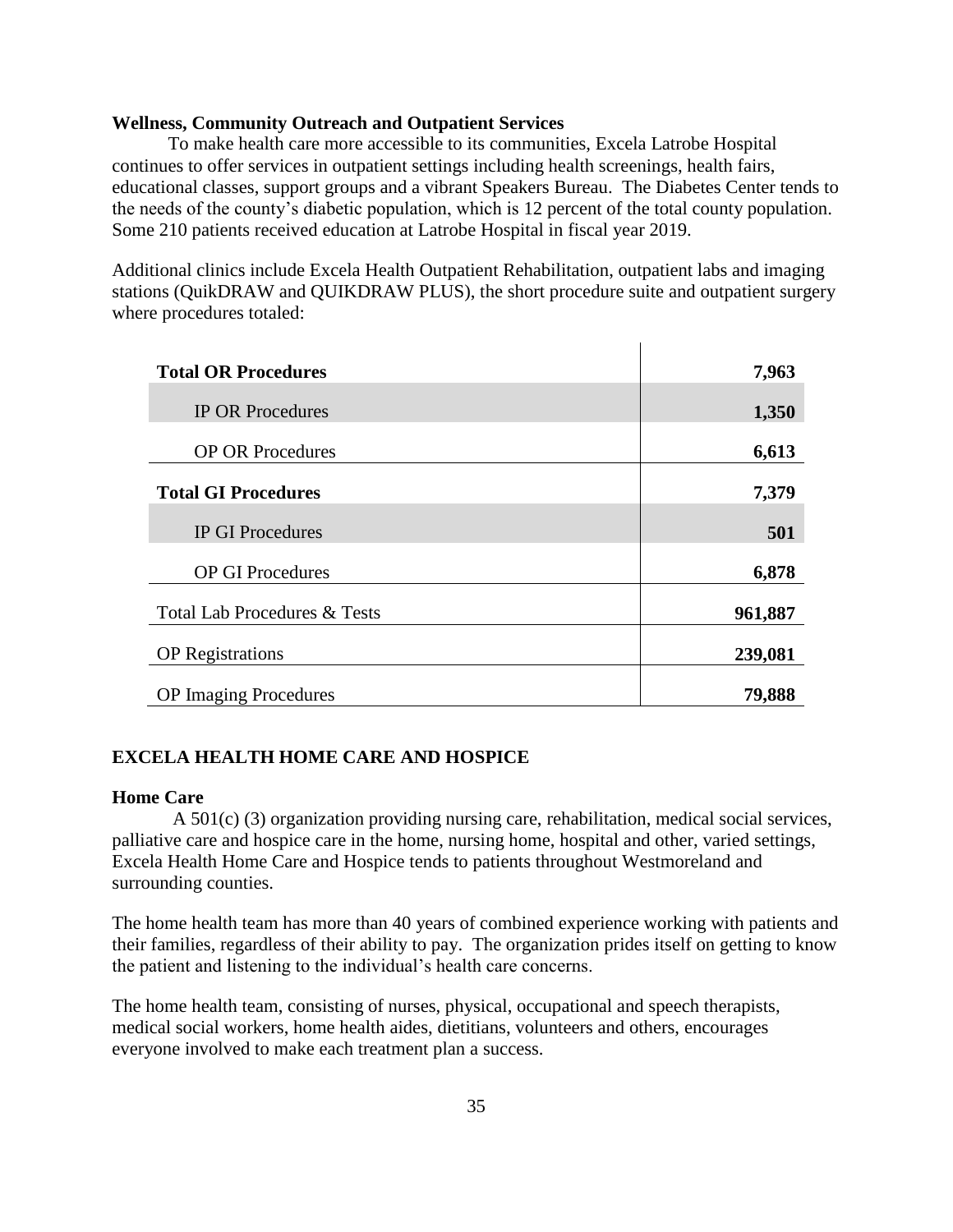The Excela Health Home Care and Hospice Community Liaison continues to develop relationships with skilled nursing facilities, personal care homes, physicians, regional health providers and the public, serving as a bridge for the hospitalized patient returning to another care setting, and a problem solver for physicians and other care providers.

Referrals are made via the physician, nurse, social worker, case manager, a social service agency or insurance company after which a thorough home health assessment is completed. While home health services are covered by many insurance plans, staff works with individuals to answer questions, maximize available coverage, and counsel them.

#### **Hospice Care**

 As one of the oldest, most experienced non-profit hospice services in Westmoreland County, Excela Hospice is committed to providing the highest level of palliative care to patients and families faced with a terminal illness. Excela's hospice program is Medicare certified and provided under the approval and supervision of the individual's family physician. Care is coordinated by skilled nursing staff and may include symptom control, pain management, and physical, emotional, psychosocial, spiritual and practical support for patients and their families. The team consists of nurses, social workers, home health aides, therapists, bereavement counselors, dietitian, home health and hospice-trained volunteers (numbering 81 giving 10,108 hours of service) and clergy. Each patient's plan of care is supervised by the hospice medical director and delivered by the hospice team, who works closely with the patient and family to give meaningful, end-of-life care and support. Patients and family are encouraged to ask questions and participate actively in the patient's care and treatment, particularly when assistance or reassurance is needed. After the death of a patient, loved ones receive bereavement support for up to 13 months. To enter hospice, patients must choose this service and have a certified prognosis of six months or less from a physician. Most recently, a formalized palliative care component was added focusing on improving a person's quality of life by providing relief from pain and other symptoms while working with the patient to determine goals of care and ensuring those goals are being addressed through treatment.

During the year, Excela Health Home Care and Hospice offers programs, in-services and specialized support groups for the public dealing with issues of loss, grief, and separation. They include the following:

- Annual Memorial Service
- Annual Grief and the Holidays Seminar
- Bereavement/Grief Support Groups

Additionally, programs focusing on care providers were offered at various times throughout the year. They included: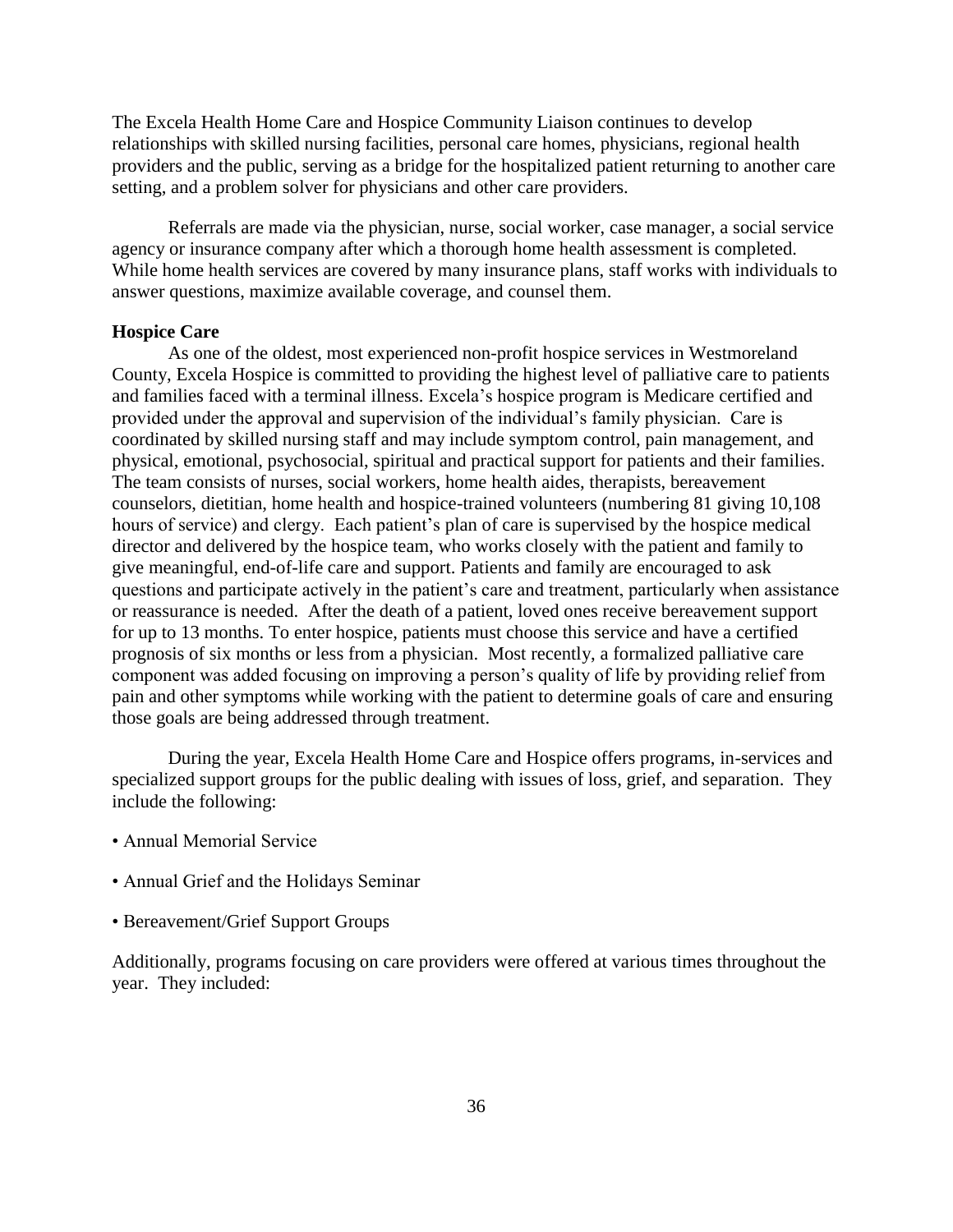## *Specialized\* Support Groups*:

- Art-Based Support/Art Expression of Grief Yoga
- 
- Cancer Bereavement Scrapbooking
- 
- Reiki Nen's Group
	-

\*All groups are meant to gather grieving individuals with others in similar situations for peer support. All groups are supervised by bereavement counselors with many years of experience.

# **Excela Health Home Care and Hospice Specifics**:

| Home care visits:                         | 133,883 |
|-------------------------------------------|---------|
| Home care admissions:                     | 7,525   |
| Home Care patients served (unduplicated): | 7,282   |
| Hospice admissions:                       | 732     |
| Hospice visits:                           | 21,115  |
| Hospice patients served (unduplicated):   | 827     |

Because Excela Health Home Care and Hospice firmly believes that its mission is inclusive and speaks to its truest sense of community commitment, it makes provisions to:

• Absorb bad debt and provide charity and uncompensated care: \$45,727

# **Lifeline® Personal Emergency Response**

Under the auspices of Excela Health Home Care & Hospice, the **Lifeline® Personal Emergency Response** program is an easy-to-use, personal response service. The program allows for assistance and emergency help for older adults or those at medical risk 24 hours a day, 365 days a year. It offers the subscriber a more independent lifestyle while giving families, who may not live in the immediate area, peace of mind knowing their loved ones are never farther from help than the push of a button. The program is highly affordable, particularly in comparison to like services and does not require a long term contract. Excela Health follows the Area Agency on Aging income guidelines, which may mean reduced rates for those who qualify. Additionally, the Phillips Lifeline equipment used by Excela Health is the only personal emergency response equipment approved by the Food and Drug Administration (FDA).

The Lifeline<sup>®</sup> unit works with an existing land line telephone, offering the benefits of 24 hour monitoring service along with two-way voice communication. A "Personal Help Button" is used by the subscriber to call for help.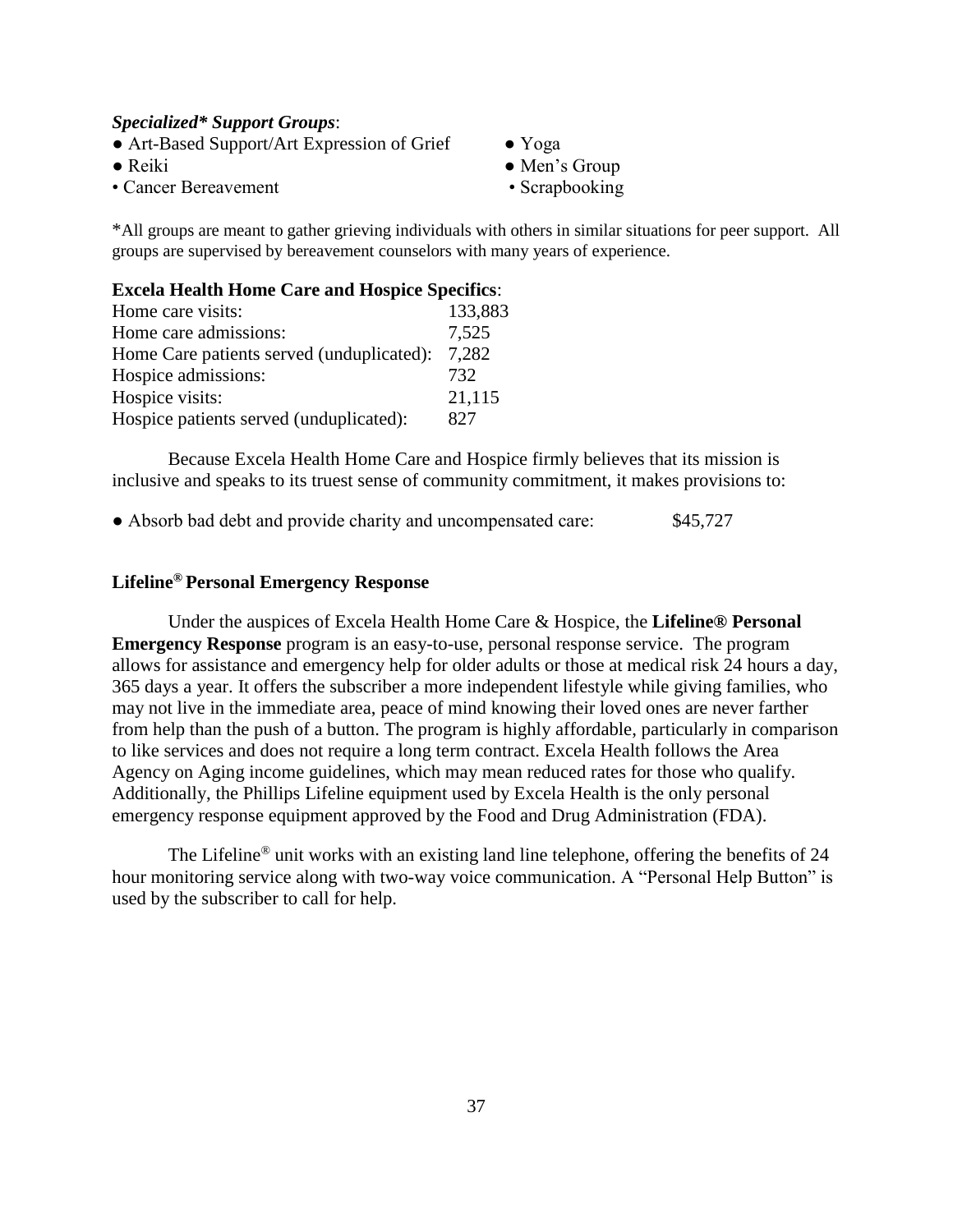The Lifeline® unit automatically dials a local ambulance service when the button is pushed. Personal service is the hallmark and includes six trained volunteers who install, troubleshoot and check equipment, making friendly visits as needed.

• Discounts provided to subscribers based on income according to Area Agency on Aging income guidelines: \$4,644 • Service area (Westmoreland County and beyond): 122 zip codes • Lifeline subscribers: 380

#### **Conclusion**

As a health care system with well-established roots in Westmoreland County and beyond, Excela Health continues to move in a healthy direction, addressing the needs of varied populations defined by community health needs assessment, surveys, demographic information and more. Through a robust slate of educational classes, health screenings, and outreach endeavors, coupled with the advancement of high levels of clinical care and the retention/recruitment of new talent bringing expertise to our region, Excela Health can stay the course of directing care where it is most accessible and appropriate. Further, uncompensated care is rendered so that segmented populations are not denied fundamental access to needed treatment.

As Excela's name implies, excellence, at all levels of care in all venues, is not only a goal but a health care way of life, one that *"improves the health and well-being of every life we touch".*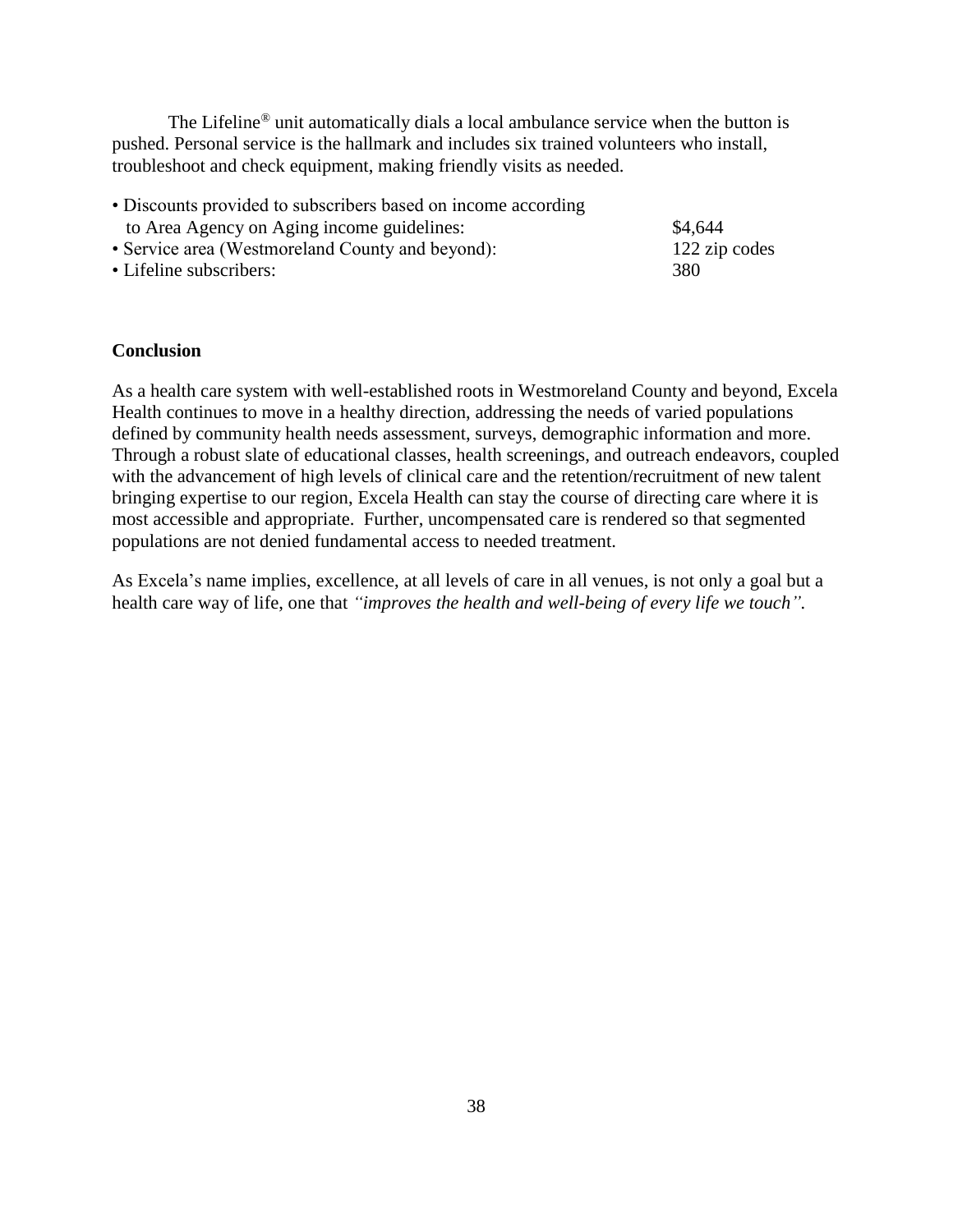#### **Westmoreland Hospital Frick Hospital Foundation**

The Westmoreland Hospital Frick Hospital Foundation, formed in 2002, acts as a singular  $501(c)(3)$  organization with its primary activities supporting both hospitals through funding any number of their initiatives. Governed by a board of directors who are community volunteers ─ business and industry leaders, heads of organizations, public servants and wellminded citizens — the foundation pursues its philanthropic endeavors with zeal and commitment, knowing that the success of the hospitals is tied to the success of the foundation. These board members also share in the mission and vision of Excela Health and are poised to keep pace with the demands brought about by patient need and our hospitals' quest to offer the highest level of care and technology possible. Additionally, the foundation is a steward of donated funds that aid in bringing that needed medical care to the region, a stewardship that is no small task. To accomplish the objective of garnering support, the foundation must and has developed meaningful relationships with the community-at-large. Its commitment also involves an intimate knowledge of what our communities need in terms of health care and necessitates the establishment of a continuing financial commitment through the generosity of those personal, community relationships. Without that community support, the foundation could not focus on its greatest goal – securing patient-centered care for all who need it, when they need it.

In addition to raising monies through special events, the foundation funds projects through major gifts, bequests, donations and other, similar means so that quality health care continues.

#### **The Genesis of the Westmoreland Hospital Frick Hospital Foundation**

After Frick Hospital joined Excela Health in 2000, it followed that a charitable entity was desired to support the good works of the Mount Pleasant hospital. In its short history, the Frick Hospital Foundation has provided funds for the LifeLine® Emergency Response Program units (a personal emergency response system for the elderly or those at medical risk who wish to remain independent), cardiac rehabilitation equipment, emergency department renovations and state-ofthe-art equipment, operating room renovations and the patient emergency fund, among others, and has raised in excess of \$70,000 since 2001. To create greater awareness about programs and services as well as involving the community, the foundation holds annual fundraising events throughout the community.

At the same time, the Westmoreland Hospital Foundation continued to dedicate its efforts in the provision of health care for the betterment of its community. Created in 1976 by the retired chief executive officer of the A.E. Troutman Company, Edwin S. Lauffer, who served as its first executive director, the Westmoreland Hospital Foundation keeps the wheels turning so that local, high quality health care remains for generations to come.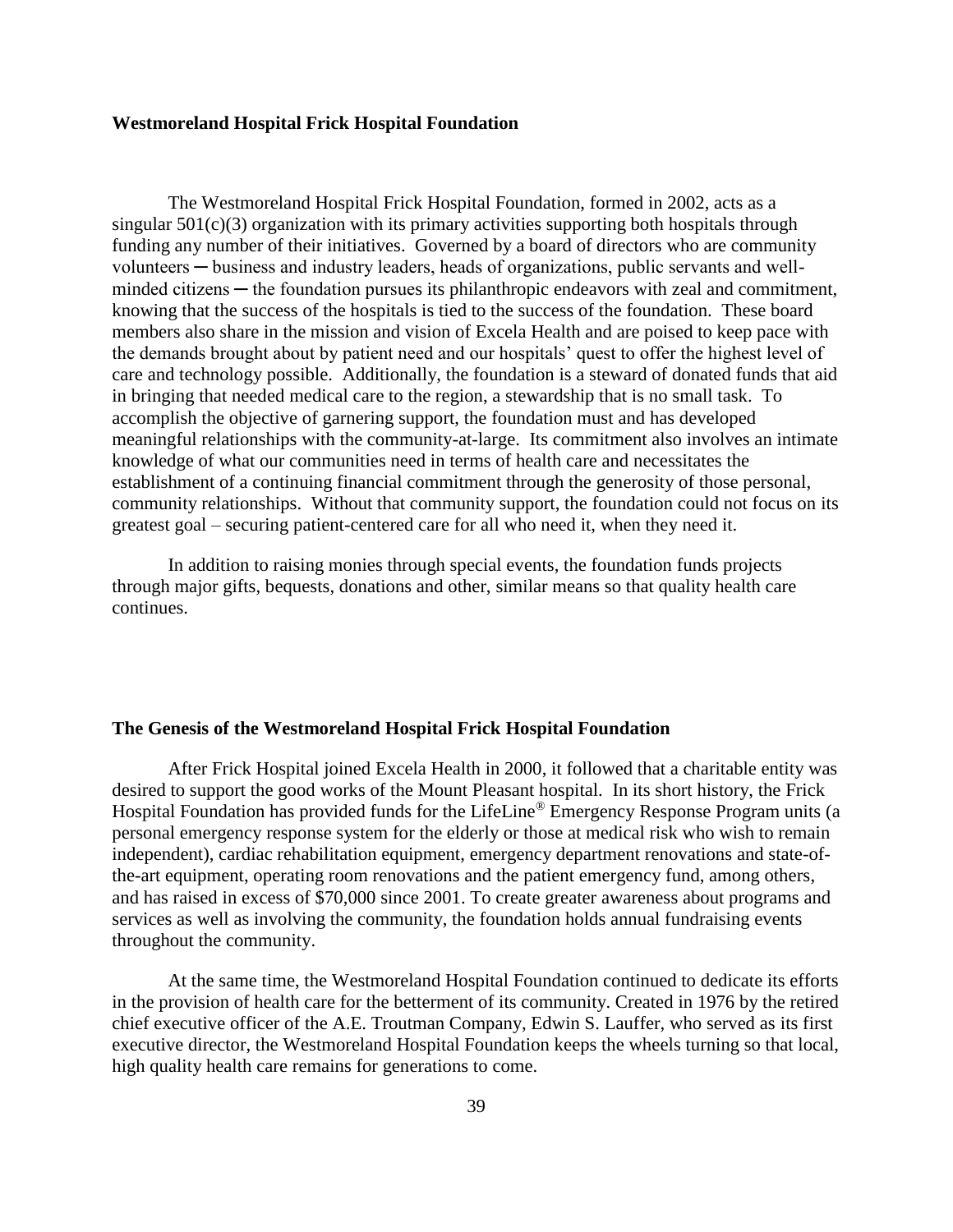In 2016, the Westmoreland Hospital Frick Hospital Foundation also served as the lead donor, contributing \$1 million to the Westmoreland Hospital ICU Capital Campaign, one in which the ICU was renovated and structured using evidence-based research, best practices nationwide and front line staff engagement, improving care for the most critically ill/injured patients and improving the patient/family experience.

The foundation's outreach efforts include an annual golf outing. In FY 2019, funds from the 2018 Frick Golf Classic totaled \$96,000 and contributed to the installment of the Excela Health Advanced Pain Center location inside Excela Square at Frick (Frick Hospital). Monies raised from the golf outing and other associated funds amounted close to \$100,000 for the project.

Additionally, the foundation usually holds an annual Black Tie event, an evening of festivity and food for hundreds of guests who settle in for rousing games of chance. Historically, each event has designated funds toward various endeavors such as Excela Health Home Care and Hospice patient/family care and cardiac services. Previously in FY 2018, the focus of the Black Tie event was maternity care and raising funds to support the Family Additions Maternity Center at Westmoreland Hospital. Excela Health leadership desired to expand resources for equipment upgrades and service locations and decided to shift focus to cancer care in FY 2019, so funds from Black Tie for Hope were designated to bringing world-class cancer care to Excela Health campuses across the system. Funds from the 2019 Black Tie for Hope event totaled \$109,000 and enabled purchases of newer 3D mammography paddle machines for all Excela Health mammography locations, promoting and providing a more comfortable patient experience for women receiving their annual screenings. Monies raised from the Black Tie event and other associated funds amounted close to \$1 million for cancer care at Excela Health.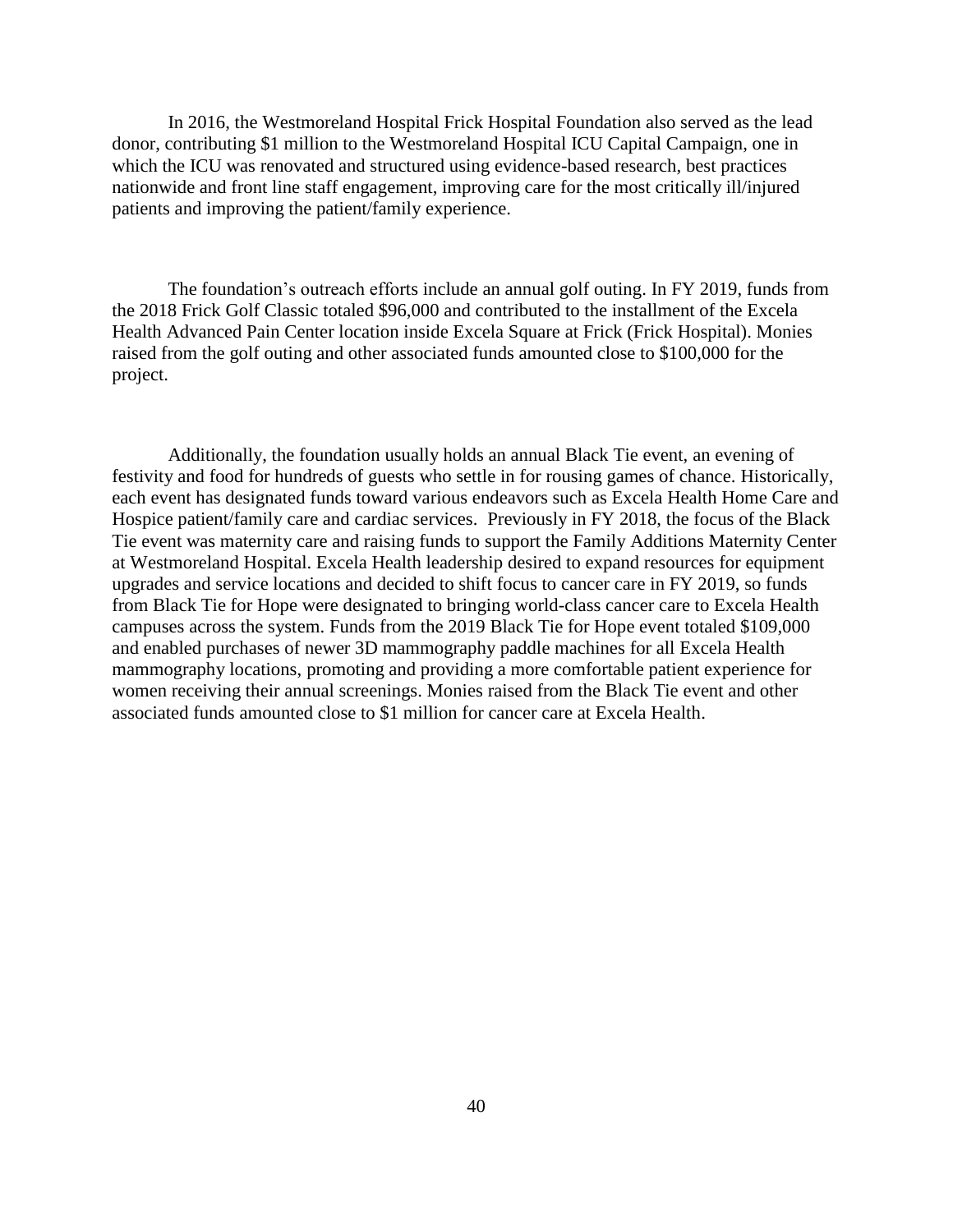## **Latrobe Area Hospital Charitable Foundation**

The mission of the Latrobe Area Hospital Charitable Foundation  $(LA HCF) - To$ *facilitate the very best in community-based health care at Excela Health Latrobe Hospital* ─ supports the overall mission of the Excela Health system. And since the foundation's birth in 1995, the good people of Latrobe and beyond have lent generous support for the betterment of Latrobe Hospital and the communities it serves. Contributions have gone to educational programs and projects that have been far-reaching and comprehensive. Serving as the steward for all contributions received on behalf of Excela Health Latrobe Hospital, the foundation also supports the hospital by administering numerous donor-specified contributions toward projects such as cardiac rehabilitation, childhood obesity nutrition program, adolescent behavioral health, EPIC Rehab, and the new home for the Excela Health Latrobe Family Medicine Residency, among others. Throughout its history, the LAHCF has supported many initiatives so that the message and practice of good health, disease prevention, and wellness reaches community members of all ages.

Most recently, the LAHCF has lent its support to two of Excela Health's newer projects – High Dose Radiation (HDR) brachytherapy and renovations to the  $4<sup>th</sup>$  floor patient and care team areas at Latrobe Hospital. Through a joint venture with UPMC Hillman Cancer Center, Excela Health offers the same high quality cancer care one would find in Pittsburgh, right here in Westmoreland County at Arnold Palmer Pavilion at Mountain View. Thanks to the generosity of a local donor, the LAHCF invested \$600,000 in state-of-the-art equipment and materials for the administering of HDR brachytherapy, a treatment option for patients with prostate cancer. This specific course of treatment includes a nontraditional approach in providing cancer care and a shorter recovery period, making it a viable solution for patients selected to receive HDR brachytherapy. To further enhance the patient experience at Arnold Palmer Pavilion, 26 regular chairs and two bariatric chairs were acquired, as a result of yet another generous contribution from a grateful donor. These chairs feature elements such as heat and massage, a side table and cup holder, and flexible seating arrangements, all to provide a more comfortable process for patients who may be experiencing treatment sessions up to seven hours in one day.